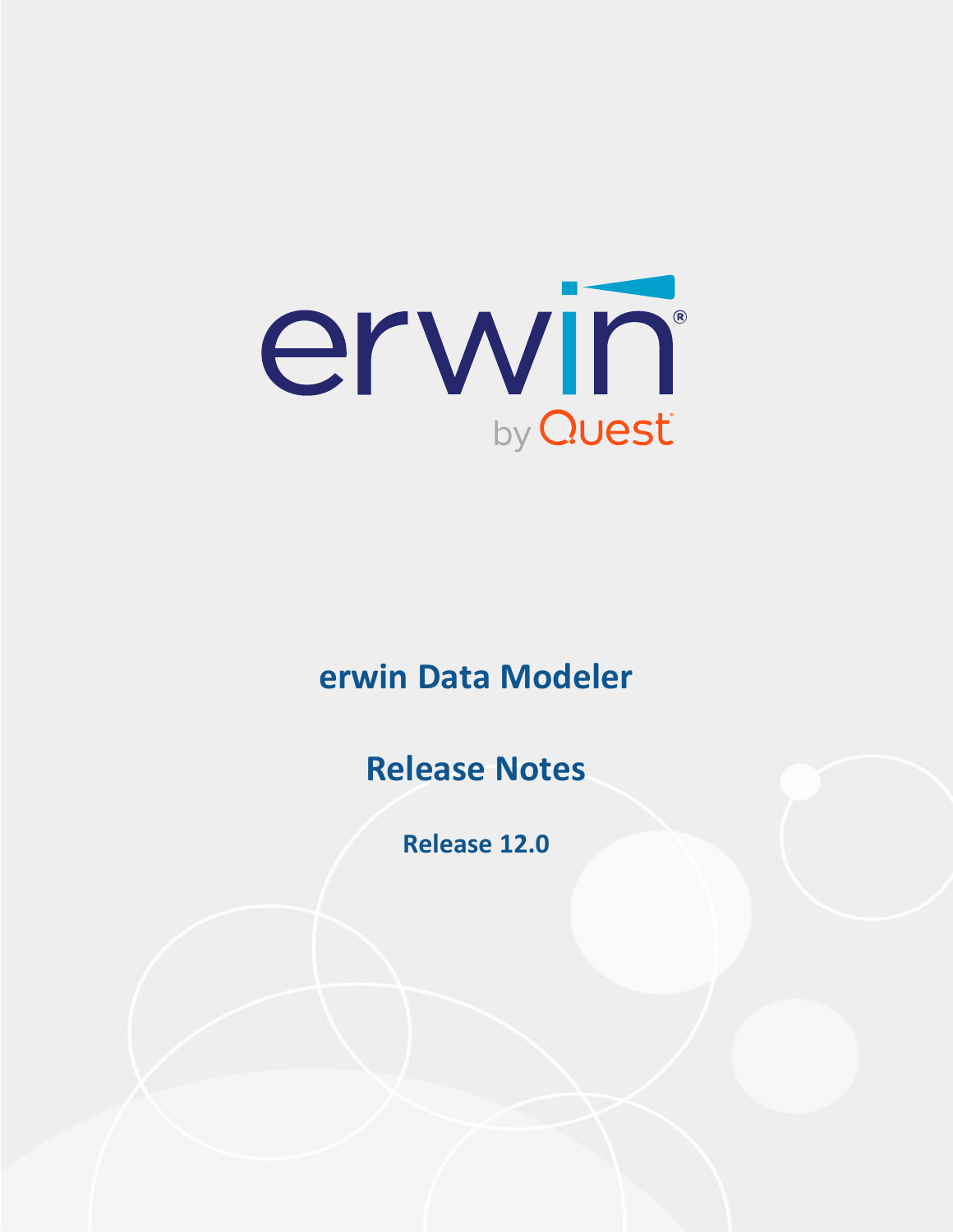# **Legal Notices**

This Documentation, which includes embedded help systems and electronically distributed materials (hereinafter referred to as the "Documentation"), is for your informational purposes only and is subject to change or withdrawal by Quest Software, Inc and/or its affiliates at any time. This Documentation is proprietary information of Quest Software, Inc and/or its affiliates and may not be copied, transferred, reproduced, disclosed, modified or duplicated, in whole or in part, without the prior written consent of Quest Software, Inc and/or its affiliates

If you are a licensed user of the software product(s) addressed in the Documentation, you may print or otherwise make available a reasonable number of copies of the Documentation for internal use by you and your employees in connection with that software, provided that all Quest Software, Inc and/or its affiliates copyright notices and legends are affixed to each reproduced copy.

The right to print or otherwise make available copies of the Documentation is limited to the period during which the applicable license for such software remains in full force and effect. Should the license terminate for any reason, it is your responsibility to certify in writing to Quest Software, Inc and/or its affiliates that all copies and partial copies of the Documentation have been returned to Quest Software, Inc and/or its affiliates or destroyed.

TO THE EXTENT PERMITTED BY APPLICABLE LAW, QUEST SOFTWARE, INC. PROVIDES THIS DOCUMENTATION "AS IS" WITHOUT WARRANTY OF ANY KIND, INCLUDING WITHOUT LIMITATION, ANY IMPLIED WARRANTIES OF MERCHANTABILITY, FITNESS FOR A PARTICULAR PURPOSE, OR NONINFRINGEMENT. IN NO EVENT WILL QUEST SOFTWARE, INC. BE LIABLE TO YOU OR ANY THIRD PARTY FOR ANY LOSS OR DAMAGE, DIRECT OR INDIRECT, FROM THE USE OF THIS DOCUMENTATION, INCLUDING WITHOUT LIMITATION, LOST PROFITS, LOST INVESTMENT, BUSINESS INTERRUPTION, GOODWILL, OR LOST DATA, EVEN IF QUEST SOFTWARE, INC. IS EXPRESSLY ADVISED IN ADVANCE OF THE POSSIBILITY OF SUCH LOSS OR DAMAGE.

The use of any software product referenced in the Documentation is governed by the applicable license agreement and such license agreement is not modified in any way by the terms of this notice.

The manufacturer of this Documentation is Quest Software, Inc and/or its affiliates.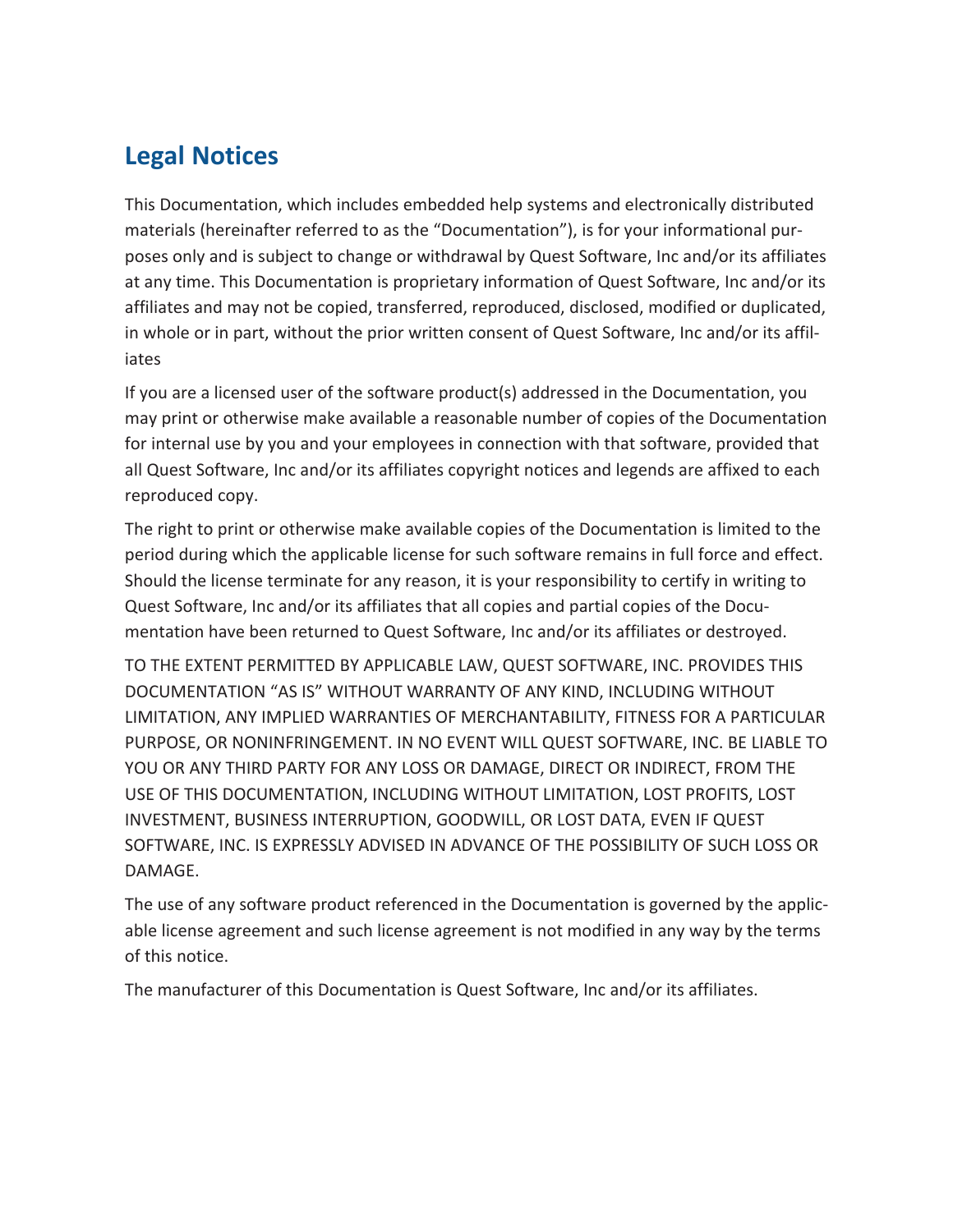Provided with "Restricted Rights." Use, duplication or disclosure by the United States Government is subject to the restrictions set forth in FAR Sections 12.212, 52.227-14, and 52.227-19(c)(1) - (2) and DFARS Section 252.227-7014(b)(3), as applicable, or their successors.

Copyright © 2022 Quest Software, Inc and/or its affiliates All rights reserved. All trademarks, trade names, service marks, and logos referenced herein belong to their respective companies.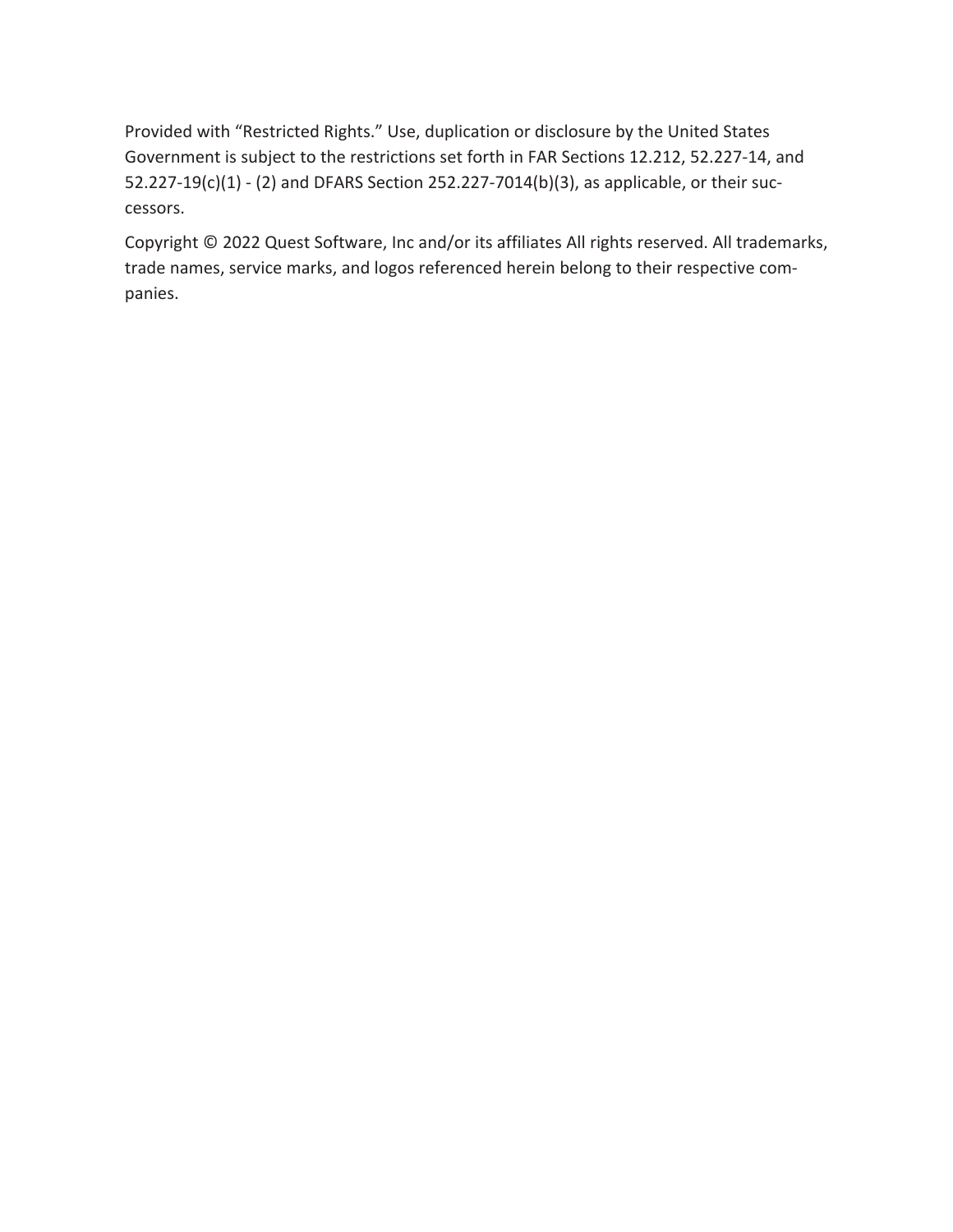# **Contact erwin**

#### **Understanding your Support**

Review support [maintenance](https://support.quest.com/erwin-data-modeler/2021 r2) programs and offerings.

#### **Registering for Support**

Access the erwin [support](https://support.quest.com/erwin-data-modeler/2021 r2) site and click **Sign in** or **Sign up** to register for product support.

#### **Accessing Technical Support**

For your convenience, erwin provides easy access to "One Stop" support for all editions of erwin Data [Modeler](https://support.quest.com/erwin-data-modeler/2021 r2), and includes the following:

- Online and telephone contact information for technical assistance and customer services
- Information about user communities and forums
- **Product and documentation downloads**
- erwin Support policies and guidelines
- Other helpful resources appropriate for your product

For information about other erwin products, visit [http://erwin.com/products](http://erwin.com/products/).

#### **Provide Feedback**

If you have comments or questions, or feedback about erwin product documentation, you can send a message to [techpubs@erwin.com](mailto:techpubs@erwin.com).

#### **erwin Data Modeler News and Events**

Visit [www.erwin.com](http://erwin.com/) to get up-to-date news, announcements, and events. View video demos and read up on customer success stories and articles by industry experts.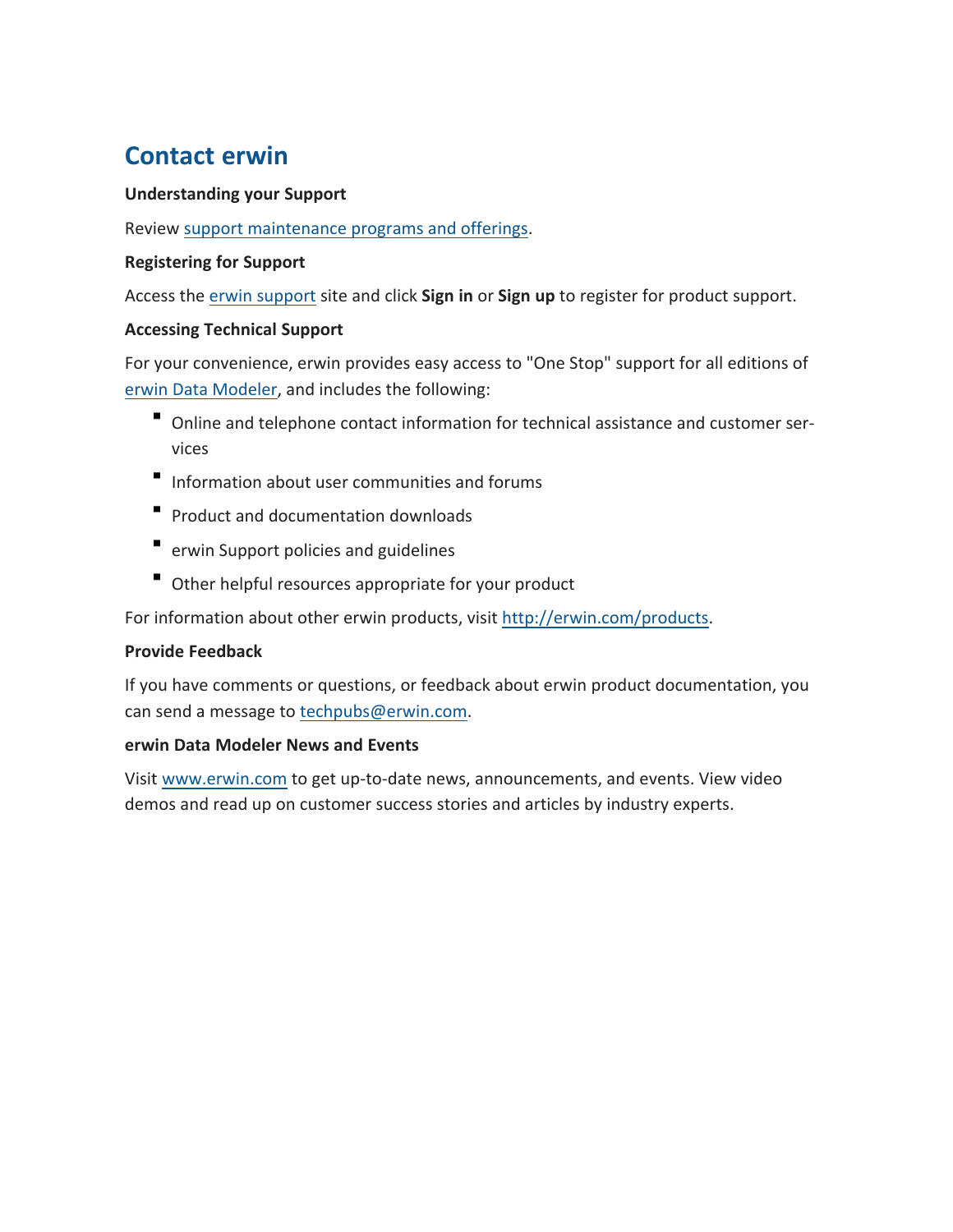# **Contents**

| Databricks 20  |     |
|----------------|-----|
|                |     |
|                |     |
|                |     |
|                |     |
|                |     |
| Git Support 21 |     |
|                |     |
|                |     |
|                | .22 |
|                |     |
|                |     |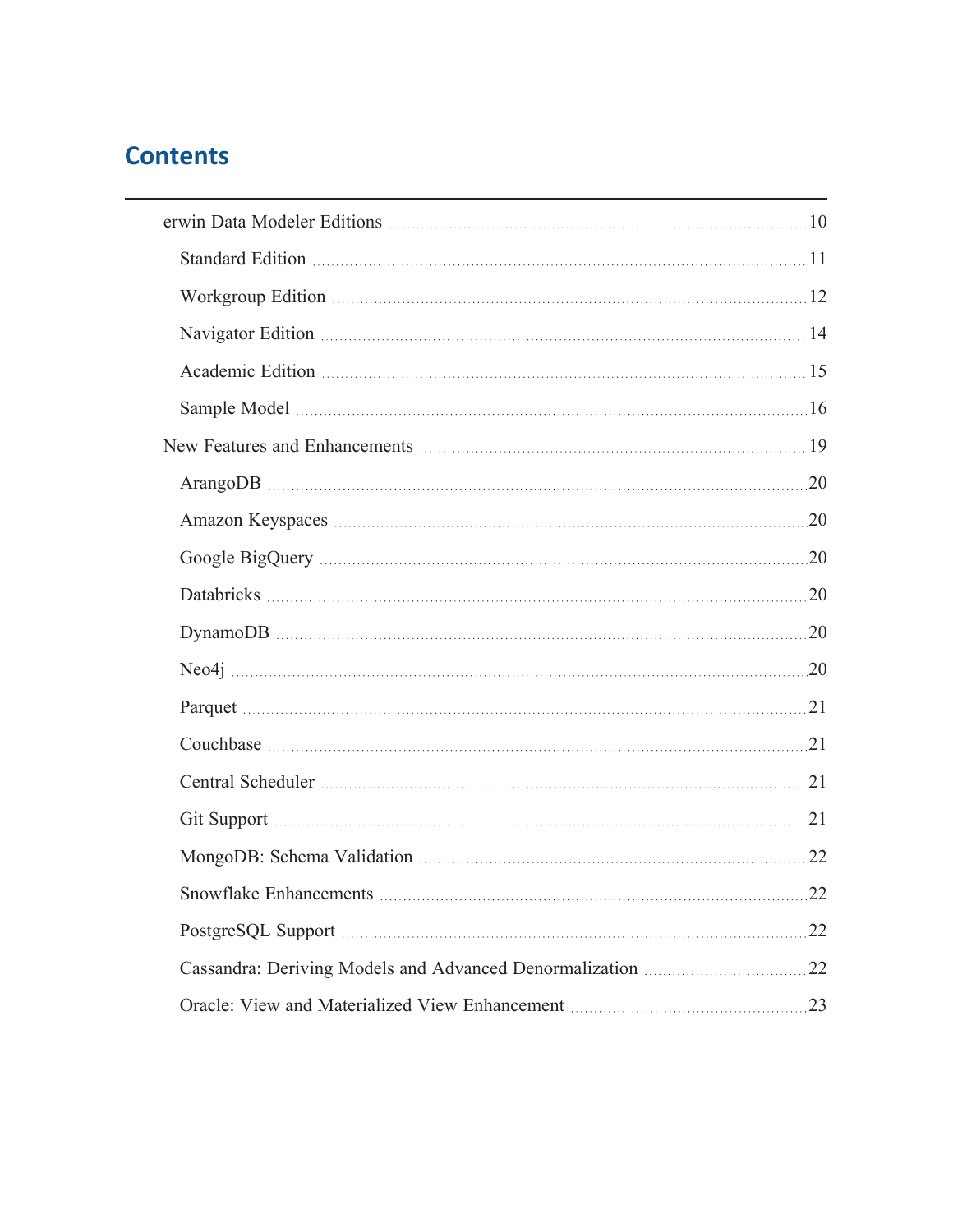| Data Vault 2.0 Support manufacture and all the Case of the Case of the Case of the Case of the Case of the Case of the Case of the Case of the Case of the Case of the Case of the Case of the Case of the Case of the Case of |  |
|--------------------------------------------------------------------------------------------------------------------------------------------------------------------------------------------------------------------------------|--|
|                                                                                                                                                                                                                                |  |
| DM Connect for DI Support manuscripture and 24                                                                                                                                                                                 |  |
|                                                                                                                                                                                                                                |  |
|                                                                                                                                                                                                                                |  |
|                                                                                                                                                                                                                                |  |
|                                                                                                                                                                                                                                |  |
|                                                                                                                                                                                                                                |  |
|                                                                                                                                                                                                                                |  |
|                                                                                                                                                                                                                                |  |
|                                                                                                                                                                                                                                |  |
|                                                                                                                                                                                                                                |  |
|                                                                                                                                                                                                                                |  |
|                                                                                                                                                                                                                                |  |
|                                                                                                                                                                                                                                |  |
|                                                                                                                                                                                                                                |  |
|                                                                                                                                                                                                                                |  |
|                                                                                                                                                                                                                                |  |
|                                                                                                                                                                                                                                |  |
|                                                                                                                                                                                                                                |  |
|                                                                                                                                                                                                                                |  |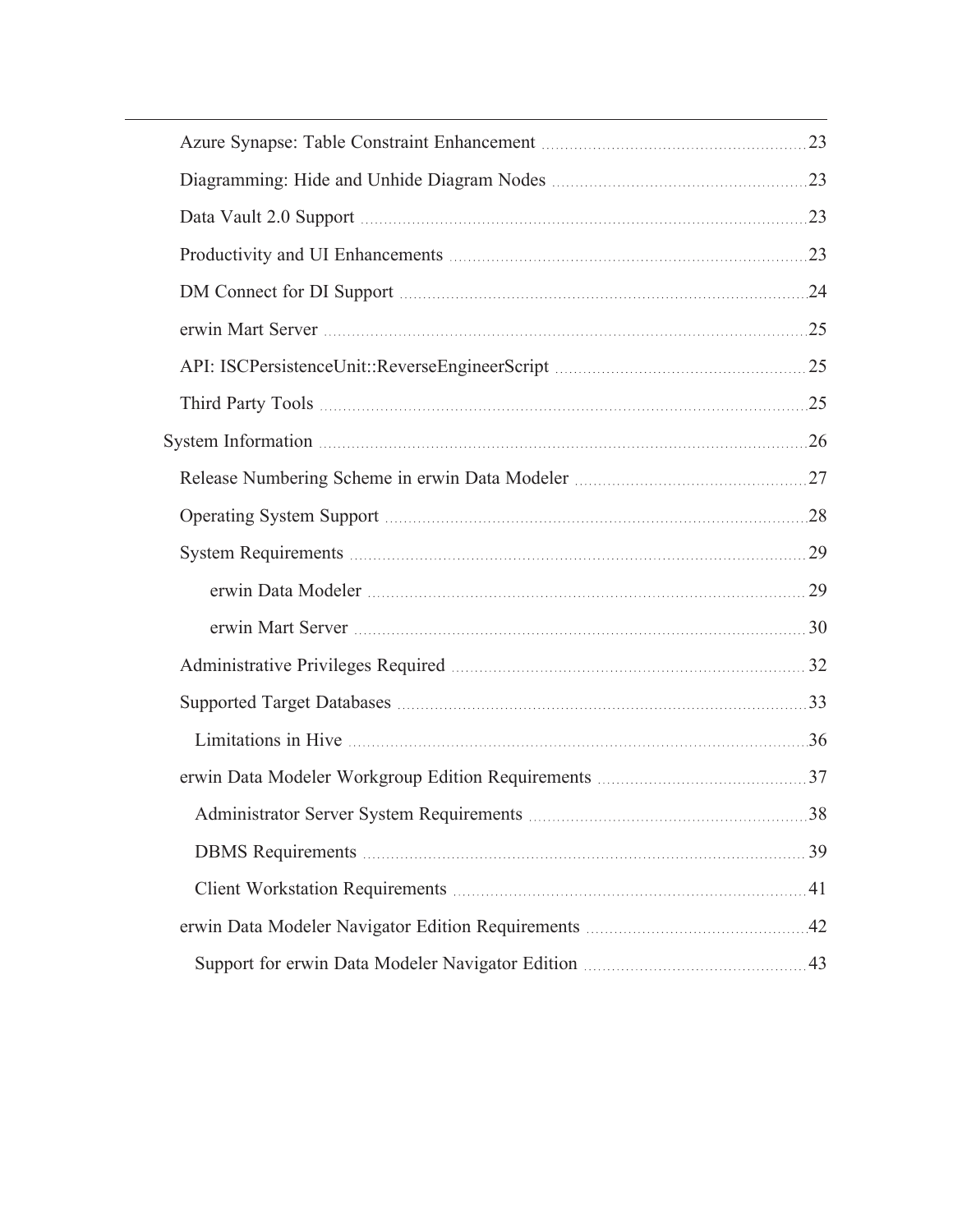| Installation Considerations for erwin Data Modeler Workgroup Edition  44        |  |
|---------------------------------------------------------------------------------|--|
|                                                                                 |  |
|                                                                                 |  |
| Specify Use of Foreign Characters With Microsoft SQL Server 47                  |  |
| Installation Considerations for erwin Data Modeler Navigator Edition 48         |  |
|                                                                                 |  |
|                                                                                 |  |
|                                                                                 |  |
|                                                                                 |  |
|                                                                                 |  |
|                                                                                 |  |
|                                                                                 |  |
|                                                                                 |  |
| Auto Denormalization via Target Database Dialog Box Results in Incorrect Object |  |
| NoSQL- Nested Structure Models-Harvesting to erwin Web Portal is not Sup-       |  |
| erwin Mart - Cassandra: Exporting Cassandra Model into DI Suite displays the    |  |
|                                                                                 |  |
| erwin Mart - Azure SQL: The Settings and DI Configuration Tabs do not Display   |  |
| MySQL RE- Column Format and Memory Storage Options are not Retrieved  62        |  |
| Switching JDBC Connections from one Target DBMS to Other Produces Error  63     |  |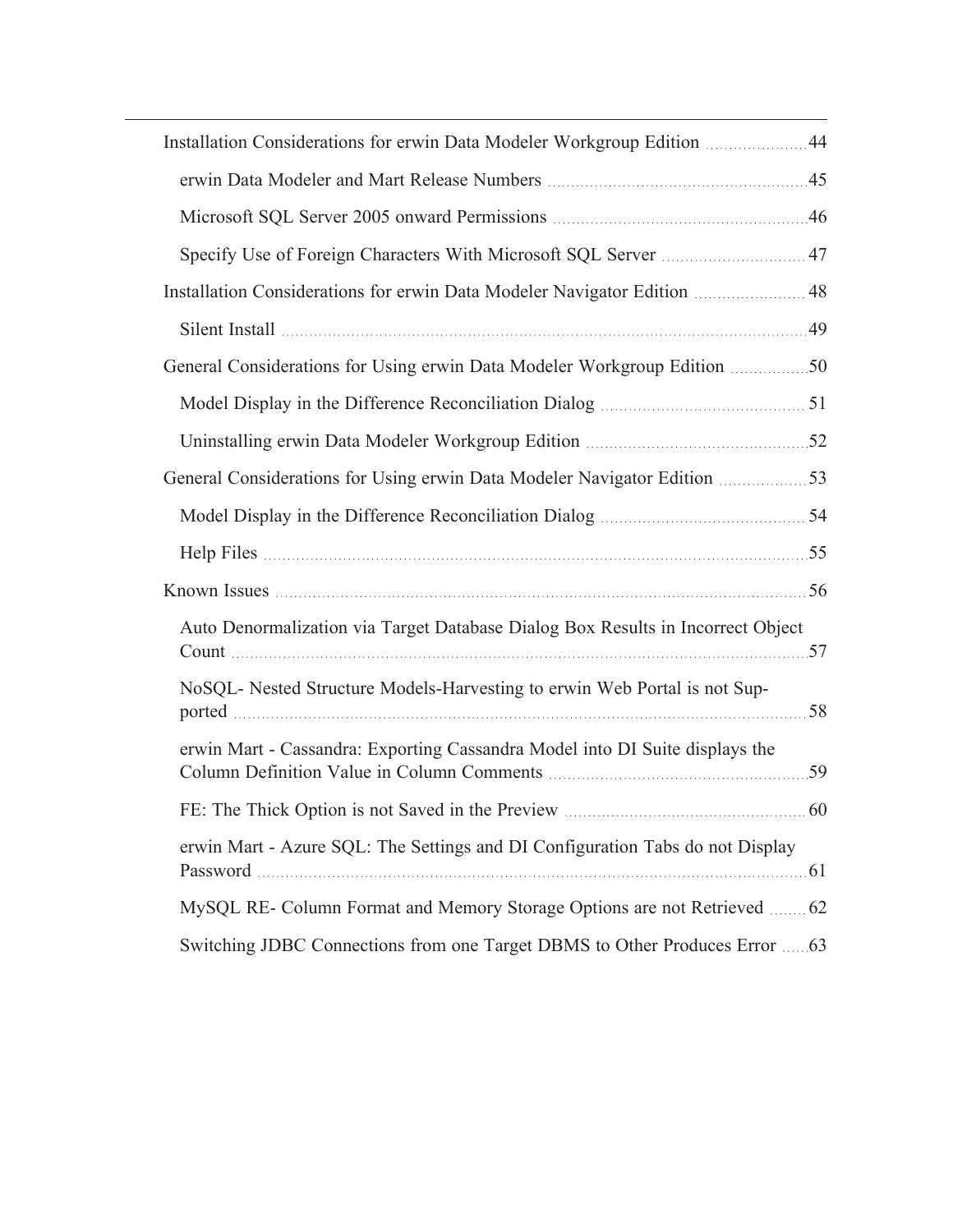| Azure Synapse REDB: View or Materialized View with Same Name and Different  |  |
|-----------------------------------------------------------------------------|--|
| UI: erwin DM Crashes on Creating an Object with Max Length and Deleting  65 |  |
|                                                                             |  |
|                                                                             |  |
|                                                                             |  |
|                                                                             |  |
| RedShift REC-Column Values need to Follow the Exact Order According to Par- |  |
|                                                                             |  |
| Db2 z/OS-ESX-1015,190110 Messages are Displayed on Copy-pasting a Table     |  |
|                                                                             |  |
| erwin Data Modeler cannot Connect to erwin Mart Server on Host Machine 74   |  |
| API-Related Features do not Work on a Windows 2008 R2 SP1 Machine 75        |  |
|                                                                             |  |
|                                                                             |  |
|                                                                             |  |
|                                                                             |  |
|                                                                             |  |
|                                                                             |  |
|                                                                             |  |
|                                                                             |  |
|                                                                             |  |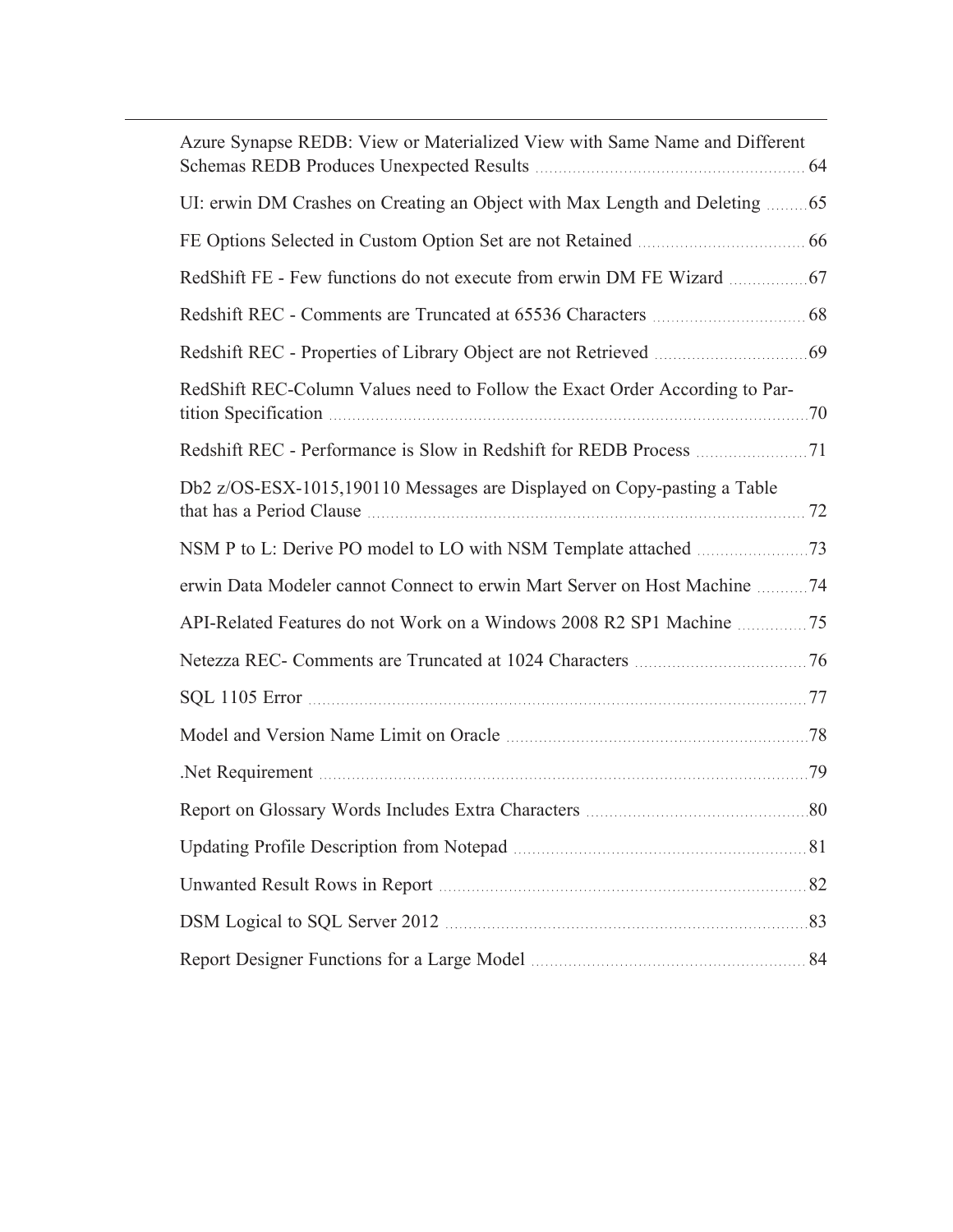| Error While Creating a Profile Using Special Characters in Mart Administrator  90 |  |
|-----------------------------------------------------------------------------------|--|
| File IO: For a Parent or Child Table with Multiple Child Tables, Other Child FK   |  |
| Owner Name not Displayed while Sorting a Guided Editor's list of Objects  92      |  |
|                                                                                   |  |
|                                                                                   |  |
|                                                                                   |  |
|                                                                                   |  |
|                                                                                   |  |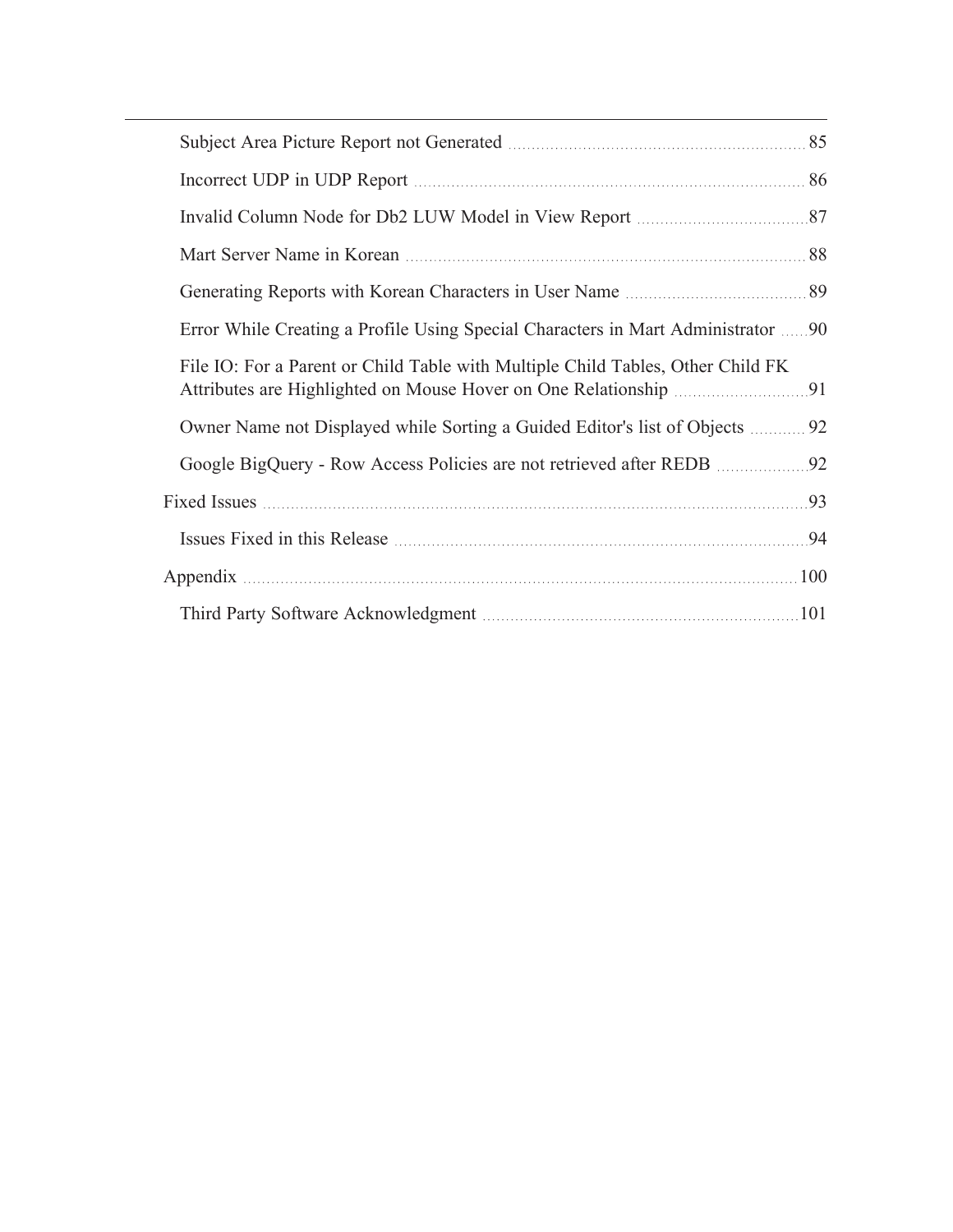# <span id="page-9-0"></span>**erwin Data Modeler Editions**

The following editions of erwin Data Modeler are available:

[Academic](#page-14-0) Edition

**[Standard](#page-10-0) Edition** 

[Workgroup](#page-11-0) Edition

[Navigator](#page-13-0) Edition

This *Release Notes* details new features, enhancements, updates, and known issues for all editions of erwin Data Modeler.



The features of erwin Data Modeler that are available to you depend on the edition that you are using. For more information about the differences between versions, click one of the Edition links.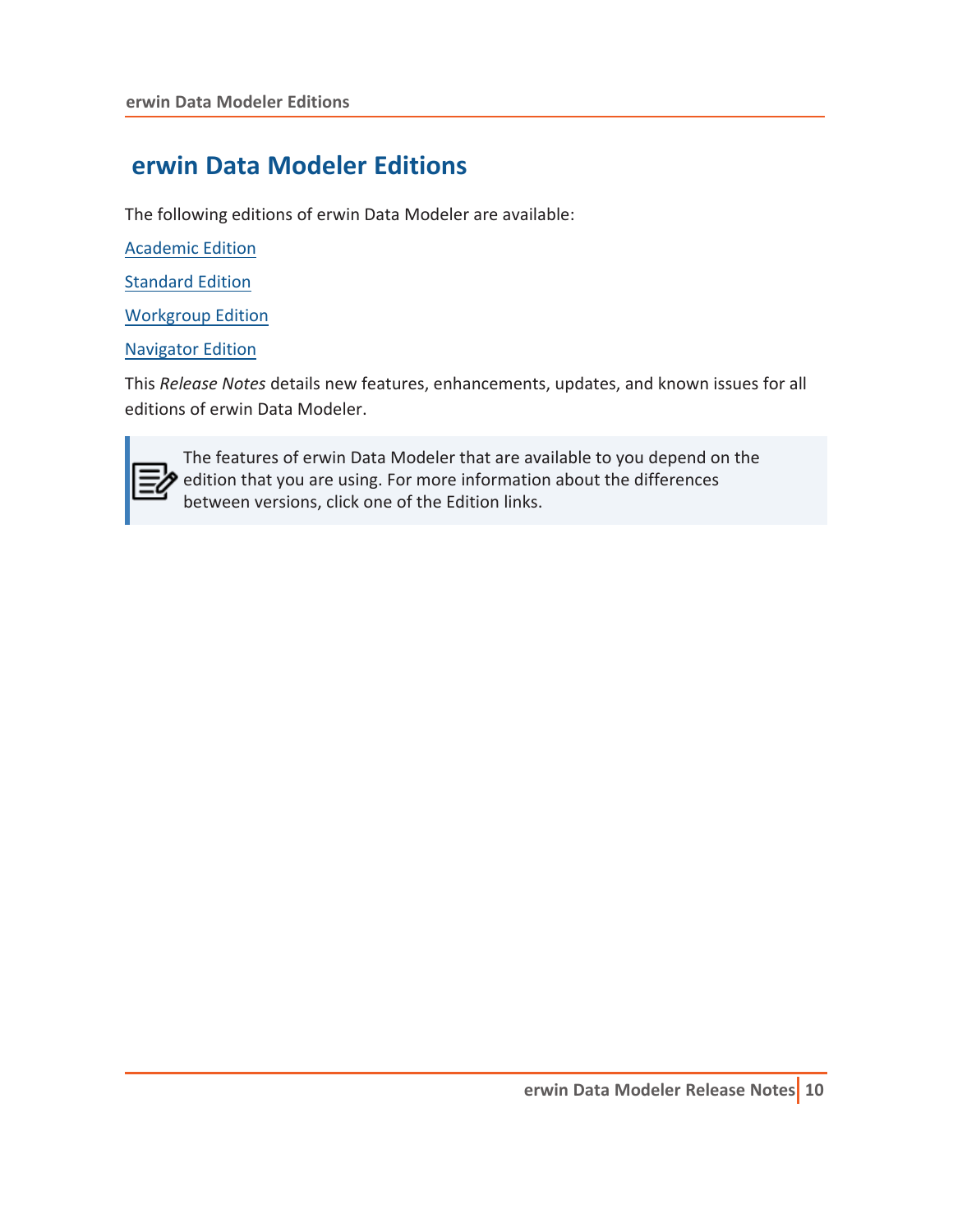# <span id="page-10-0"></span>**Standard Edition**

erwin Data Modeler Standard Edition provides all the data modeling features used by Data Architects, Data Administrators, and Application Administrators, but does not include any workgroup modeling capabilities. You can use this edition as a standalone modeling tool, and as a Workgroup Edition client that can access and work with data models stored in a mart. When you enable data movement or dimensional modeling features, it provides a tool for assisting Data Administrators and Capacity Managers design data warehouses. Partners can use the API to create add-on solutions to erwin Data Modeler.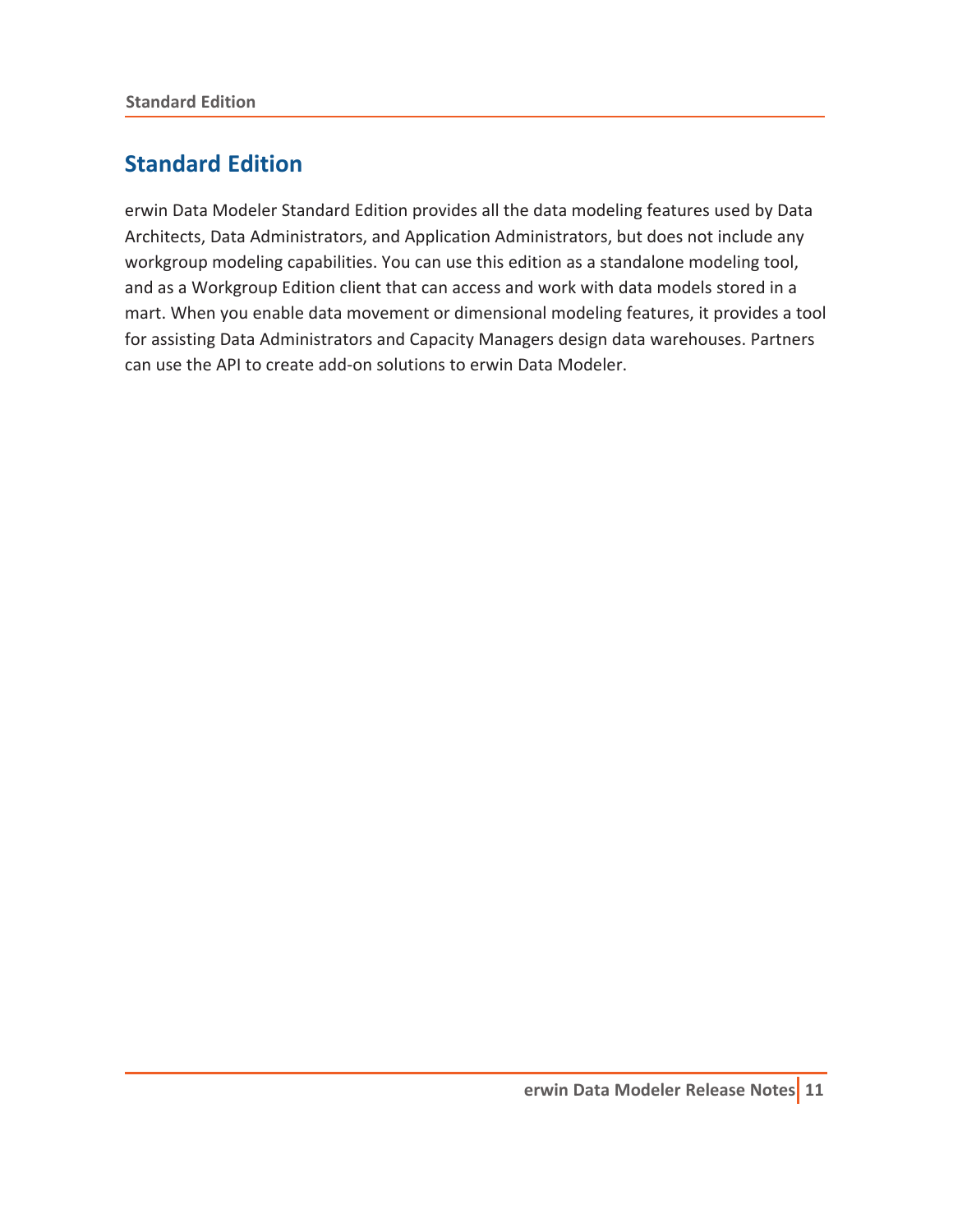### <span id="page-11-0"></span>**Workgroup Edition**

erwin Data Modeler Workgroup Edition provides all the data modeling features used by Data Architects and also includes workgroup modeling capabilities used by Database Administrators, Application Administrators, and Application Owners. It provides conflict resolution, versioning, security and standardization for multi-user modeling. Workgroup modeling operates in a client/server environment so processing is shared between the user client workstation and the server where the models are stored. Users access the stored models through a client, such as erwin Data Modeler. Models are held in a platform and network independent database or mart that resides on a central server, using Microsoft SQL Server, Oracle, or PostgreSQL as the host database.

The key features of erwin Data Modeler Workgroup Edition include:

#### **Web-based administrator (erwin Mart Administrator)**

Helps the administrator administer the Mart. The administrator creates the Mart database, installs and configures erwin Mart Administrator before users can connect to the Mart. erwin Mart Administrator is hosted on a web server and is accessed through an Internet browser.

#### **Model change impact analysis**

Provides a change summary showing the impact of changes and the history of the affected model objects, allowing you to select which changes to apply to the model repository.

#### **Version management**

Lets Data Architects store, access and analyze the history of a model and the changes made to it, lock down specific versions, run difference reports between versions, and seamlessly roll back models to previous states as required.

#### **Concurrent model access with optional model locking**

Allows multiple users to concurrently work on a given model without compromising the integration and integrity of their parallel efforts.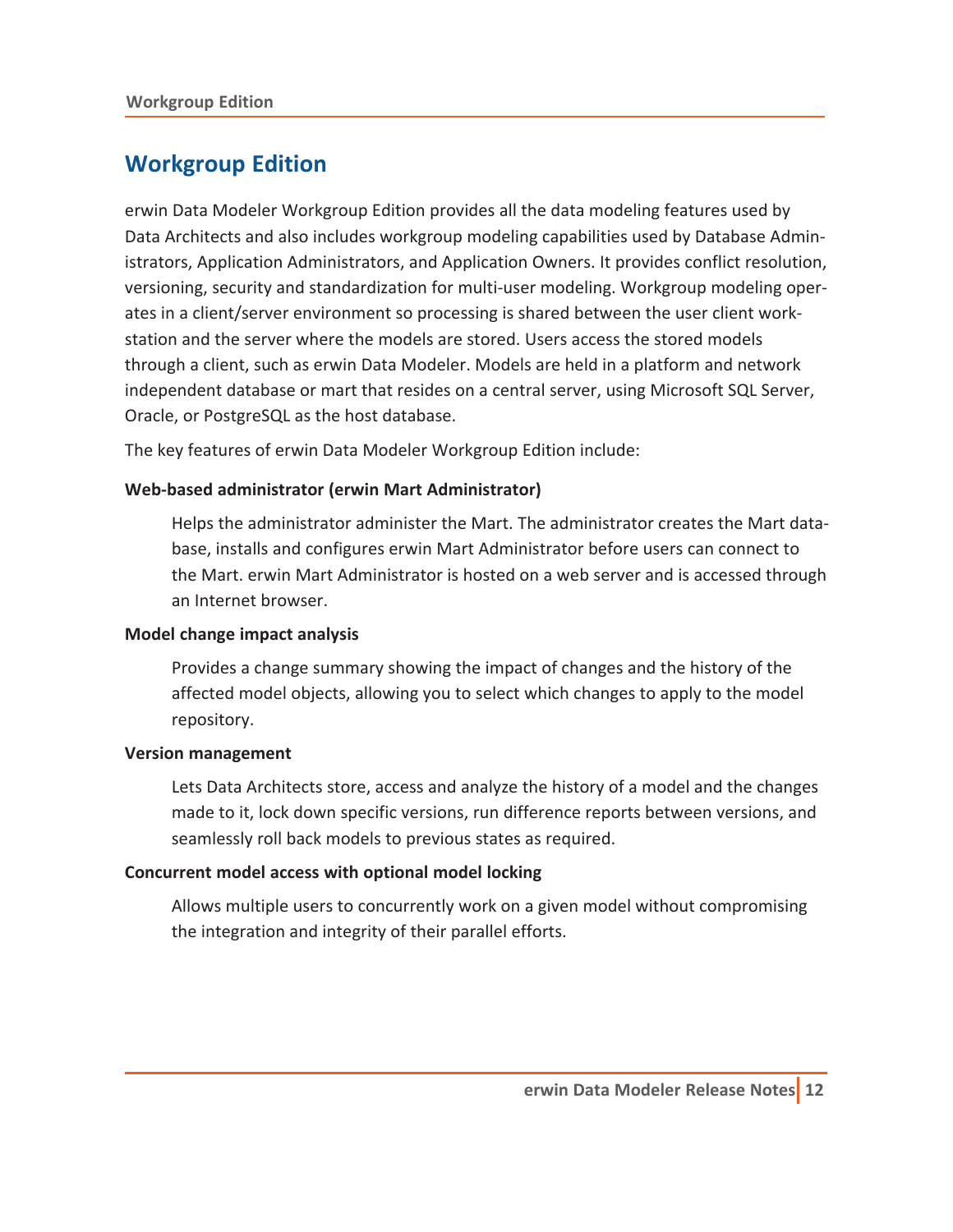#### **Workgroup Edition**

The administrator installs the program and initializes the database on the DBMS server. The administrator also has the responsibility of setting up the library structure in which models are organized, and assigning security profiles to users. Administration overhead is relatively low and proportional to the number and activity level of the users. After a model is saved to the database, control of who can work on the model and how changes are saved to the model is handled by security, making it possible for workgroups to work on large models without confusion. erwin Data Modeler Workgroup Edition supports many security and administrative features related to its multiuser capabilities and the client/server environment in which it operates. For this reason, routine management is usually performed by a dedicated administrator. Administrators can find detailed information regarding their tasks and responsibilities in the erwin Data Modeler Workgroup Edition Administration Guide.

You can also use erwin Data Modeler Navigator Edition as a client. Read-only access is permitted to data models, so your workgroup can use this client to share information with others without the risk that unauthorized changes might be saved to the mart.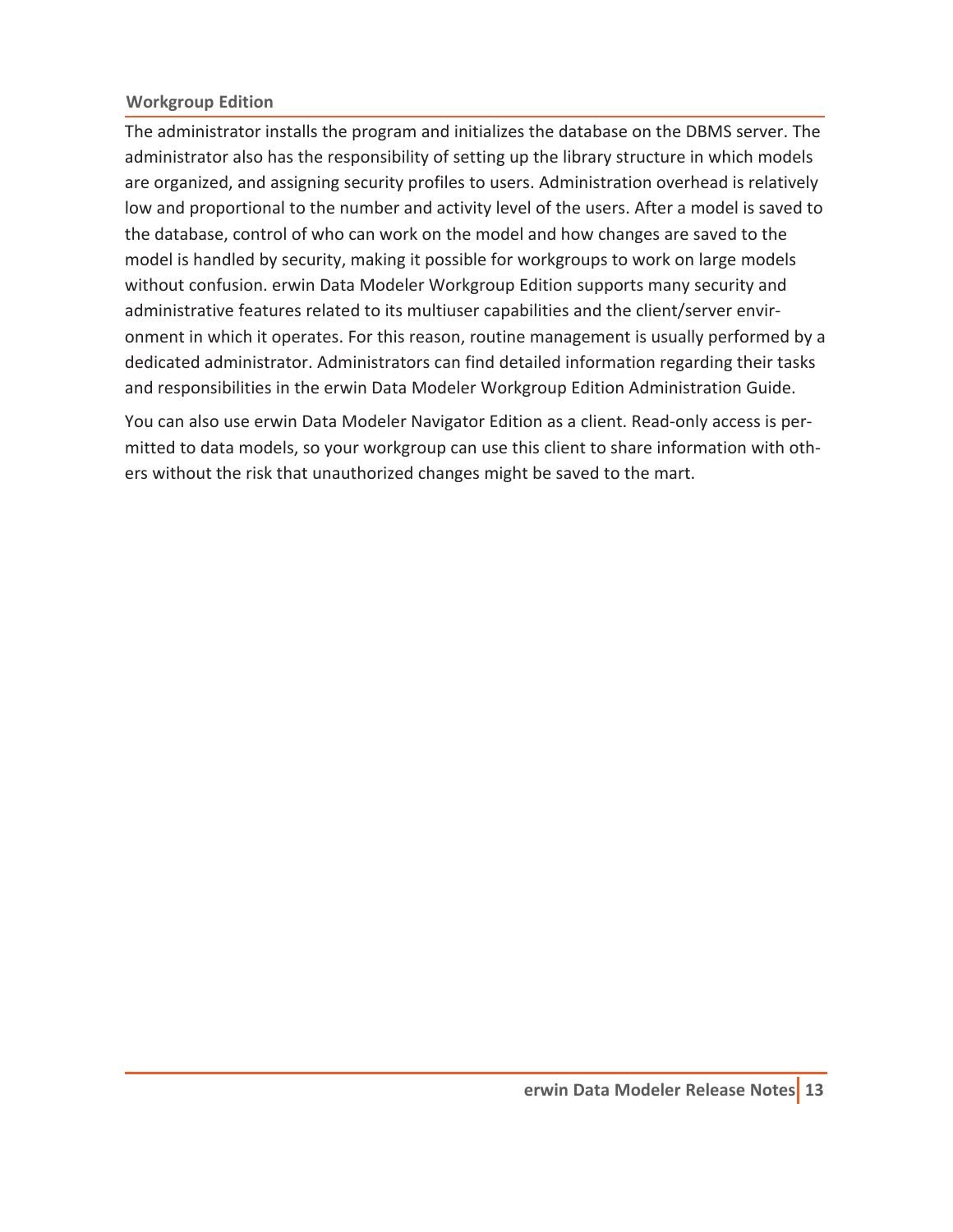### <span id="page-13-0"></span>**Navigator Edition**

erwin Data Modeler Navigator Edition provides a cost-effective way to provide read-only access to models built with erwin Data Modeler for viewing and analysis. This edition does not permit you to make any changes to models.

The key features of erwin Data Modeler Navigator Edition include:

#### **Read-only access**

Read-only access is provided to models created by erwin Data Modeler and it can also be used as a Workgroup Edition client for viewing a data model stored in a mart. Use the Navigator Edition to easily share model information without the risk of unauthorized changes to a model.

#### **Navigation and Viewing**

Provides those who need to view models, but not update them, full navigation and viewing of data models.

#### **Reporting and Publication**

Offers reporting and printing capabilities that generate in a variety of formats, including HTML and PDF.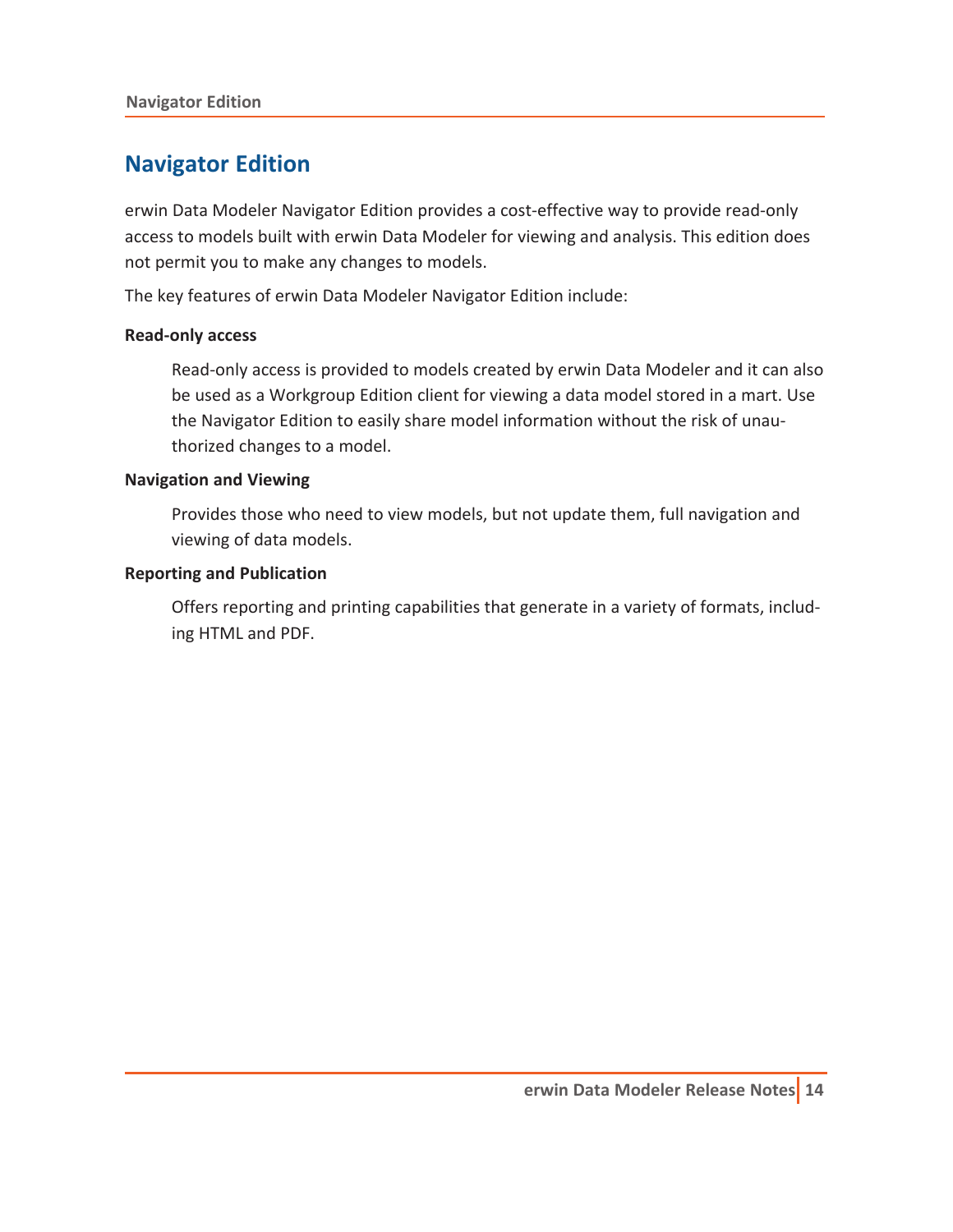### <span id="page-14-0"></span>**Academic Edition**

The Academic Edition is a time-limited edition and includes a limited number of features from the main product. It is designed to help students to learn creating simple data models.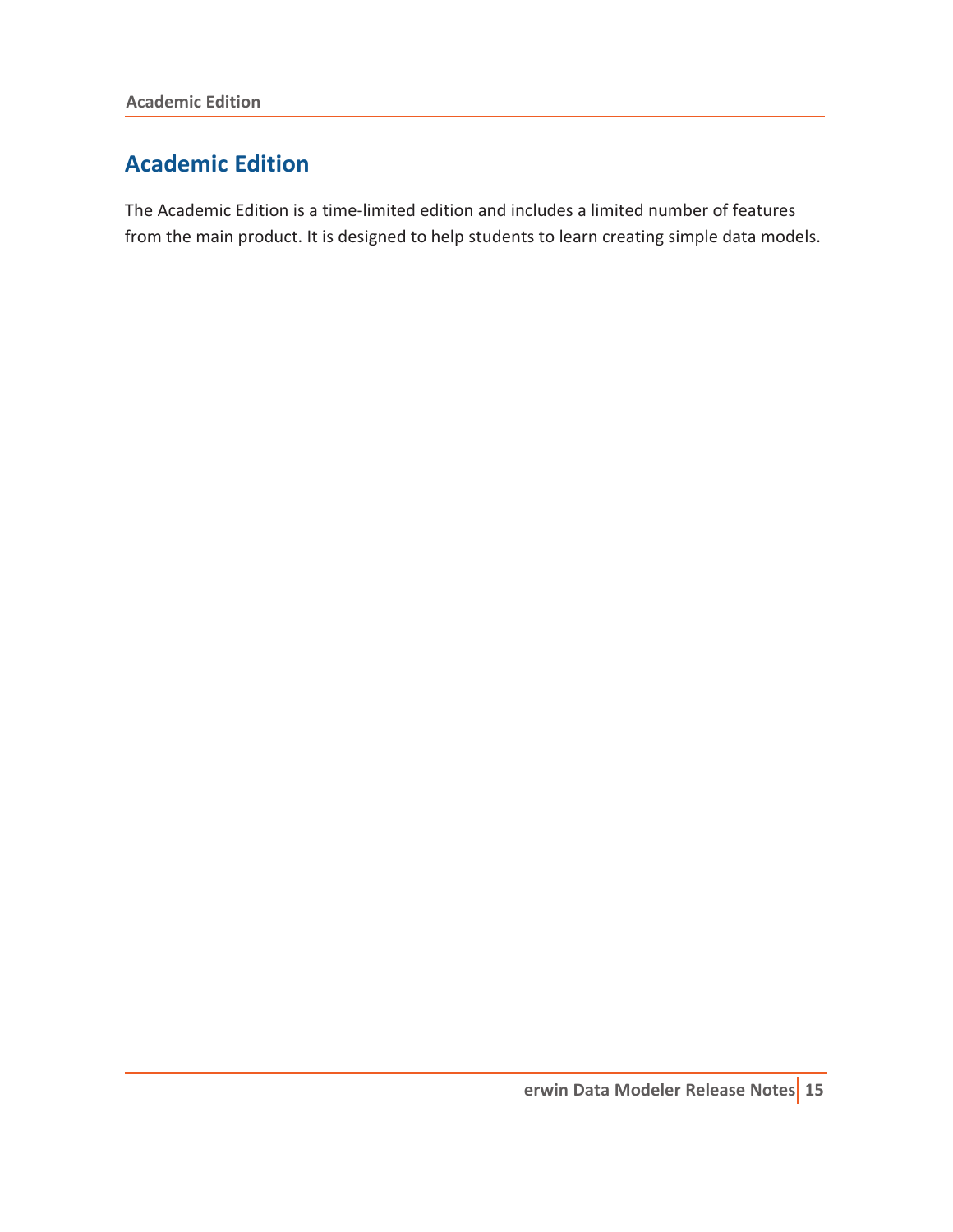<span id="page-15-0"></span>**Sample Model**

### **Sample Model**

When you install erwin Data Modeler, two sample models, eMovies and PublicationSystemSample are installed. Use these models as examples to learn data modeling and to learn how to use the tool.

These models are available in the following folder:

```
<install folder>\erwin\Data Modeler r9\BackupFiles\Samples\Stand-
ard
```


If you access the sample model from the install folder, you must run the data modeling tool as an administrator to open the eMovies model.

#### eMovies

The business requirements of this model are as follows:

- Manage employee details
- Manage store details
- Manage movie details
- Manage copies of movies
- Manage customer details
- Maintain movie rental details for customers
- Record payment details for rented movies
- Display the credit status of customers
- Generate invoices for customers
- Display overdue details for customers
- Search for customers
- Search for movies that are rented based on the rented date, customer phone number, employee number, or movie number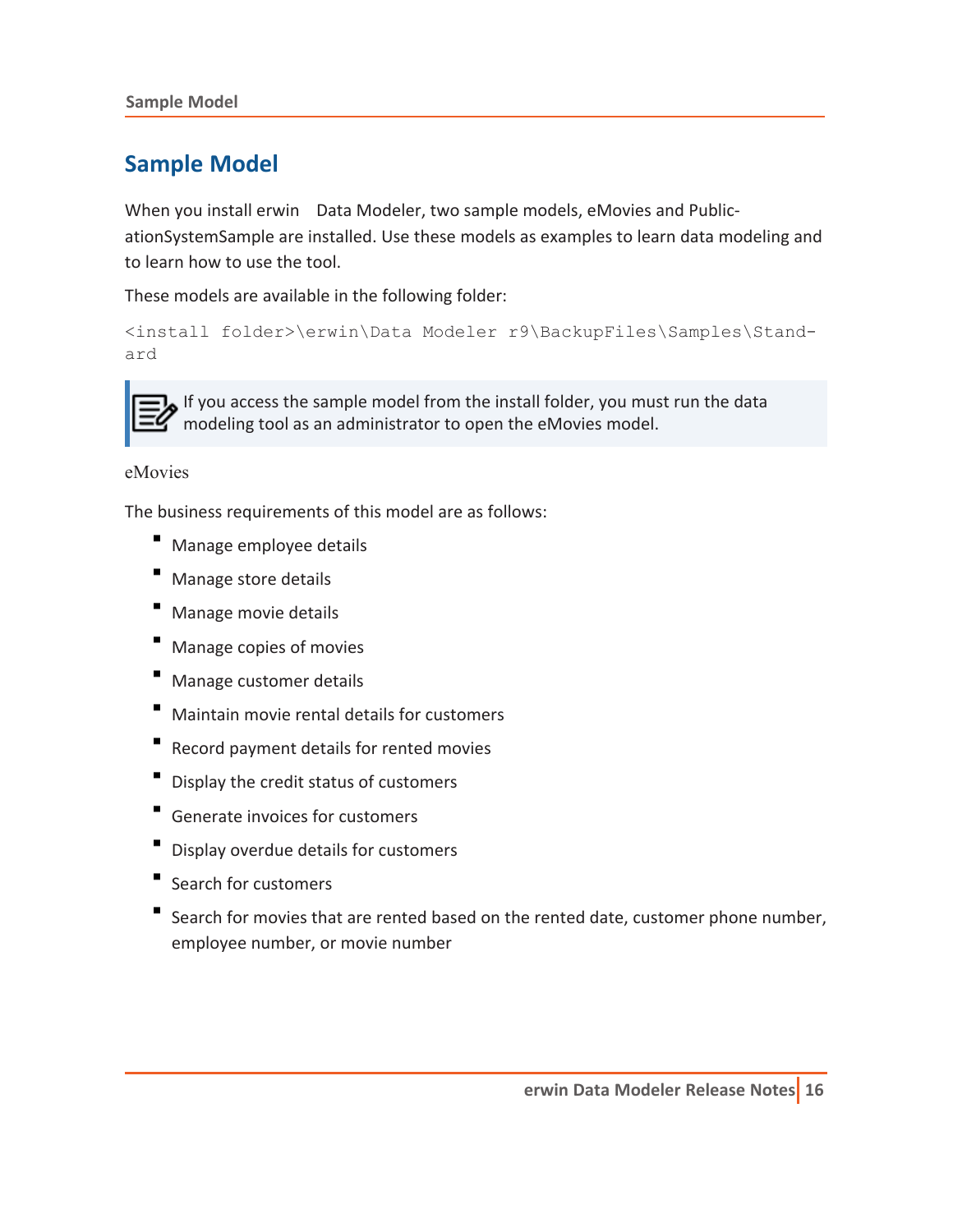#### **Sample Model**

Apart from entities, attributes, and relationships, this model serves as an example for the following features:

- Domains
- **Logical Model**
- Subject Area
- **Annotation**
- Key Groups
- **ER Diagrams**
- **Naming Standards Object**
- Data Type Standards Object
- **Themes**
- Validation Rules

#### PublicationSystemSample

The PublicationSystemSample model provides an example of a book publication company.

The business requirements of this model are as follows:

Diagrams

The Diagrams can be easily shared with other project team members by exporting them to .EMF format during project analysis. The diagrams also support project communication using the Report Designer and different diagram presentation options while viewing models in the erwin Web Portal.

Documentation

This object serves as an example for the following features:

- Model
- Diagram
- Subject Area
- Entity
- Attribute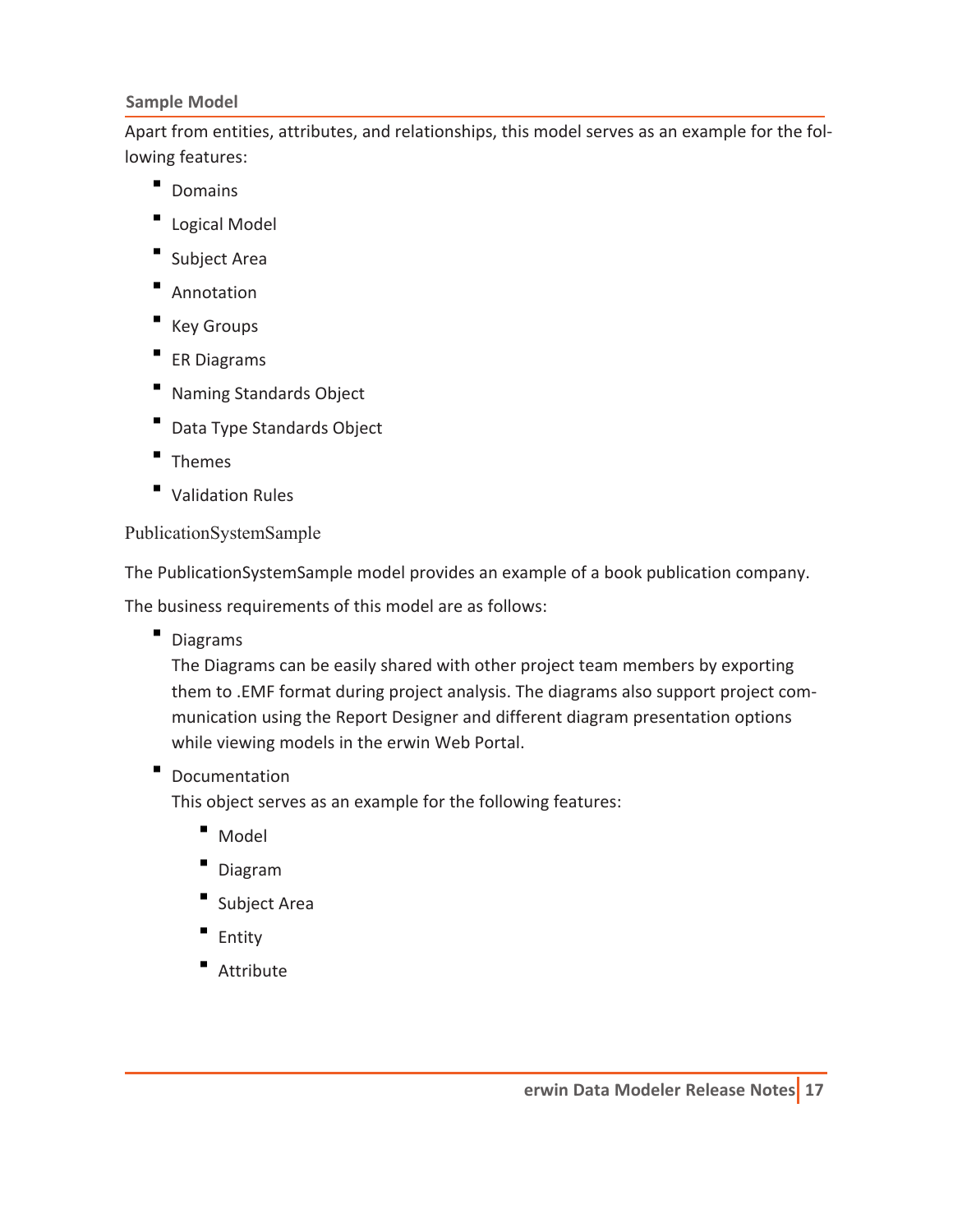**Sample Model**

- Theme override options
- Diagram Annotations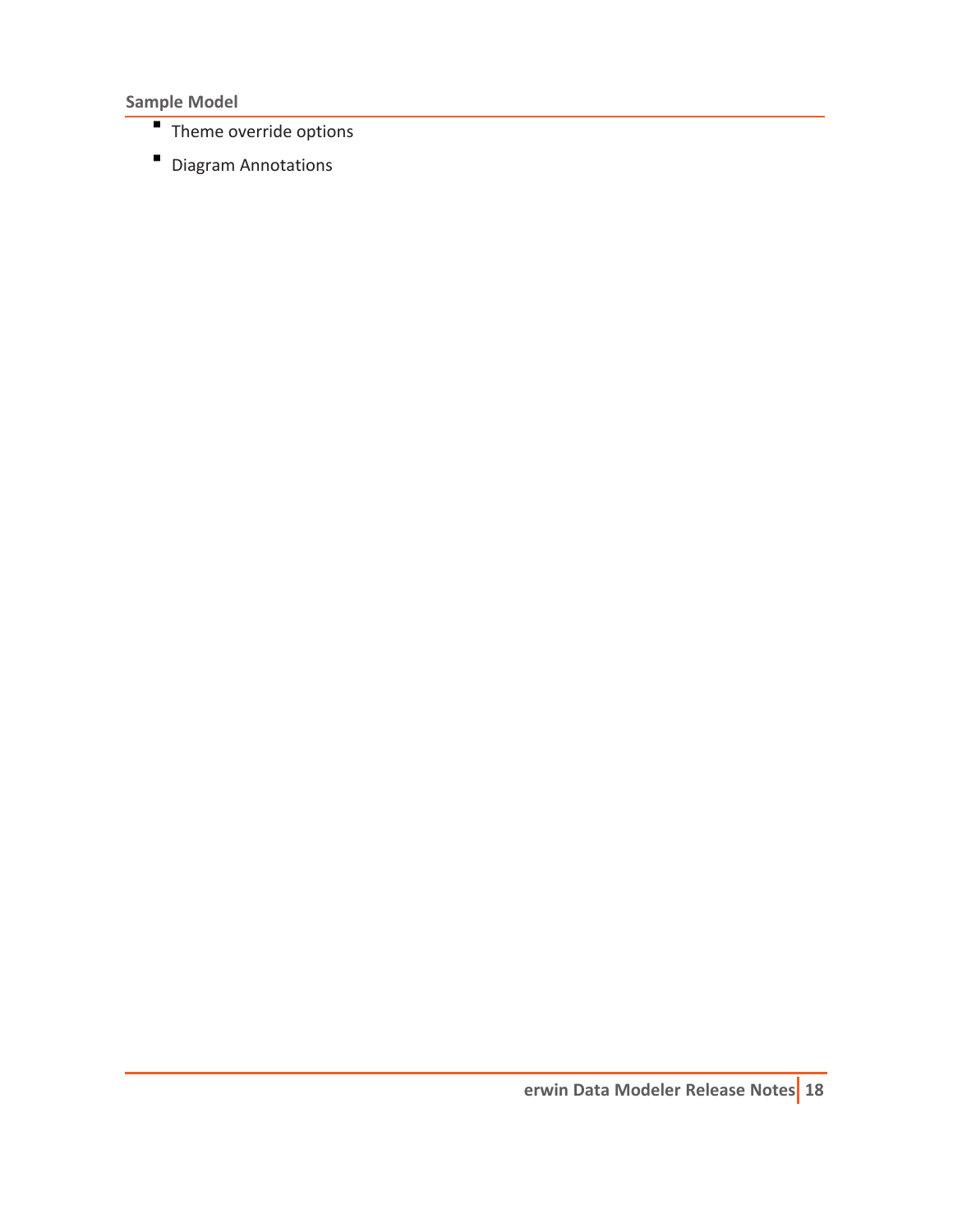# <span id="page-18-0"></span>**New Features and Enhancements**

Following new features and enhancements are available in erwin Data Modeler (DM) and erwin Mart Server 12.0.

[ArangoDB](#page-19-0) Amazon [Keyspaces](#page-19-1) Google [BigQuery](#page-19-2) [Databricks](#page-19-3) [DynamoDB](#page-19-4) [Neo4j](#page-19-5) [Parquet](#page-20-0) **[Couchbase](#page-20-1)** Central [Scheduler](#page-20-2) Git [Support](#page-20-3) [MongoDB:](#page-21-0) Schema Validation Snowflake [Enhancements](#page-21-1) [PostgreSQL](#page-21-2) Support Cassandra: Deriving Models and Advanced [Denormalization](#page-21-3) Oracle: View and Materialized View [Enhancement](#page-22-0) Azure Synapse: Table Constraint [Enhancement](#page-22-1) [Diagramming:](#page-22-2) Hide and Unhide Diagram Nodes Data [Vault](#page-22-3) Productivity and UI [Enhancements](#page-22-4) DM [Connect](#page-23-0) for DI Support erwin Mart [Server](#page-24-0) API: [ISCPersistenceUnit::ReverseEngineerScript](#page-24-1) Third Party [Tools](#page-24-2)

The list includes a brief description and wherever relevant, a reference to more information about each feature.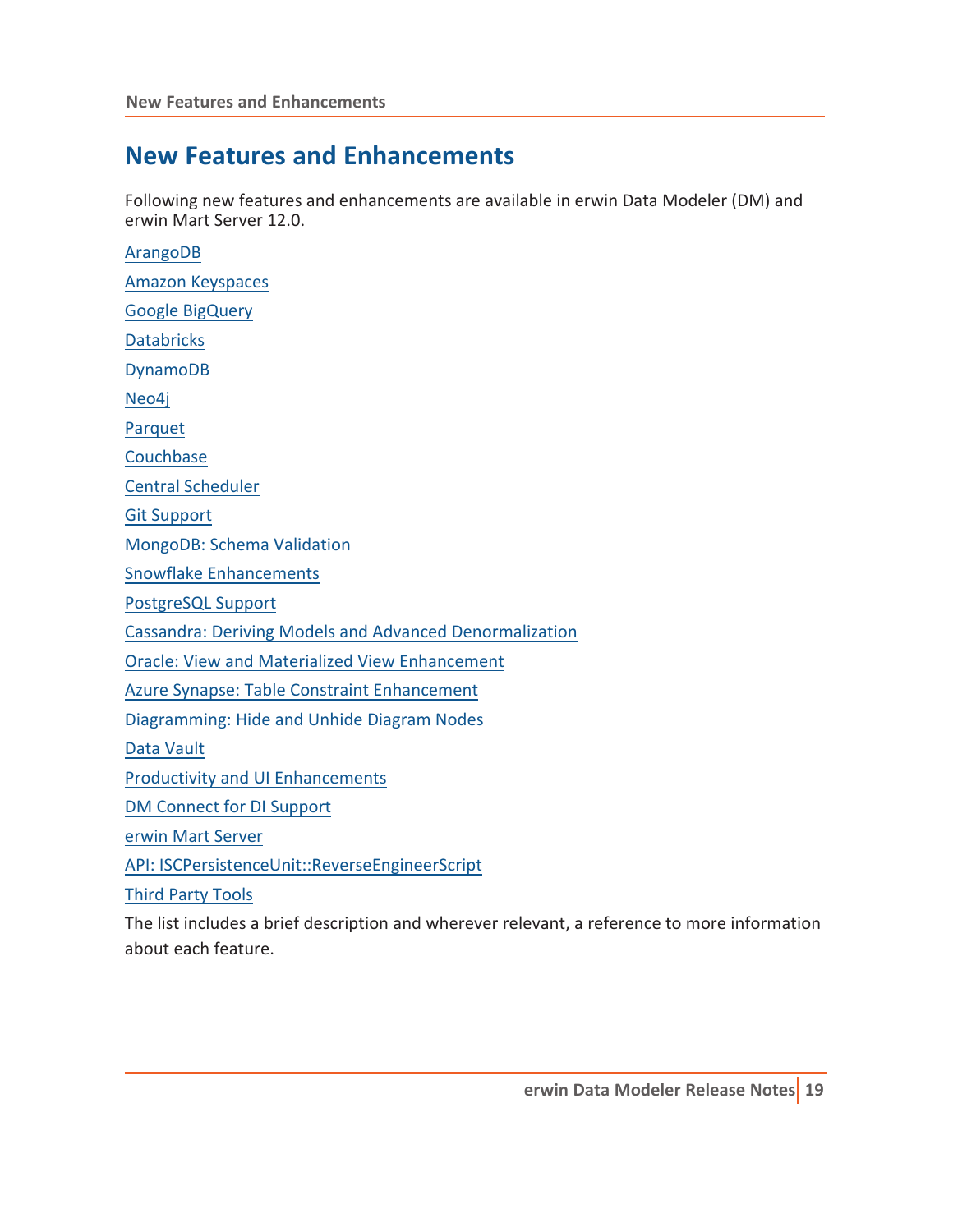### <span id="page-19-0"></span>**ArangoDB**

erwin DM now supports ArangoDB 3.8 and above as a target database.

<span id="page-19-1"></span>For information on supported objects and data types, refer [ArangoDB](https://bookshelf.erwin.com/bookshelf/public_html/12.0/Content/User Guides/erwin Help/ArangoDB_Support_Summary.html) support summary.

### **Amazon Keyspaces**

erwin DM now supports Amazon Keyspaces as a target database.

<span id="page-19-2"></span>For information on supported objects and data types, refer [Amazon Keyspaces](https://bookshelf.erwin.com/bookshelf/public_html/12.0/Content/User Guides/erwin Help/AWS_Keyspaces_Support_Summary.html) support sum[mary](https://bookshelf.erwin.com/bookshelf/public_html/12.0/Content/User Guides/erwin Help/AWS_Keyspaces_Support_Summary.html).

# **Google BigQuery**

erwin DM now supports Google BigQuery as a target database.

<span id="page-19-3"></span>For information on supported objects and data types, refer Google [BigQuery](https://bookshelf.erwin.com/bookshelf/public_html/12.0/Content/User Guides/erwin Help/Google_BigQuery_Support_Summary.html) support sum[mary](https://bookshelf.erwin.com/bookshelf/public_html/12.0/Content/User Guides/erwin Help/Google_BigQuery_Support_Summary.html).

### **Databricks**

erwin DM now supports Databricks as target database. For information on supported objects and data types, refer [Databricks](https://bookshelf.erwin.com/bookshelf/public_html/12.0/Content/User Guides/erwin Help/Databricks_Support_Summary.html) support summary.

# <span id="page-19-4"></span>**DynamoDB**

erwin DM now supports DynamoDB as target database. For information on supported objects and data types, refer [DynamoDB](https://bookshelf.erwin.com/bookshelf/public_html/12.0/Content/User Guides/erwin Help/DynamoDB_Support_Summary.html) support summary.

# <span id="page-19-5"></span>**Neo4j**

erwin DM now supports Neo4j 4.2.x and 4.3.x as target databases.

For information on supported objects and data types, refer Neo4j support [summary](https://bookshelf.erwin.com/bookshelf/public_html/12.0/Content/User Guides/erwin Help/Neo4j_Support_Summary.html).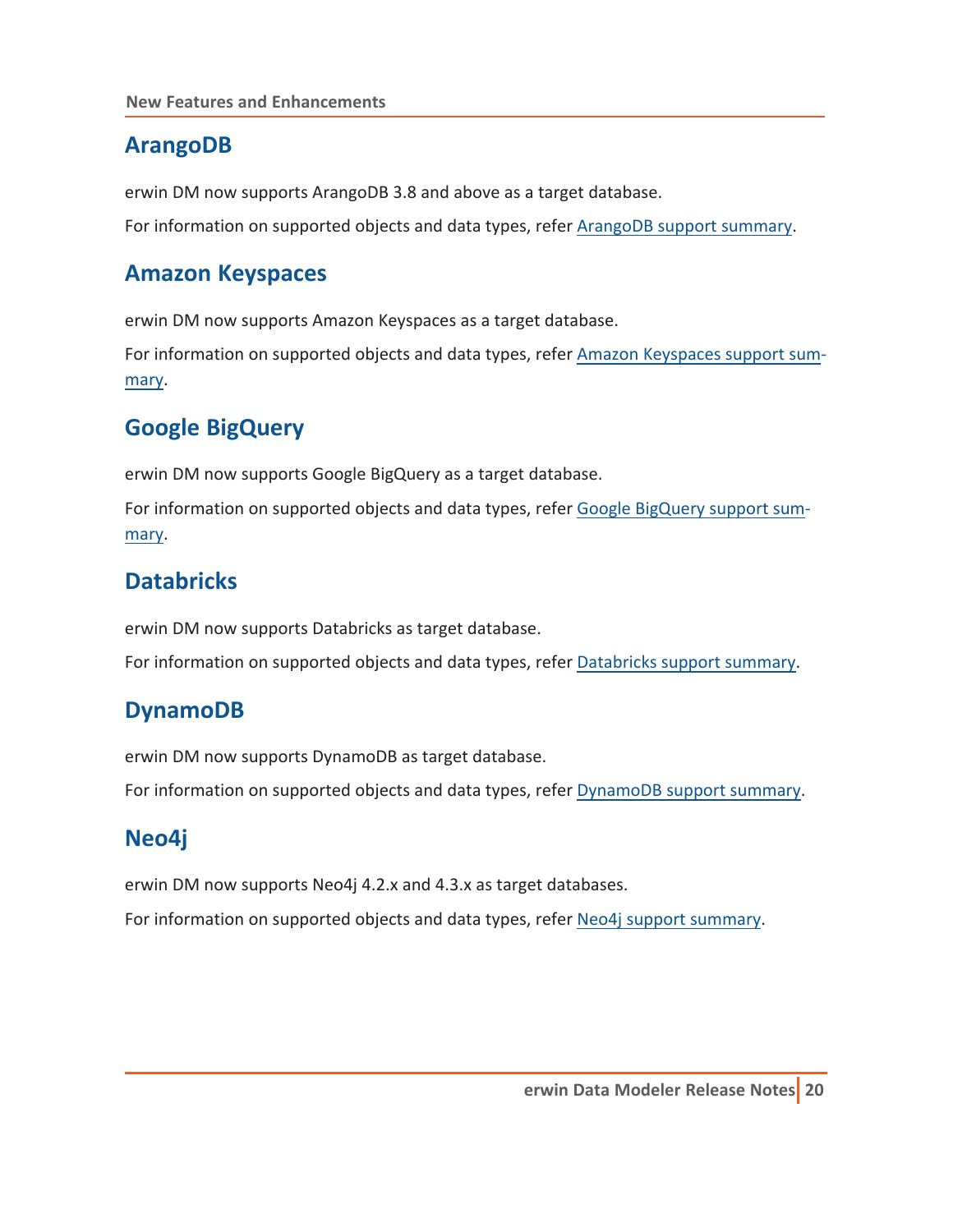### <span id="page-20-0"></span>**Parquet**

erwin DM now supports Parquet 2.x as target database.

<span id="page-20-1"></span>For information on supported objects and data types, refer Parquet support [summary.](https://bookshelf.erwin.com/bookshelf/public_html/12.0/Content/User Guides/erwin Help/Parquet_Support_Summary.html)

### **Couchbase**

erwin DM now supports Couchbase 7.x as a target database.

<span id="page-20-2"></span>For information on supported objects and data types, refer [Couchbase](https://bookshelf.erwin.com/bookshelf/public_html/12.0/Content/User Guides/erwin Help/Couchbase_Support_Summary.html) support summary.

### **Central Scheduler**

You can now use erwin DM Scheduler to schedule reverse engineering jobs centrally on a local or a remote instance of erwin Data Modeler. You can configure multiple remote machines as servers and set up jobs to run in parallel on these servers. The Central Scheduler saves time and provides you with an improved performance by distributing reverse engineering jobs across multiple servers. For more information, refer to the [Scheduling](https://bookshelf.erwin.com/bookshelf/public_html/12.0/Content/Tools/Scheduler/Scheduling_Jobs.html) Jobs topic.

Apart from this, in case of models on erwin Mart, you can now run the Complete Compare process as part of reverse engineering. This enables you to compare the reverse engineering result with the model in your mart. In case of differences, you can save the updates as the latest version of your model in the mart. For more information, refer to the Setting [Reverse](https://bookshelf.erwin.com/bookshelf/public_html/12.0/Content/Tools/Scheduler/Setting_Reverse_Engineering_Options.html) [Engineering](https://bookshelf.erwin.com/bookshelf/public_html/12.0/Content/Tools/Scheduler/Setting_Reverse_Engineering_Options.html) Options topic.

### <span id="page-20-3"></span>**Git Support**

You can now connect to a Git repository hosted on GitLab or GitHub. This enables you to push forward engineering scripts for a Mart Model to a Git repository. Using Git repositories enables you to utilize Git features, such as version control and collaboration with team members. For information on connecting to Git, refer to the Connecting to Git [Repositories](https://bookshelf.erwin.com/bookshelf/public_html/12.0/Content/User Guides/erwin Help/Connecting_to_GitRepositories.html) topic.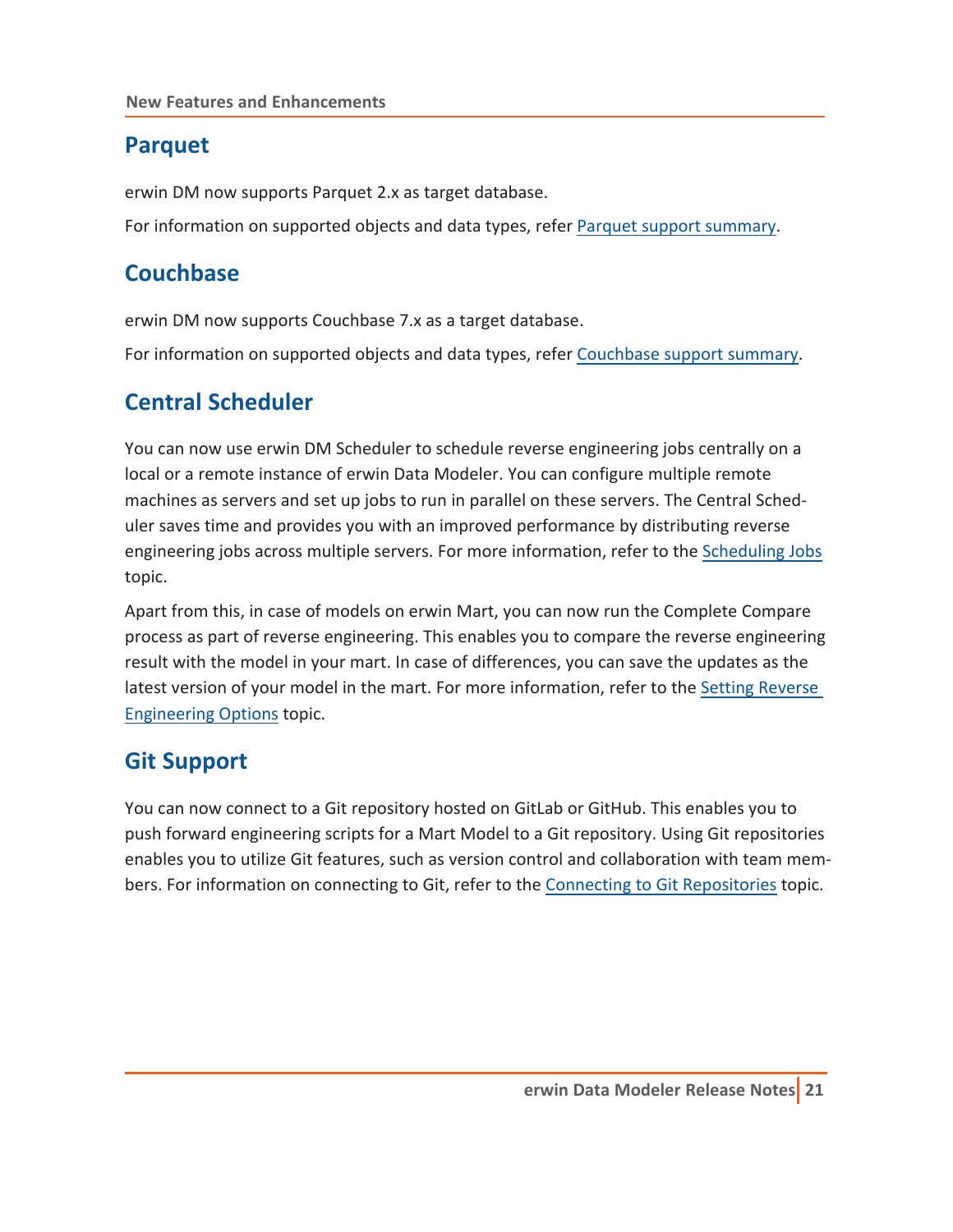### <span id="page-21-0"></span>**MongoDB: Schema Validation**

erwin DM now supports schema validation for fields in a table based on the selected data type. The scripts are not generated if the data in the fields are not inline with the data type. You can exclude validations for one or more fields in a table when you generate a script for forward engineering and reverse engineering. For more information, refer to [MongoDB:](https://bookshelf.erwin.com/bookshelf/public_html/12.0/Content/User Guides/erwin Help/MongoDB_Schema_Validation.html) Schema [Validation](https://bookshelf.erwin.com/bookshelf/public_html/12.0/Content/User Guides/erwin Help/MongoDB_Schema_Validation.html) topic.

#### <span id="page-21-1"></span>**Snowflake Enhancements**

erwin DM 12.0 brings the following enhancements to the Snowflake database:

- Object [Tagging:](https://bookshelf.erwin.com/bookshelf/public_html/12.0/Content/User Guides/erwin Help/Defining_Snowflake_Tags.html) You can tag Snowflake objects using the Tags feature.
- Reverse engineering [enhancements:](https://bookshelf.erwin.com/bookshelf/public_html/12.0/Content/User Guides/erwin Help/Reverse_Engineering_Options_Snowflake.html) Snowflake Reverse Engineering Wizard adds filters for objects such as Tables, Views, and Materialized Views for the schema.
- Key-Pair [Authentication](https://bookshelf.erwin.com/bookshelf/public_html/12.0/Content/User Guides/erwin Help/Snowflake_Key-Pair_Authentication.html): Snowflake now supports user based key pair authentication while using JDBC connection method for reverse and forward engineering.

### <span id="page-21-2"></span>**PostgreSQL Support**

<span id="page-21-3"></span>erwin DM is now certified for PostgreSQL versions 9.6.24, 10.20, and 11.14.

### **Cassandra: Deriving Models and Advanced Denormalization**

You can now perform advanced denormalization when you derive a Cassandra model. This feature provides you with options to do a manual or automatic denormalization.

- Use the auto-denormalization option to merge tables with the target table automatically.
- Use the manual denormalization option to selectively merge columns from source tables to target tables.

For more information, refer to the advanced [denormalization](https://bookshelf.erwin.com/bookshelf/public_html/12.0/Content/User Guides/erwin Help/Advanced_Denormalization_Options_for_Cassandra.html) topic.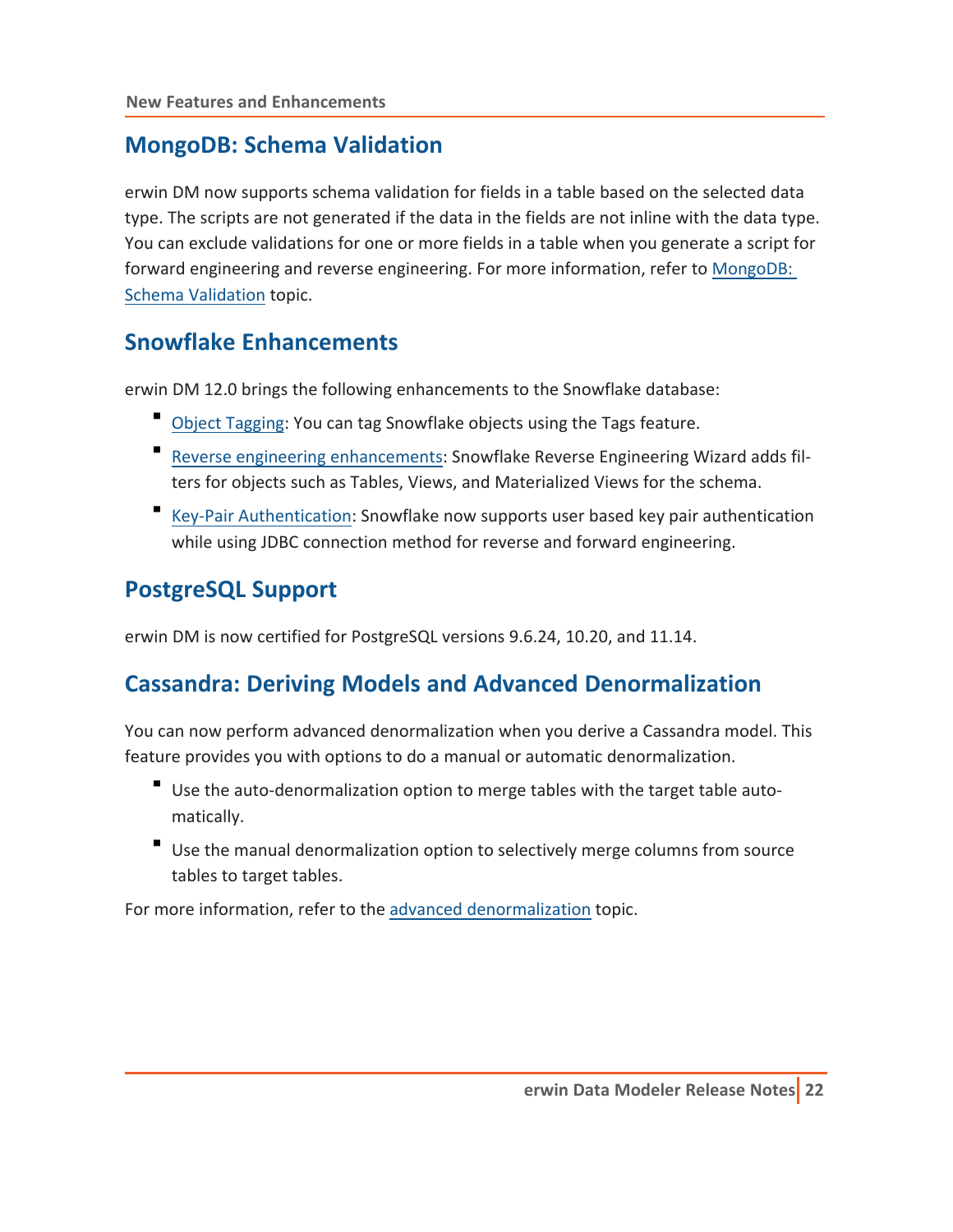### <span id="page-22-0"></span>**Oracle: View and Materialized View Enhancement**

For Oracle models with views and materialized views that have JOINS, GROUP BY and CTE clauses and/or wildcards, you can now run Reverse Engineering from Script (RES) without hampering the resulting model. For complex views and materialized views, you now have an option to add their DDL statements on the editor and commit to your models. For more information, refer to the Edit the User [Defined](https://bookshelf.erwin.com/bookshelf/public_html/12.0/Content/User Guides/erwin Help/Edit_the_User_Defined_SQL_Code.html) SQL Code topic.

#### <span id="page-22-1"></span>**Azure Synapse: Table Constraint Enhancement**

<span id="page-22-2"></span>For Azure Synapse models, you can now process Table Constraints via Reverse Engineering from Script (RES).

### **Diagramming: Hide and Unhide Diagram Nodes**

For complex models with many nodes in the diagram, you can now selectively view or hide the nodes. Thus, decluttering the model diagram and making it easier to work on. For more information, refer to the Hide or [Unhide](https://bookshelf.erwin.com/bookshelf/public_html/12.0/Content/User Guides/erwin Help/Hide_or_Unhide_Nodes_to_the_Diagram.html) Nodes topic.

### <span id="page-22-3"></span>**Data Vault 2.0 Support**

erwin DM now supports model-level and table-level rollback function for Data Vault models. Additionally, the Data Vault Component Type selector is now available only when the model is configured to be a Data Vault model.

<span id="page-22-4"></span>For more information, refer to the Data [Vault](https://bookshelf.erwin.com/bookshelf/public_html/12.0/Content/User Guides/erwin Help/Converting_Models_DataVault.html) topic.

### **Productivity and UI Enhancements**

Several additions and enhancements have been implemented to improve erwin DM's productivity and usage experience. These enhancements are:

Copy [Neighborhood:](https://bookshelf.erwin.com/bookshelf/public_html/12.0/Content/User Guides/erwin Help/copy_neighbourhood_to_different_model.html) You can now selectively copy the immediate neighbors of a node in your diagram and use them in other models.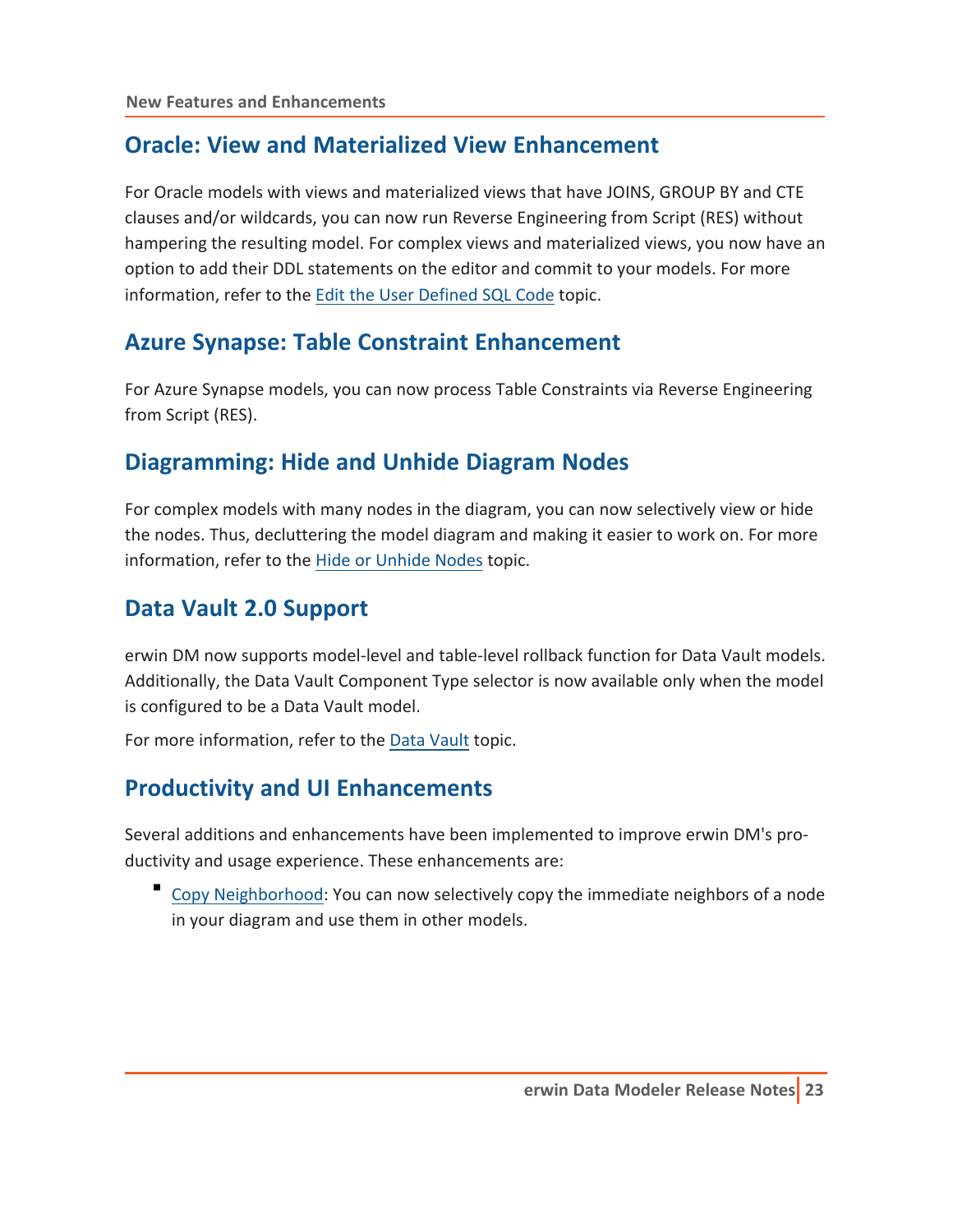**New Features and Enhancements**

- Object [Browser:](https://bookshelf.erwin.com/bookshelf/public_html/12.0/Content/User Guides/erwin Help/Object_Browser.html) A new tab, <Object> Info has been added for all databases. It displays tables, records, collections, documents, JSON Objects, and nodes, in your model or in the selected object along with the counts based on database. Apart from this, for Couchbase and Neo4j models, database-specific tabs have been added:
	- The Couchbase tab displays global indexes and full text indexes along with their counts.
	- The Neo4j tab displays global indexes and global constraints along with their counts.
- Denormalization and deriving models now creates new models instead of overwriting source models.
- You can now access the columns of a table via the table editor instead of having to open the column editor explicitly. Use the  $\mathbf{F}$  icon on the table editor.
- A new display level, Graph ( $\blacktriangleright$ ), has been added to facilitate easier switch for graph databases.
- You can now [generate](https://bookshelf.erwin.com/bookshelf/public_html/12.0/Content/User Guides/erwin Help/generate_multiple_diagram_pictures.html) picture reports of a single or multiple diagrams in one submission in the following formats:
	- Enhanced Metafiles (.emf)
	- PNG (.png)
	- JPG (.jpg)
	- $SVG$  (.svg)
	- $PDF (.pdf)$
- <span id="page-23-0"></span>You can now export an enhanced report in HTML format using Report Designer.

# **DM Connect for DI Support**

The DM Connect for DI feature has undergone several enhancements as follows:

The REDB process now stores the database connection parameters into your environment in erwin Data Intelligence Suite (erwin DI Suite). For more information, refer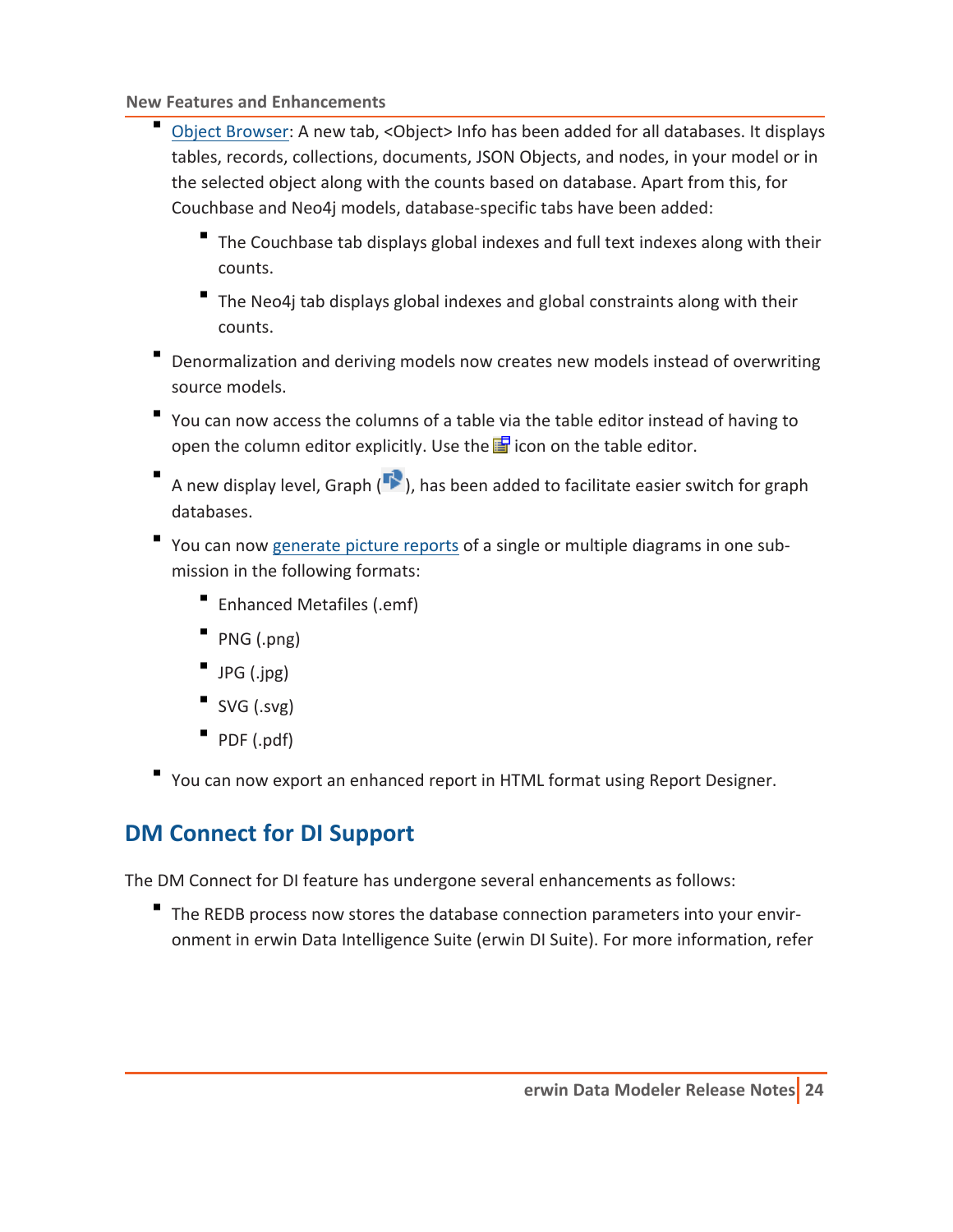#### **New Features and Enhancements**

DM [Connect](https://bookshelf.erwin.com/bookshelf/public_html/12.0/Content/Tools/DM Connect for DI/Scenario Schedule Jobs.html) for DI guide.

- You can now run jobs immediately using the Run Now feature. For more information, refer to the Add [Jobs](https://bookshelf.erwin.com/bookshelf/public_html/12.0/Content/User Guides/Mart Online Help/schedule_job_dmconnectdi.html) topic.
- **•** [erwin](https://bookshelf.erwin.com/bookshelf/public_html/12.0/Content/User Guides/Mart Online Help/dmconnectdi_permissions.html) Mart permissions have been updated. For more information, refer to the erwin DM Connect for DI [Permissions](https://bookshelf.erwin.com/bookshelf/public_html/12.0/Content/User Guides/Mart Online Help/dmconnectdi_permissions.html) topic.
- Support for DM Connect for DI has been upgraded to support:
	- all new databases
	- erwin Data Intelligence Suite (DI Suite) v10.2, v11.0, and v11.1

#### <span id="page-24-0"></span>**erwin Mart Server**

erwin Mart Server has undergone several enhancements as follows:

- You can now test LDAP connections using the erwin Mart Configuration screen.
- Session timeout has been updated to 30 minutes.
- Special [characters](https://bookshelf.erwin.com/bookshelf/public_html/12.0/Content/User Guides/Mart Online Help/Character Limitations.html) support has been updated.
- <span id="page-24-1"></span>[Configuration](https://bookshelf.erwin.com/bookshelf/public_html/12.0/Content/Installation/erwin Mart Server/deploy_mart_server.html#ConfigureMartAdmin) to use IIS and SSL has been updated.

# **API: ISCPersistenceUnit::ReverseEngineerScript**

<span id="page-24-2"></span>You can now perform the Reverse [Engineering](https://bookshelf.erwin.com/bookshelf/public_html/12.0/Content/References/API Reference/ISCPersistenceUnit--ReverseEngineerScript.html) from Script (RES) process via API.

# **Third Party Tools**

Support for third-party tools has been upgraded as follows:

- Tomcat has been upgraded from v9.0.45 to v9.0.52.
- erwin Data Modeler now uses AdoptOpenJDK (11.0.6)
- erwin Mart Server now uses AdoptOpenJDK (build 16.0.1+9)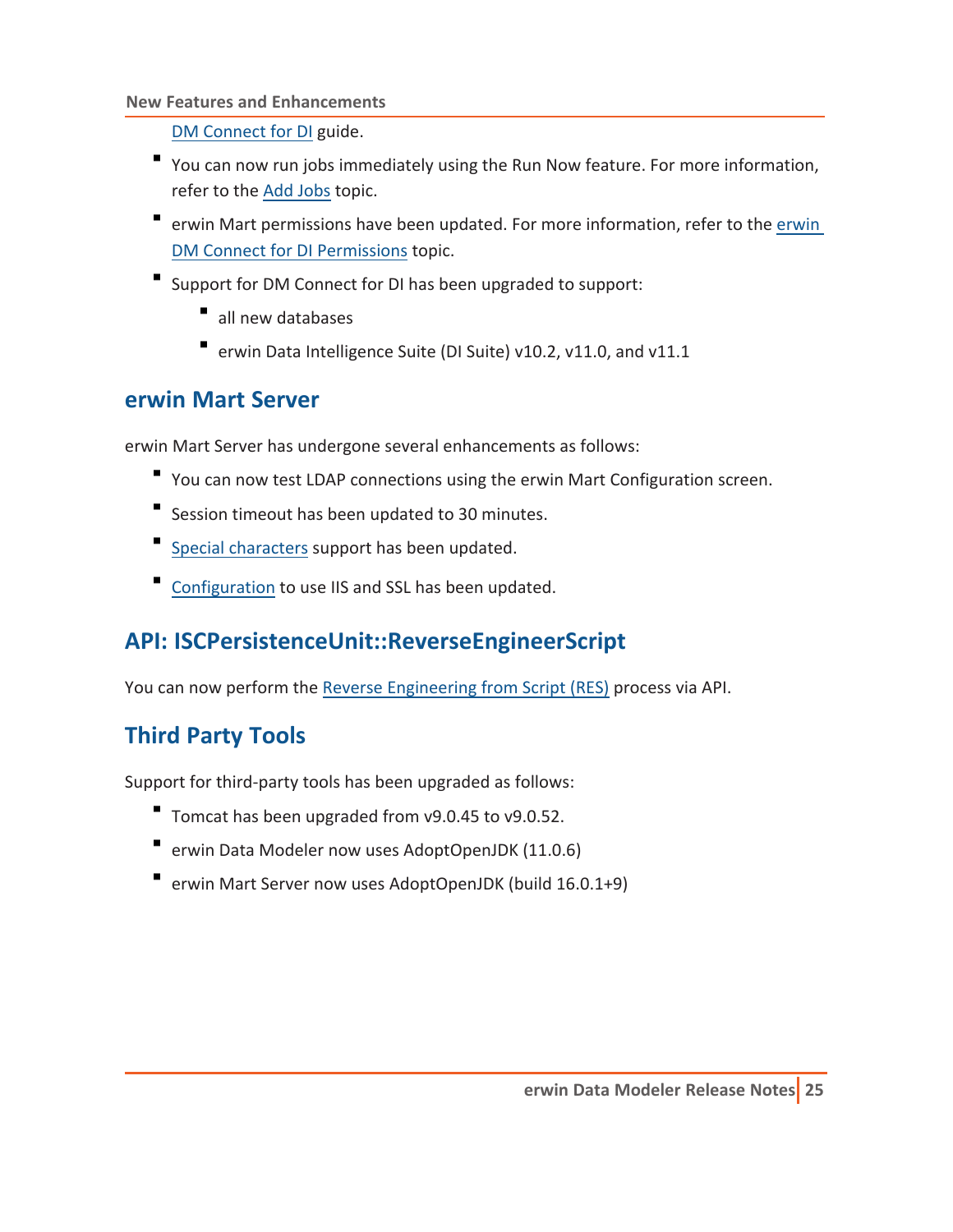# <span id="page-25-0"></span>**System Information**

Review the following system information before installing and using the product. This section contains the following topics Release [Numbering](#page-26-0) Scheme in erwin Data Modeler [Operating](#page-27-0) System Support System [Requirements](#page-28-0) [Administrative](#page-31-0) Privileges Required [Supported](#page-32-0) Target Databases erwin Data Modeler Workgroup Edition [Requirements](#page-36-0) erwin Data Modeler Navigator Edition [Requirements](#page-41-0)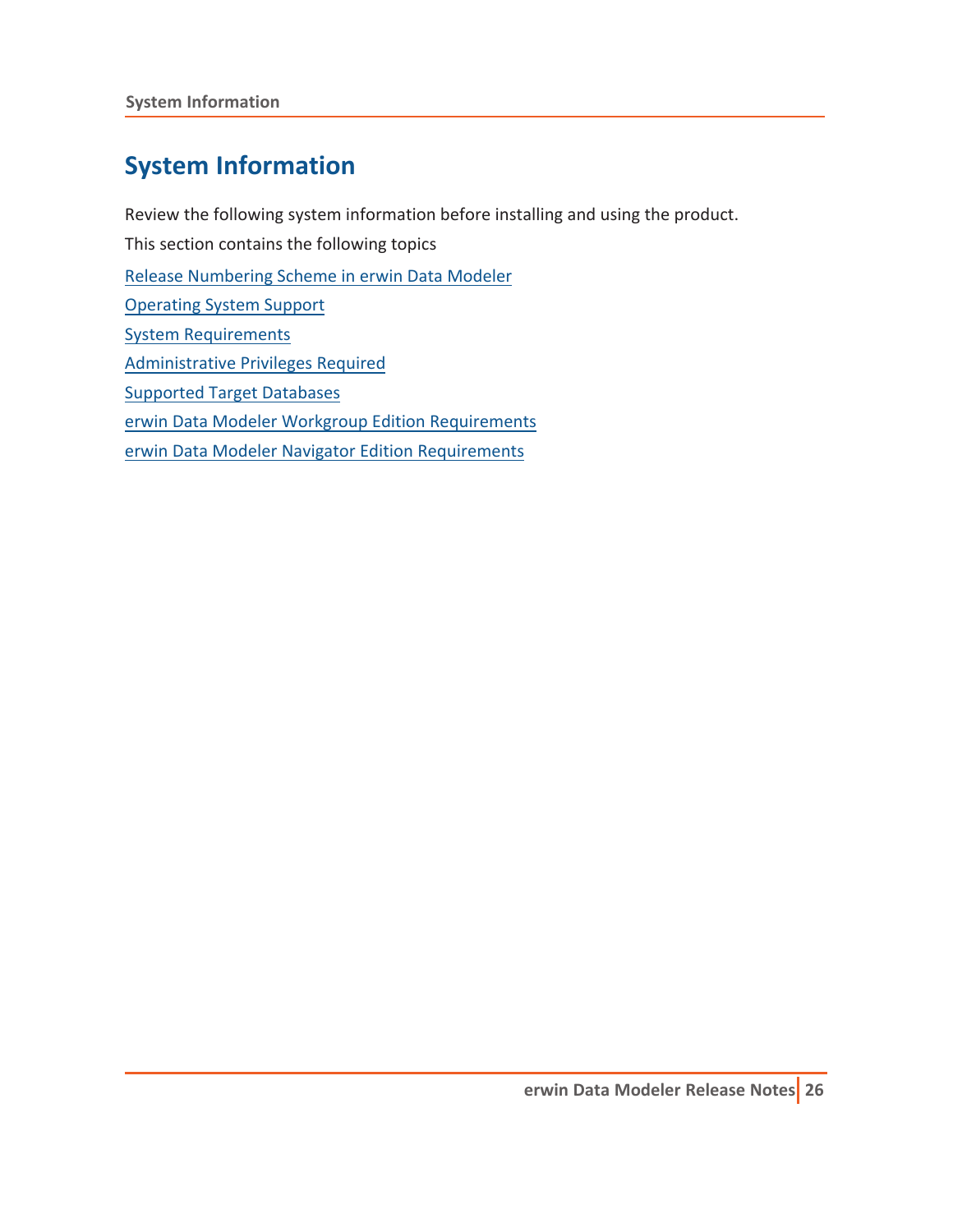### <span id="page-26-0"></span>**Release Numbering Scheme in erwin Data Modeler**

Information about the release is displayed in the *About erwin Data Modeler* dialog using the following release numbering scheme:



Release indicates the main (GA) release number and the second number (if available) indicates the patch or service pack number of the main release. Build indicates the build number of the product. For example, "Release: 12.0 Build: 28468" on the above screen indicates Release 12, Build 28468.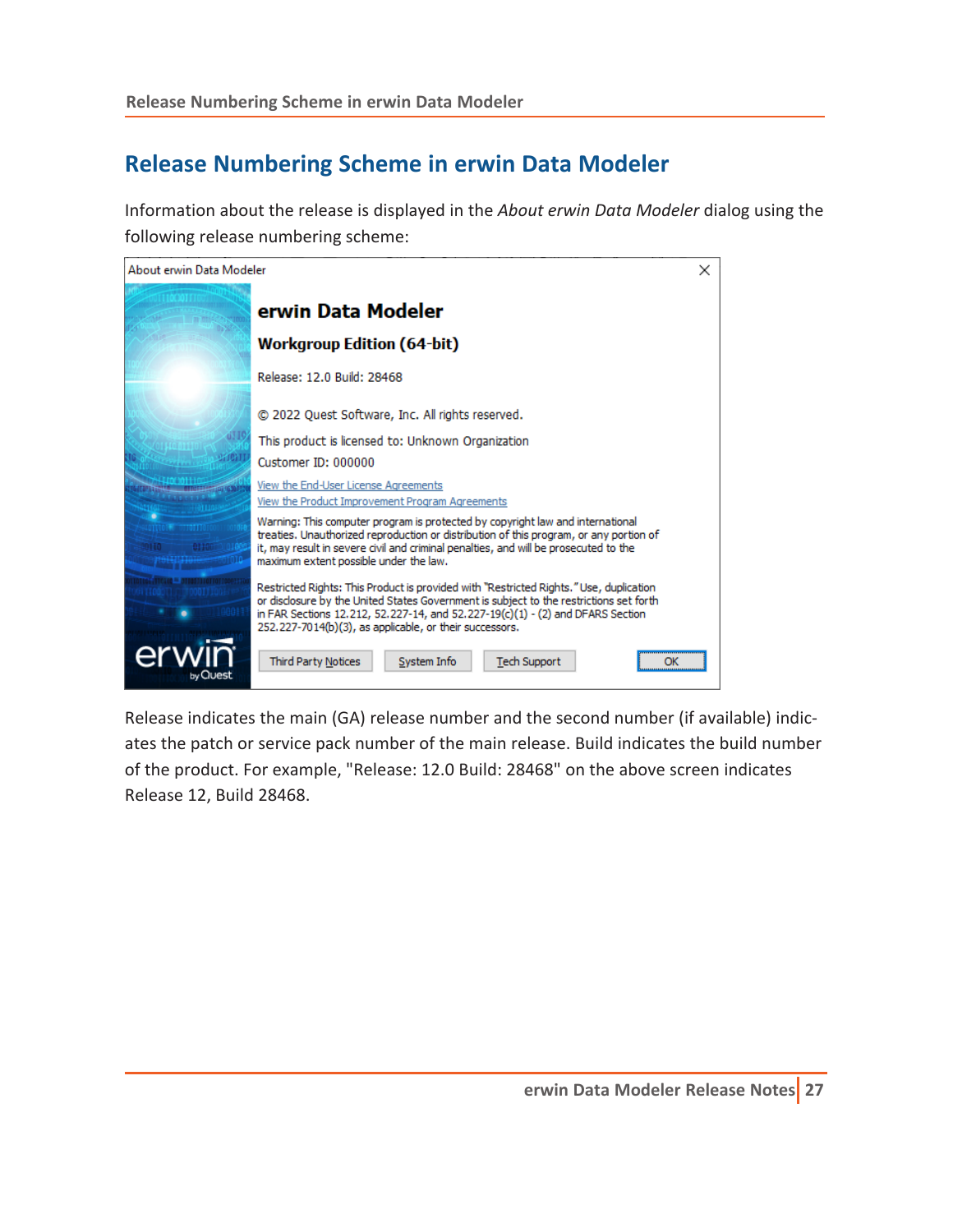### <span id="page-27-0"></span>**Operating System Support**

To run erwin Data Modeler it is recommended that you have the latest version of one of the operating systems installed:

- Microsoft Windows 8.1
- Microsoft Windows 10
- Microsoft Windows 11
- Microsoft Windows Server 2012, R2
- Microsoft Windows Server 2016
- Microsoft Windows Server 2019
- Microsoft Windows Server 2022



As a best practice, always upgrade your operating system to its latest available version.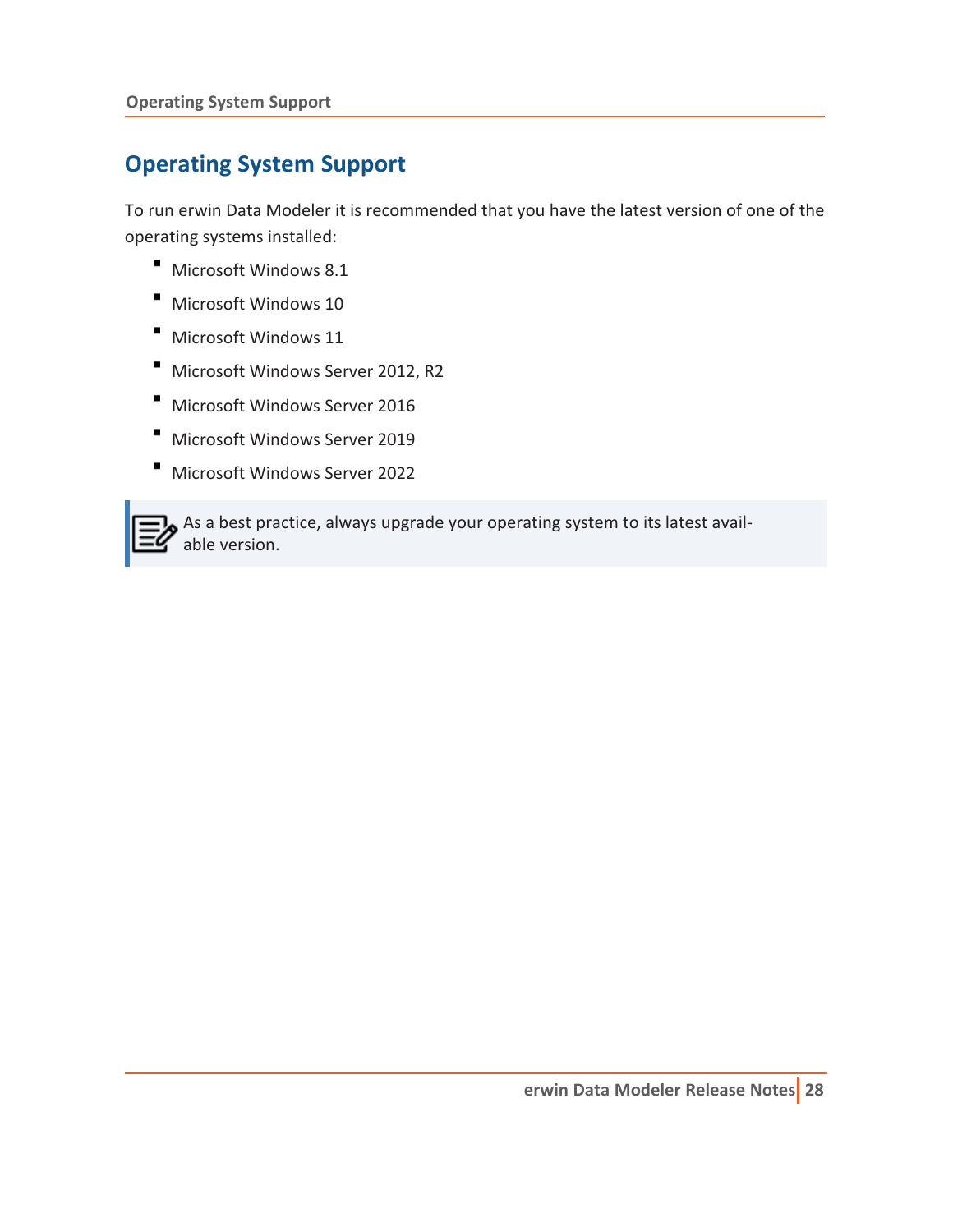### <span id="page-28-0"></span>**System Requirements**

You can use any of the following combinations to install erwin Data Modeler, the Mart database, and the MartServer application:

- Install erwin Data Modeler, the Mart database, and the MartServer application on the same computer.
- Install erwin Data Modeler, the Mart database, and the MartServer application on different computers.
- Install erwin Data Modeler and the Mart database on one computer, and install the MartServer application on a different computer.
- Install erwin Data Modeler on one computer, and install the Mart database and the MartServer application on a different computer.



Ensure that you always install the MartServer application on the Windows operating system.

#### <span id="page-28-1"></span>**erwin Data Modeler**

This topic includes the system requirements for the computers on which you plan to install erwin Data Modeler, the Mart database, and the MartServer application.

The following requirements must be met or exceeded for erwin Data Modeler to install and run correctly:

- Microsoft-based workstation, Intel Dual Core processor or equivalent
- 5 GB available hard drive space
- 4 GB RAM minimum; more is recommended for larger models



Ensure that your screen resolution is 1024 x 768 or higher. Also, ensure that your display settings are always set to 100%. If your screen resolution is less than the minimum supported, some portions of the screen will not be visible.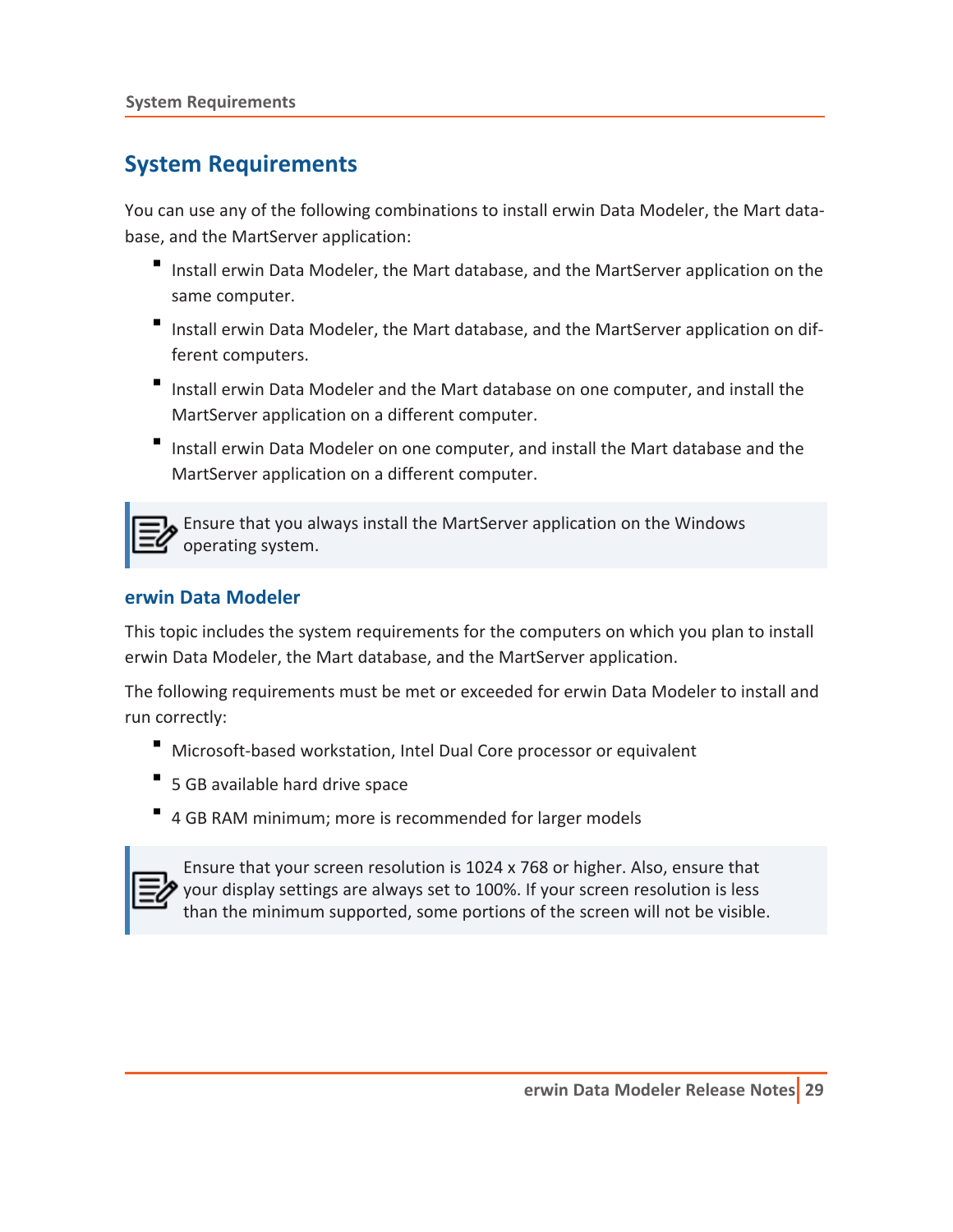#### <span id="page-29-0"></span>**System Requirements**

#### **erwin Mart Server**

The following requirements must be met or exceeded for the computer on which you install the MartServer application:

Hardware requirements (based on physical hardware performance, not a virtual environment):

- <sup>1</sup> 4 GHZ or higher dual core processor
- 16 GB RAM (8 GB or more for large marts)
- <sup>1</sup> 10 GB of disk space or more as required to support your specific mart

Operating system requirements:

- Microsoft Windows 8.1
- Microsoft Windows 10
- Microsoft Windows 11
- Microsoft Windows Server 2012, R2
- Microsoft Windows Server 2016
- Microsoft Windows Server 2019
- Microsoft Windows Server 2022
- Microsoft .NET Framework 4.0 and above
- All current Microsoft Windows critical updates

Database:

- Microsoft SQL Server 2014 SP3, 2016 SP2, or certified versions 2017 and 2019, Microsoft SQL Azure 12, and Amazon RDS SQL Server 2019.
- Oracle 12c r2, 18c, 19c, and 21c
- PostgreSQL through version 9.6.2 or certified versions such as 9.6.21, 9.6.24, 10.16, 10.20, 11.11, 11.14, 12.6, 12.9, 13.2, 13.5, and 14.1. You can also use PostgreSQL certified version 11.8 for Amazon RDS and Amazon Aurora.

The erwin Mart Administrator web client meets the following requirements:

Supported browsers: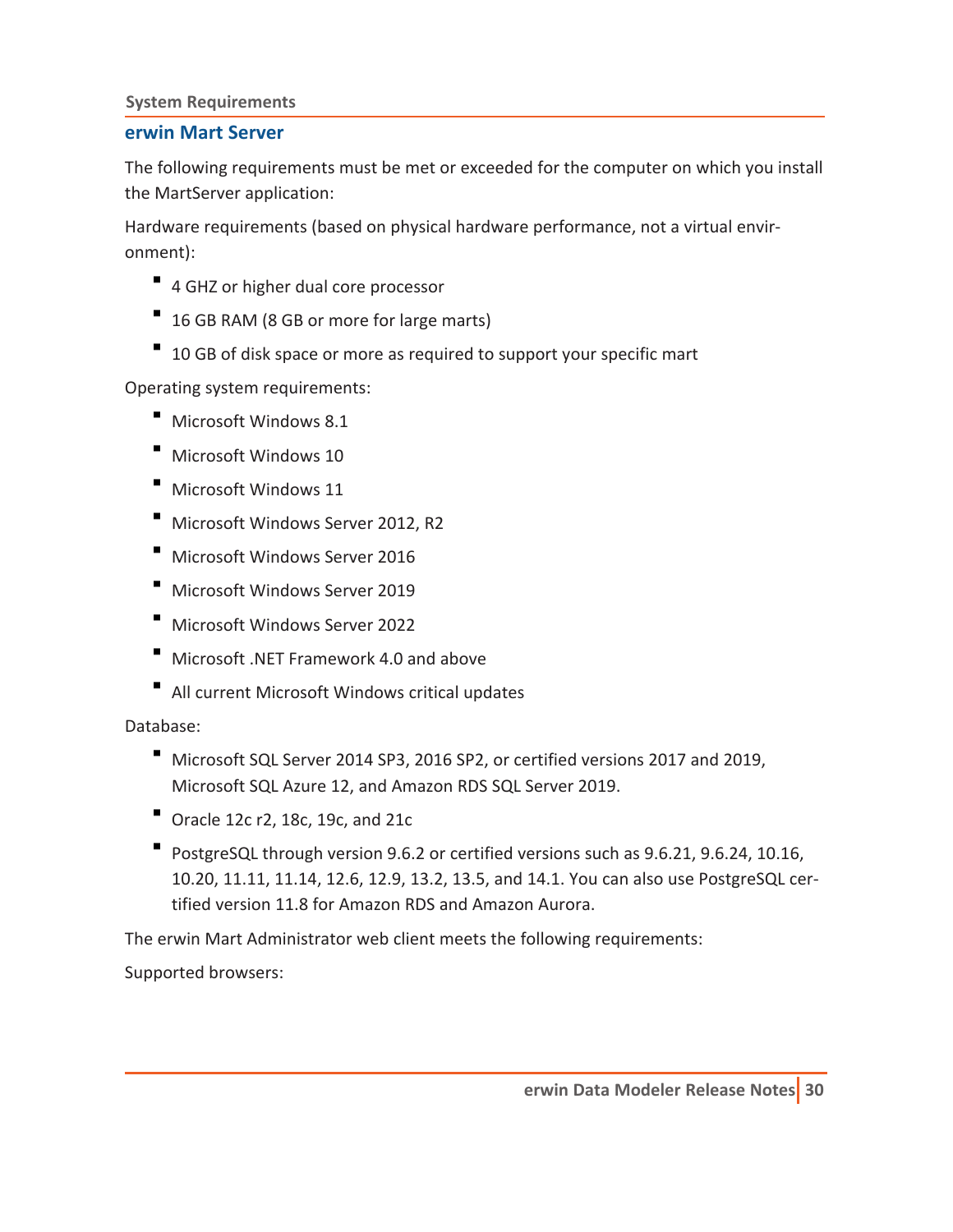**System Requirements**

- Microsoft Edge v97 or newer
- Mozilla Firefox v91 or newer
- Google Chrome v97 or newer
- Apple Safari 15 or newer



Ensure that your screen resolution is 1024 x 768 or higher. If your screen res- $\bullet$  olution is less than the minimum supported, some portions of the screen will not be visible.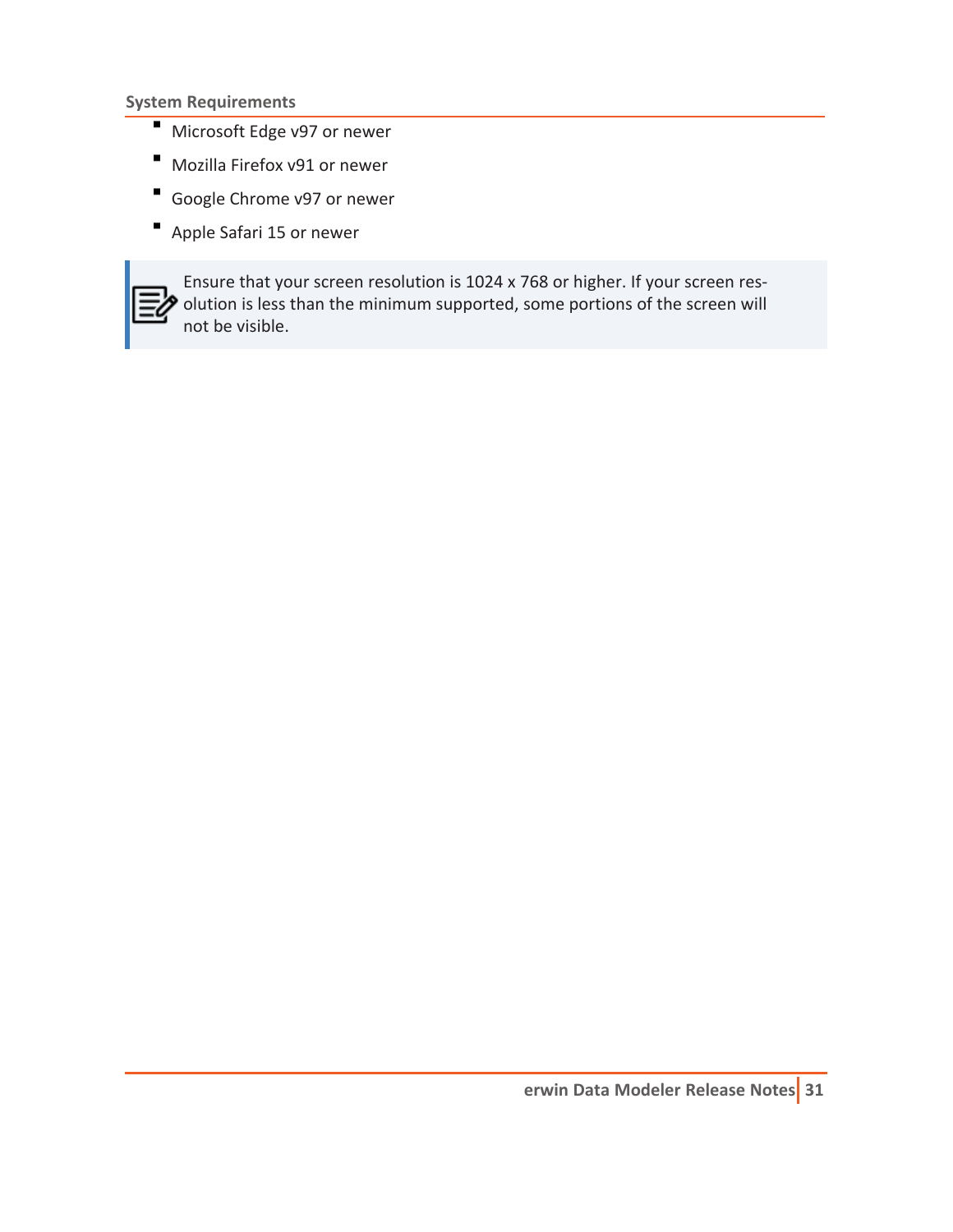### <span id="page-31-0"></span>**Administrative Privileges Required**

Ensure that you have administrative privileges in the following scenario:

**erwin Data Modeler**: The installation process for erwin Data Modeler (DM) writes to the registry and system folders. If you install, upgrade, or remove erwin DM without Administrative privileges, all files may not be installed or upgraded, causing problems while running the software.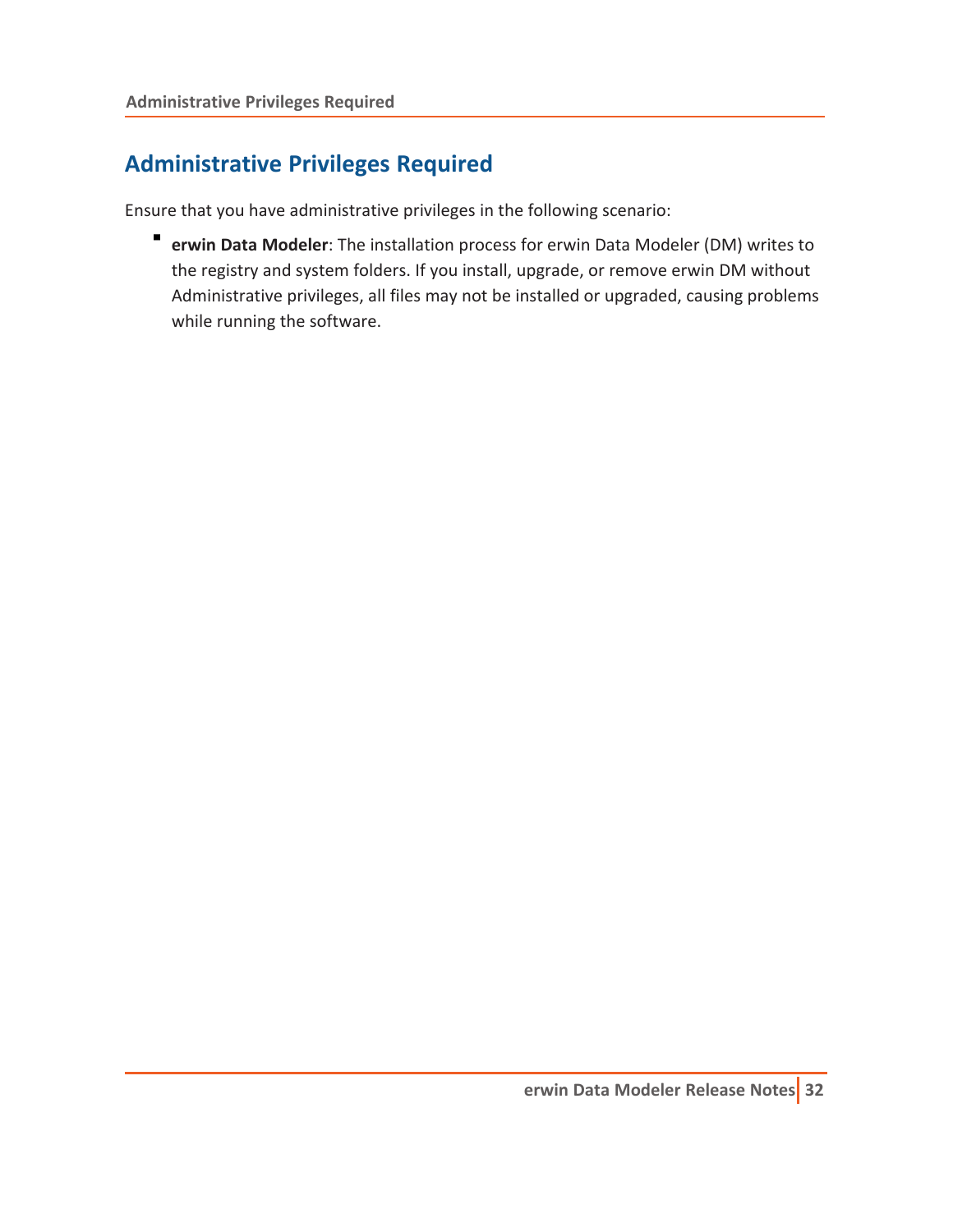# <span id="page-32-0"></span>**Supported Target Databases**

erwin Data Modeler (erwin DM) supports or is compatible with the following target databases:

| <b>Database</b><br><b>Name</b> | <b>Type</b>     | <b>Version</b>            | <b>Notes</b>                            |
|--------------------------------|-----------------|---------------------------|-----------------------------------------|
| <b>ArangoDB</b>                | NoSQL           | 3.x                       |                                         |
| Avro                           | <b>Big Data</b> | 1.x                       |                                         |
| <b>Amazon Key-</b><br>spaces   | NoSQL           |                           |                                         |
| <b>Azure Syn-</b><br>apse      | <b>Big Data</b> |                           |                                         |
| Cassandra                      | NoSQL           | 3.x/4.x                   |                                         |
| Couchbase                      | NoSQL           | 6.x<br>7.x                |                                         |
| <b>Databricks</b>              | <b>Big Data</b> |                           |                                         |
| Db2 for i                      | Relational      | 5.x/6.x/7.x               |                                         |
| Db2 LUW                        | Relational      | 9.5<br>9.7/10.x<br>11.1   |                                         |
| Db <sub>2</sub> z/OS           | Relational      | 8.1<br>9.1/10/11<br>12    |                                         |
| <b>DynamoDB</b>                | NoSQL           |                           |                                         |
| Google<br><b>BigQuery</b>      | <b>Big Data</b> |                           |                                         |
| Hive                           | <b>Big Data</b> | 2.1.x                     | Refer to the Limitations in Hive topic. |
| <b>Informix</b>                |                 | Relational 10.x/11.x/12.x |                                         |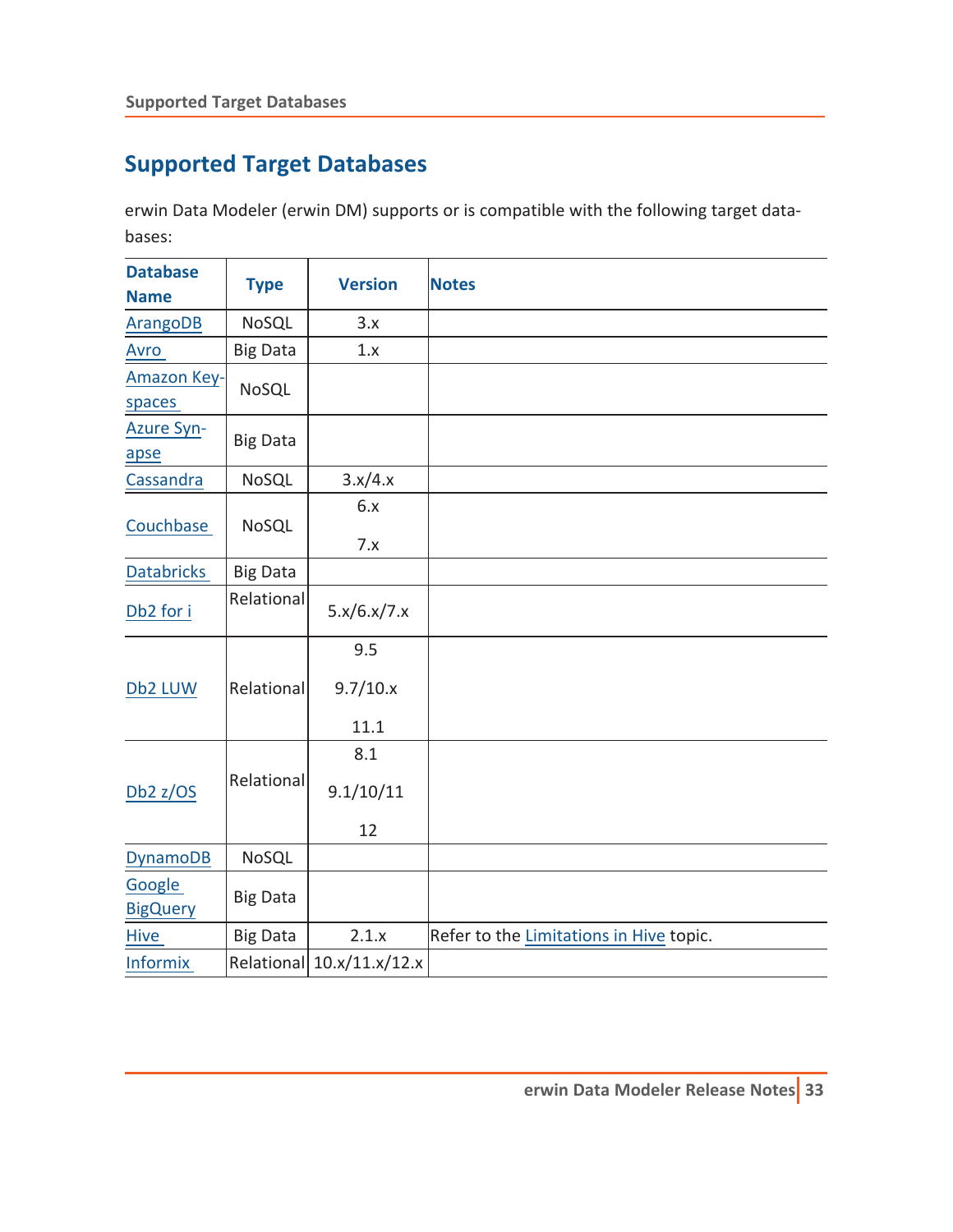#### **Supported Target Databases**

| <b>Database</b><br><b>Name</b> | <b>Type</b>     | <b>Version</b>  | <b>Notes</b>                                                                                                                   |
|--------------------------------|-----------------|-----------------|--------------------------------------------------------------------------------------------------------------------------------|
| <b>JSON</b>                    | <b>Big Data</b> | 1.x             |                                                                                                                                |
| <b>MariaDB</b>                 | Relational      | 10.4.x          |                                                                                                                                |
| <b>MongoDB</b>                 | NoSQL           | 4.x             |                                                                                                                                |
| <b>MySQL</b>                   | Relational      | 8.x             | MySQL 8.0.23 is certified for Amazon Aurora.                                                                                   |
| Neo4j                          | NoSQL           | 4.2.x           |                                                                                                                                |
|                                |                 | 4.3.x           |                                                                                                                                |
| Netezza                        | Relational      | 7.2             |                                                                                                                                |
| <b>ODBC</b>                    | Relational      | 2.x             |                                                                                                                                |
|                                |                 | 3.x             |                                                                                                                                |
|                                |                 | 12c r2          |                                                                                                                                |
| Oracle                         | Relational      | 18 <sub>c</sub> |                                                                                                                                |
|                                |                 | 19c             |                                                                                                                                |
|                                |                 | 21c             |                                                                                                                                |
| Parquet                        | <b>Big Data</b> | 2.x             |                                                                                                                                |
| <b>Progress</b>                | Relational      | 9.x/10.x/11.x   | The erwin Data Modeler 64-bit version is not veri-<br>fied for the Progress 9.x/10.x database.                                 |
| PostgreSQL                     | Relational      | 9.6.x/10.x/11.x | PostgreSQL 9.6.21, 9.6.24, 10.16, 10.20, 11.11, and<br>11.14 are certified.<br>PostgreSQL 11.8 is certified for Amazon RDS and |
|                                |                 |                 | Amazon Aurora.                                                                                                                 |
| Redshift                       | Relational      | $1.0$           |                                                                                                                                |
| <b>SAP ASE</b>                 | Relational      | 15.x/16         |                                                                                                                                |
| <b>SAPIQ</b>                   | Relational      | 15.x/16         |                                                                                                                                |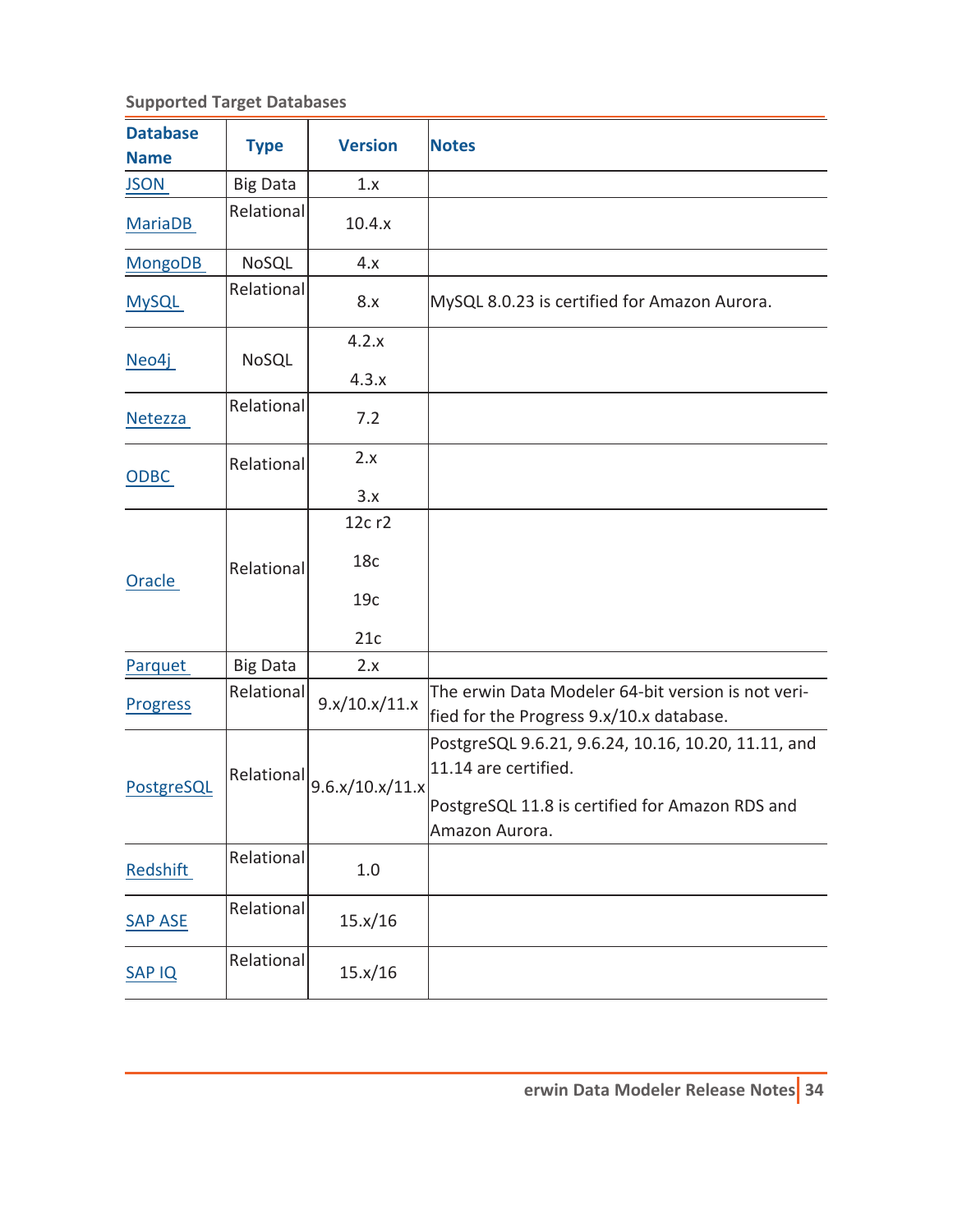#### **Supported Target Databases**

| <b>Database</b><br><b>Name</b> | <b>Type</b> | <b>Version</b> | <b>Notes</b> |
|--------------------------------|-------------|----------------|--------------|
| <b>SAS</b>                     | Relational  |                |              |
| <b>SQL Server</b>              |             | 2012           |              |
|                                | Relational  | 2014           |              |
|                                |             | 2016/2017      |              |
|                                |             | 2019           |              |
|                                |             | Azure          |              |
| Snowflake                      | Relational  |                |              |
| Teradata                       | Relational  | 14.10          |              |
|                                |             | 15.x/16.x      |              |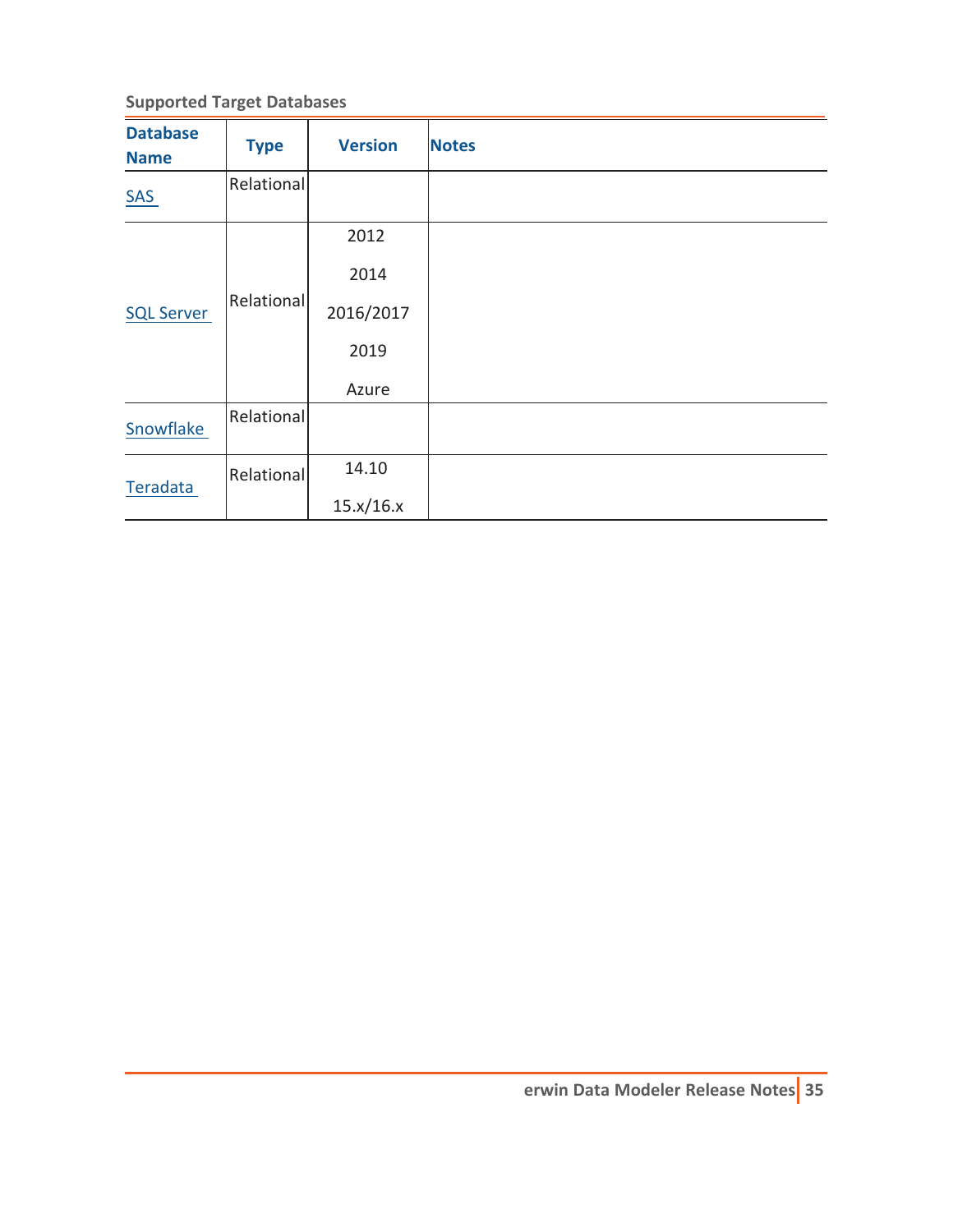#### <span id="page-35-0"></span>**Limitations in Hive**

The following list summarizes the limitations in pure Hive (connection to Hive database directly):

- Reverse engineering from database processing is slow due to the absence of system tables. The required information is retrieved by manual parsing methods instead of a query language.
- User-defined functions are not supported.
- Retrieval of version information using the Hive command is not supported.
- A few index properties, such as deferred rebuild option, idxProperties, and Null Defined As are not supported.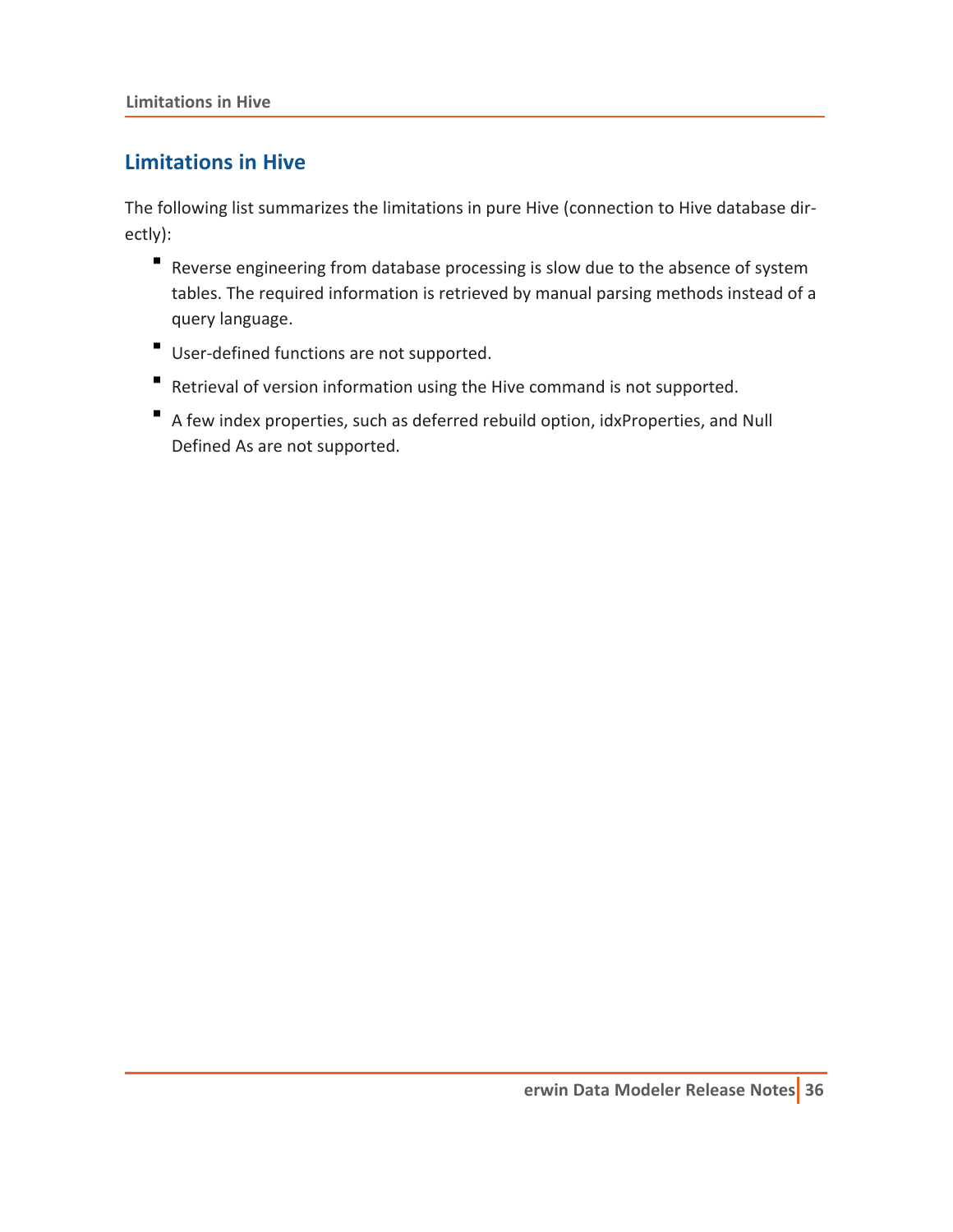#### **erwin Data Modeler Workgroup Edition Requirements**

If you plan to use erwin Data Modeler Workgroup Edition, review the following requirements to ensure your workgroup environment is set up properly.

#### **More information:**

Administrator Server System [Requirements](#page-37-0) DBMS [Requirements](#page-38-0) Client Workstation [Requirements](#page-40-0)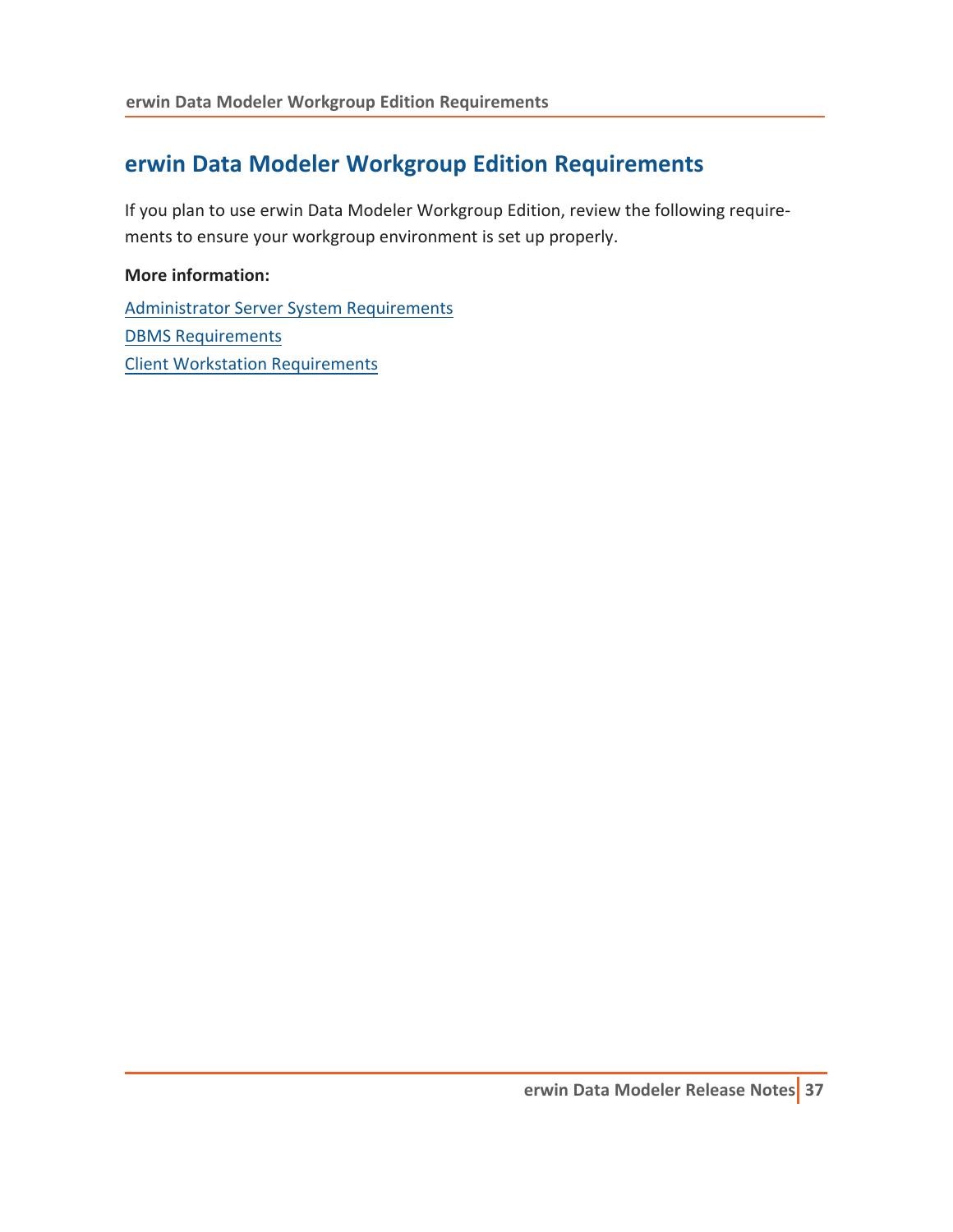#### <span id="page-37-0"></span>**Administrator Server System Requirements**

The disk space required for the administrative files used to create and manage the database is separate from the disk space required to accommodate models on the server where the database is located. Greater CPU speed, and more RAM and disk space result in better performance.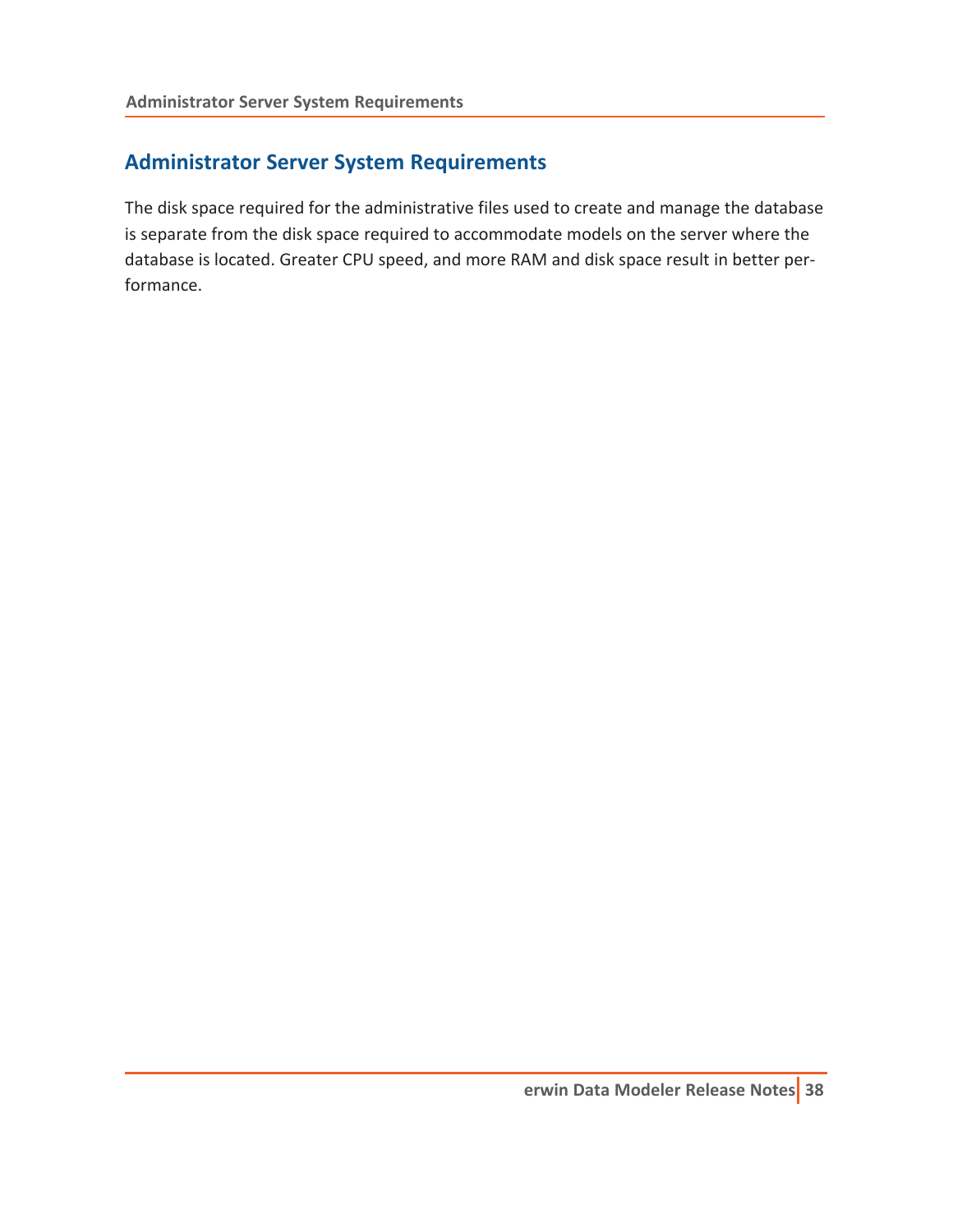#### <span id="page-38-0"></span>**DBMS Requirements**

Before you install erwin Data Modeler to use a MartServer in a workgroup environment, ensure that you are using a supported DBMS as your host server. This release supports the following host DBMSs:

- Oracle 12c r2, 18c, 19c, and 21c
- Microsoft SQL Server 2014 SP3, 2016 SP2, or certified versions 2017 and 2019. You can also use Microsoft SQL Azure 12 and Amazon RDS SQL Server 2019.
- PostgreSQL through version 9.6.2 or the certified versions 9.6.21, 10.16, and 11.11. You can also use PostgreSQL certified version 11.8 for Amazon RDS and Amazon Aurora.

To create, update, or delete a mart in erwin Data Modeler Workgroup Edition, you must have the following database rights:

Microsoft SQL Server 2014 SP3, 2016 SP2, or certified versions 2017 and 2019 you must be the database owner (dbo).



The dbo is no longer required to have the sysadmin role. The SQL Server 2012, 2014, 2014 SP1, 2016, 2016 SP1, 2016 SP2, 2017, and 2019 TRUSTWORTHY database property is no longer required for the mart. After you install this product, you can optionally reset this property to OFF.

For Oracle, you must be the database schema owner and have the DBA role.

Before you install Mart on the server, verify that the DBMS environment is prepared for the installation, and that the server system requirements meet at least the minimum specifications. At least one user with administrative privileges is available on the DBMS.



The dbo role for Microsoft SQL Server is necessary only during the installation or upgrade. You can strip the installer of the dbo role after the installation or upgrade is complete.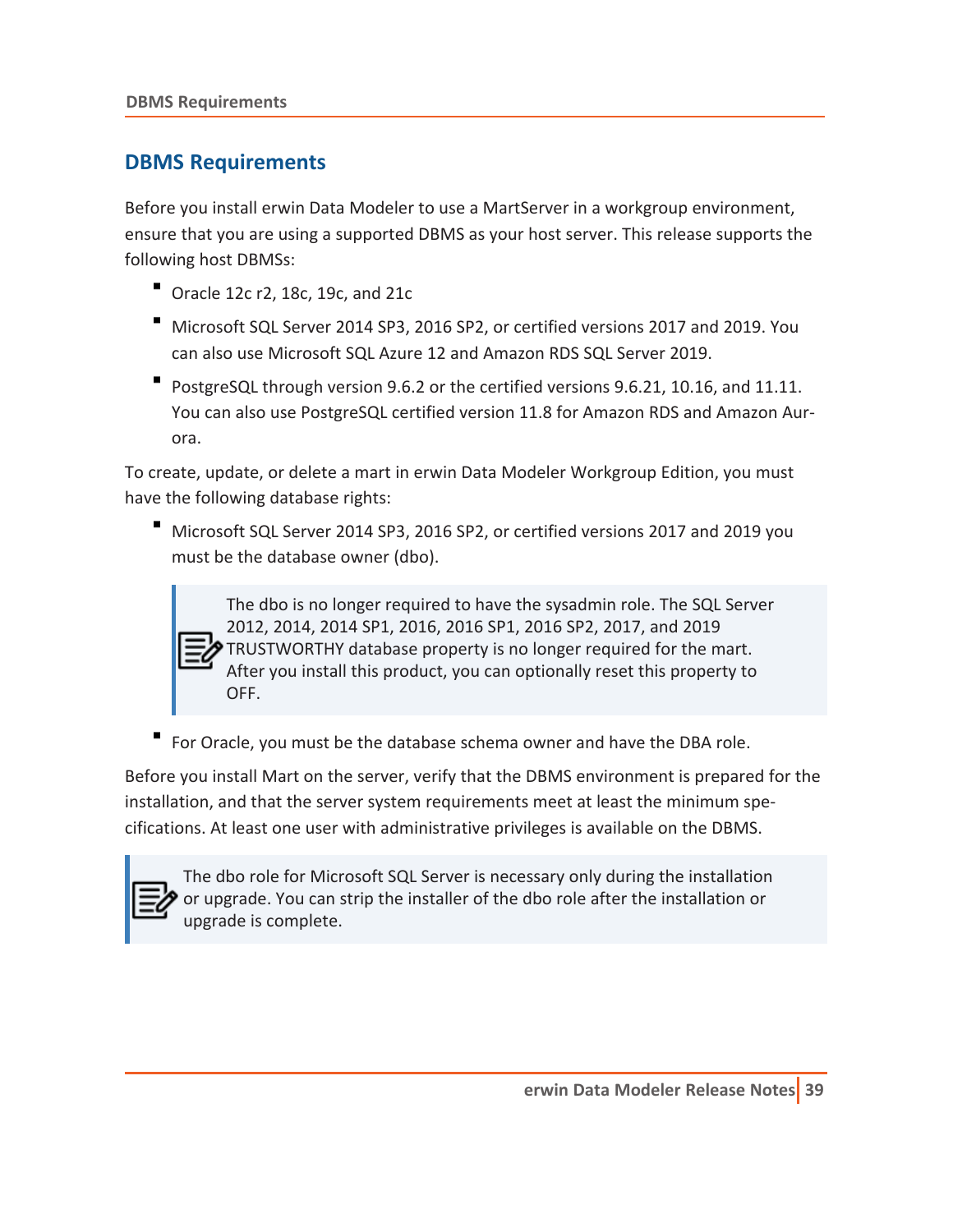**DBMS Requirements**

For more information about preparing the DBMS environment, see the erwin Data Modeler Workgroup Edition Implementation and Administration Guide.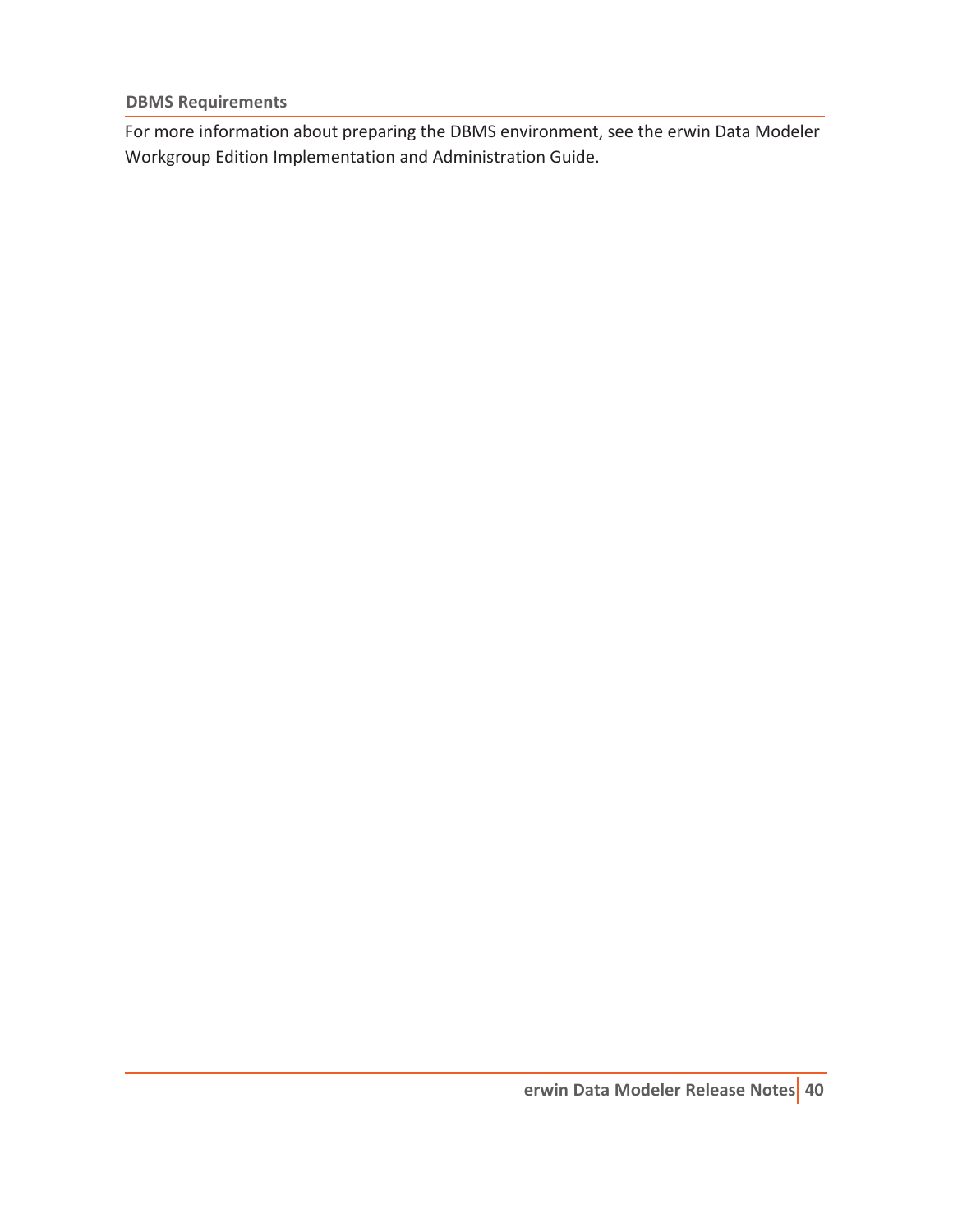#### <span id="page-40-0"></span>**Client Workstation Requirements**

You must install erwin Data Modeler on each client workstation that needs to access the Mart Server to connect to the Mart. It is recommended that client workstations have at least 4 GB of RAM.

You can install erwin Data Modeler Navigator Edition as a client for erwin Data Modeler Workgroup Edition.



In a workgroup environment, erwin Data Modeler can connect to the Mart Server with the same release version.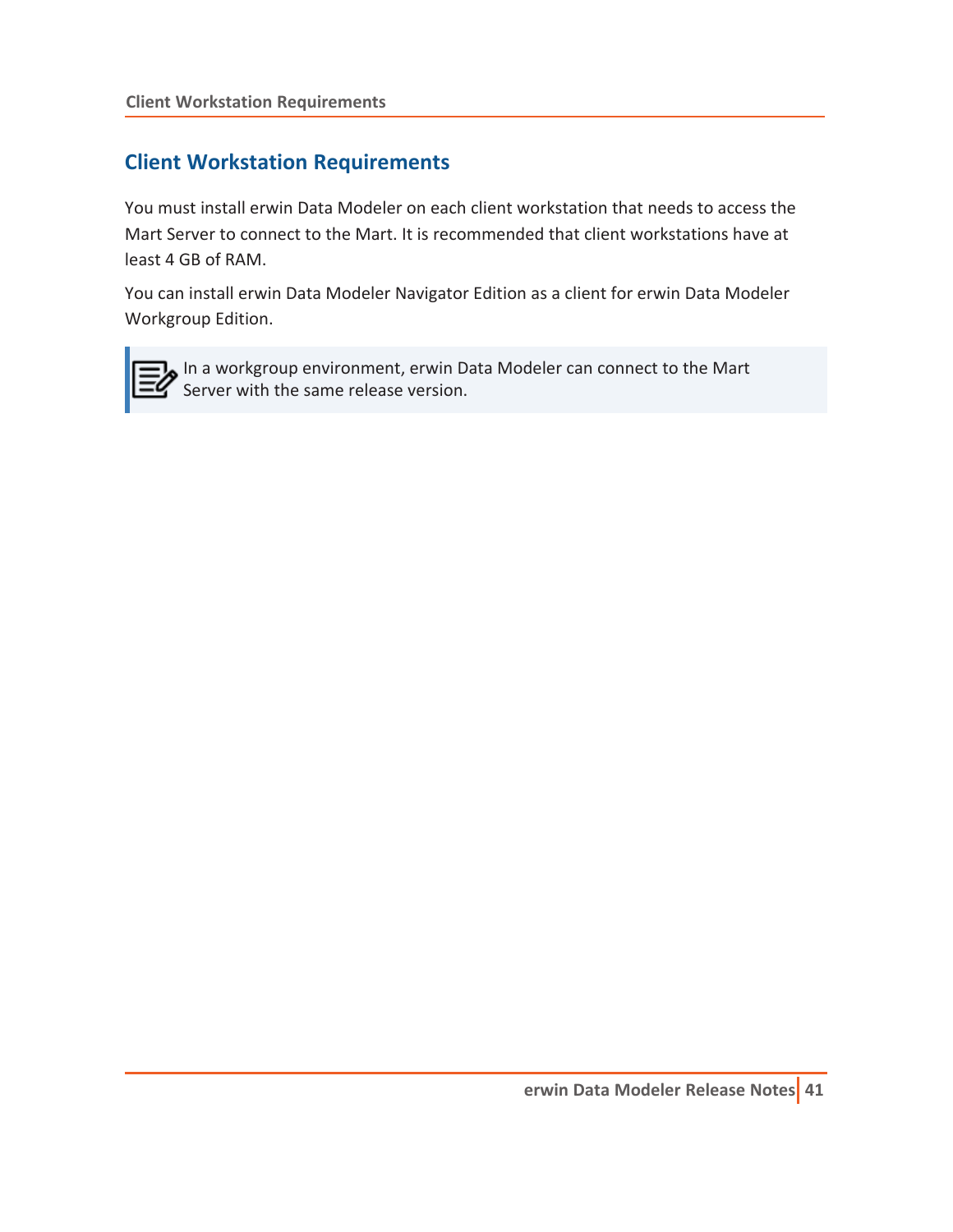#### **erwin Data Modeler Navigator Edition Requirements**

If you plan to use erwin Data Modeler Navigator Edition, review the following requirements to ensure your environment is set up properly.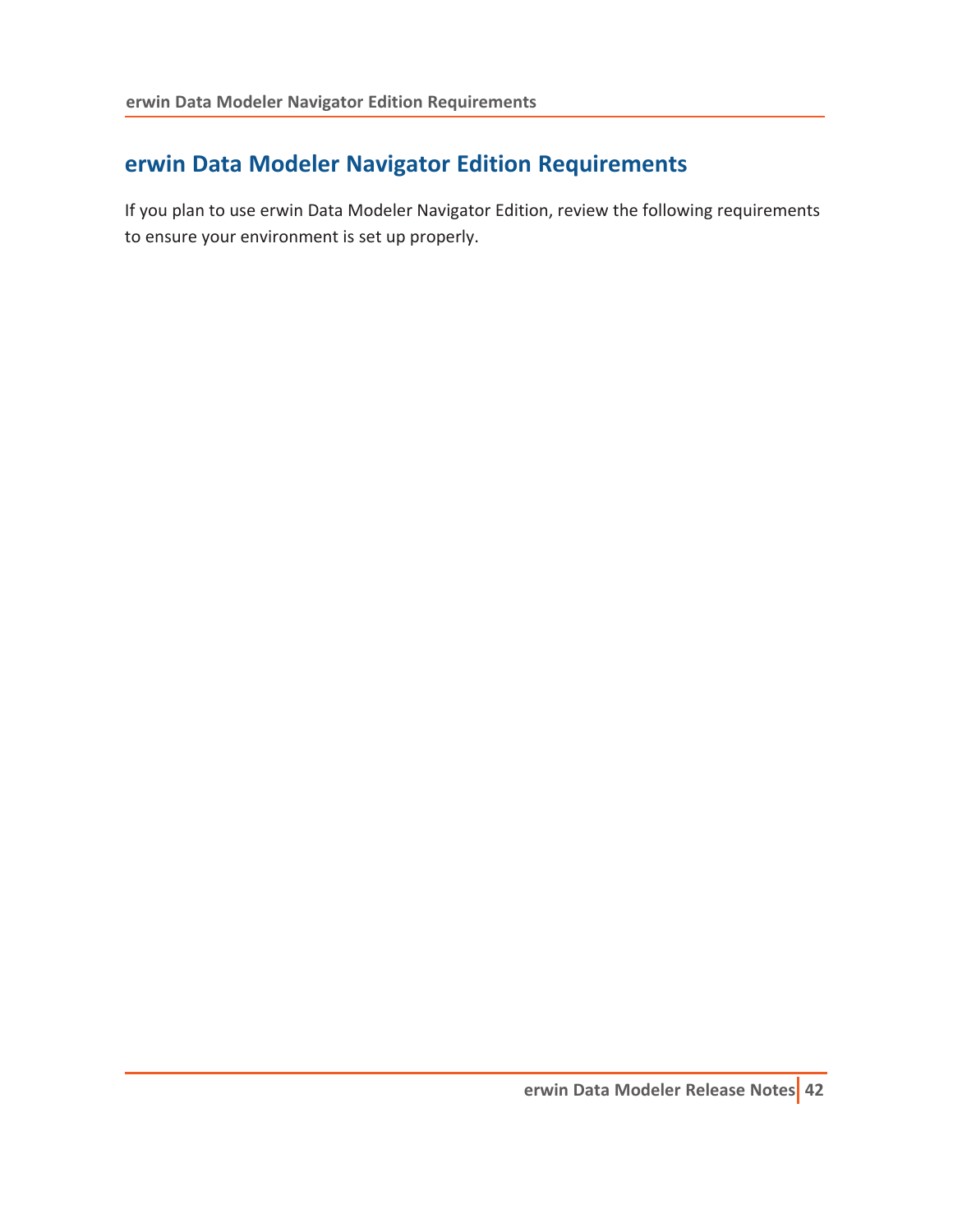#### **Support for erwin Data Modeler Navigator Edition**

erwin Data Modeler Navigator Edition is enabled for use with a mart-enabled version of erwin Data Modeler (Workgroup Edition). Consult with your mart administrator for a GUEST user permission to access models in erwin Data Modeler Workgroup Edition.

You must use a supported DBMS. This release supports the following host DBMSs:

- Oracle 12c r2, 18c, 19c, and 21c
- Microsoft SQL Server 2014 SP3, 2016 SP2, or certified versions 2017 and 2019, and Microsoft SQL Azure 12
- PostgreSQL through release 9.6.2, certified on PostgreSQL 9.6.21, 10.16, 11.11. You can also use PostgreSQL certified version 11.8 for Amazon RDS and Amazon Aurora.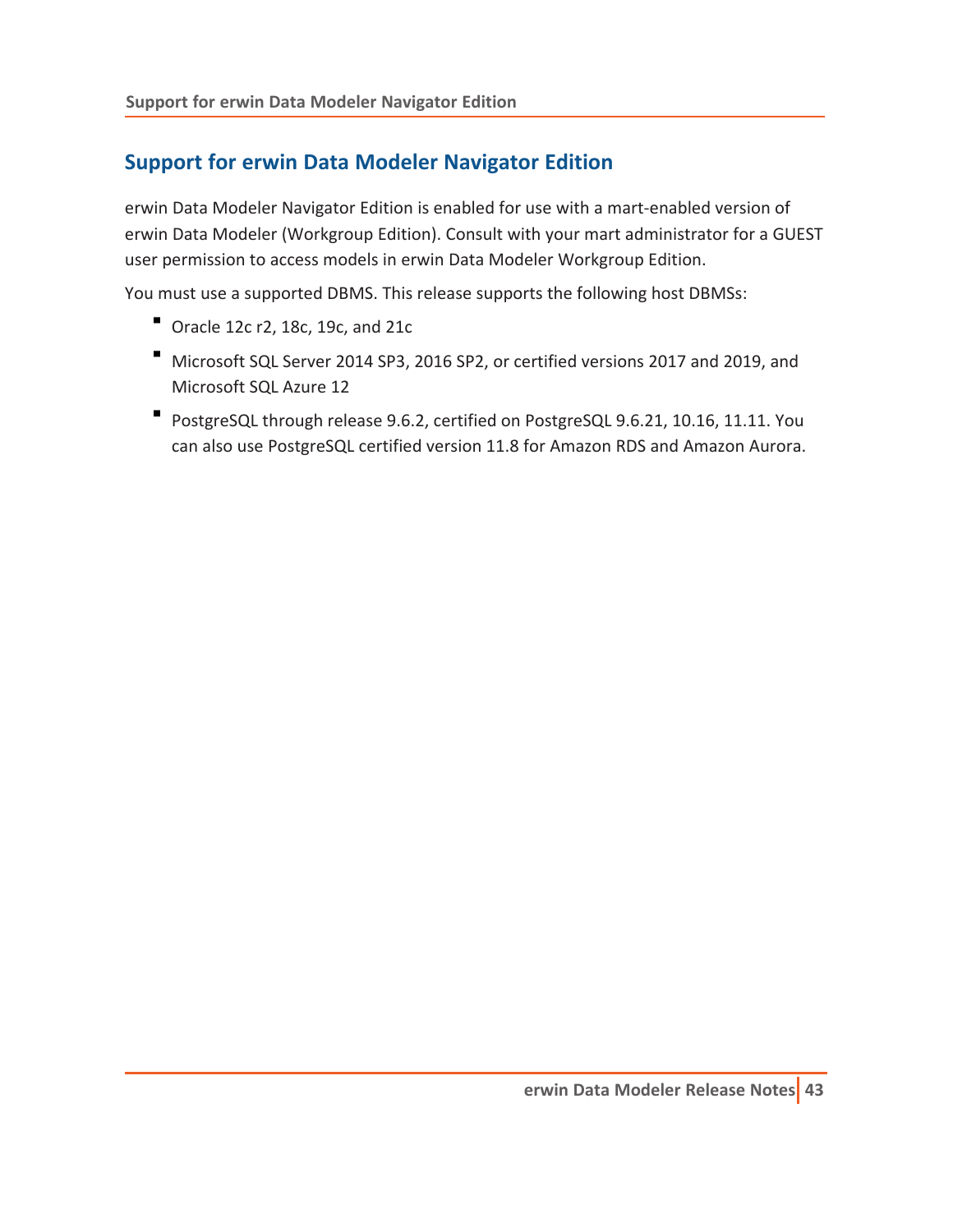# **Installation Considerations for erwin Data Modeler Workgroup Edition**

Review the following installation considerations before installing the product. For more information about the installation process for a workgroup environment, see the erwin Data Modeler Workgroup Edition Implementation Guide.

This section contains the following topics

erwin Data Modeler and Mart Release [Numbers](#page-44-0) Microsoft SQL Server 2005 onward [Permissions](#page-45-0) Specify Use of Foreign [Characters](#page-46-0) With Microsoft SQL Server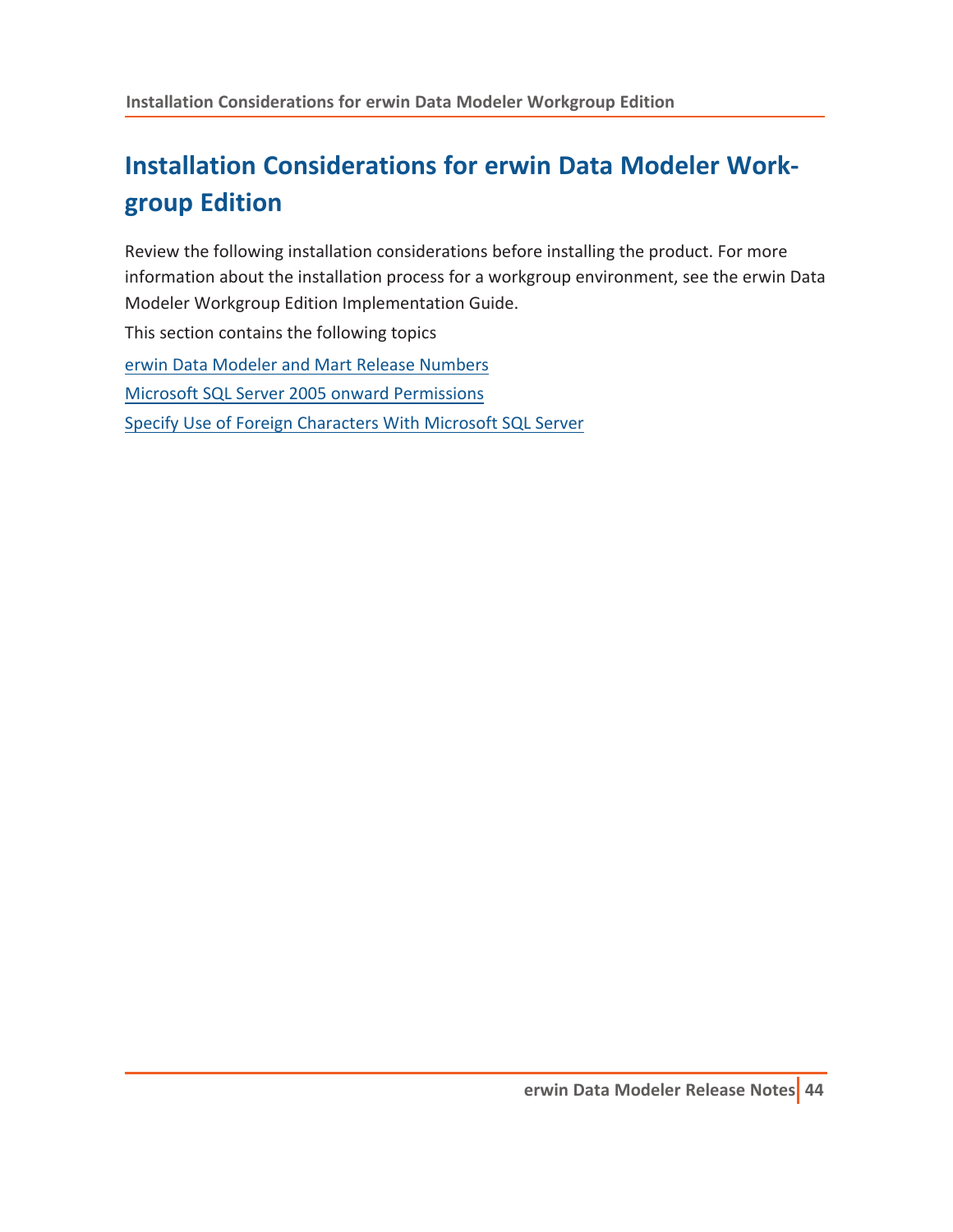#### <span id="page-44-0"></span>**erwin Data Modeler and Mart Release Numbers**

You must install a Mart or must upgrade to a Mart that is of the same release number as erwin DM. For example, install or upgrade to an r9.5.0 Mart when you install or upgrade to erwin DM r9.5.0. Using different versions of erwin DM and Mart may lead to unexpected results including corruption of the Mart database or the models. Therefore, we recommend that you install the same release of the Mart and erwin DM.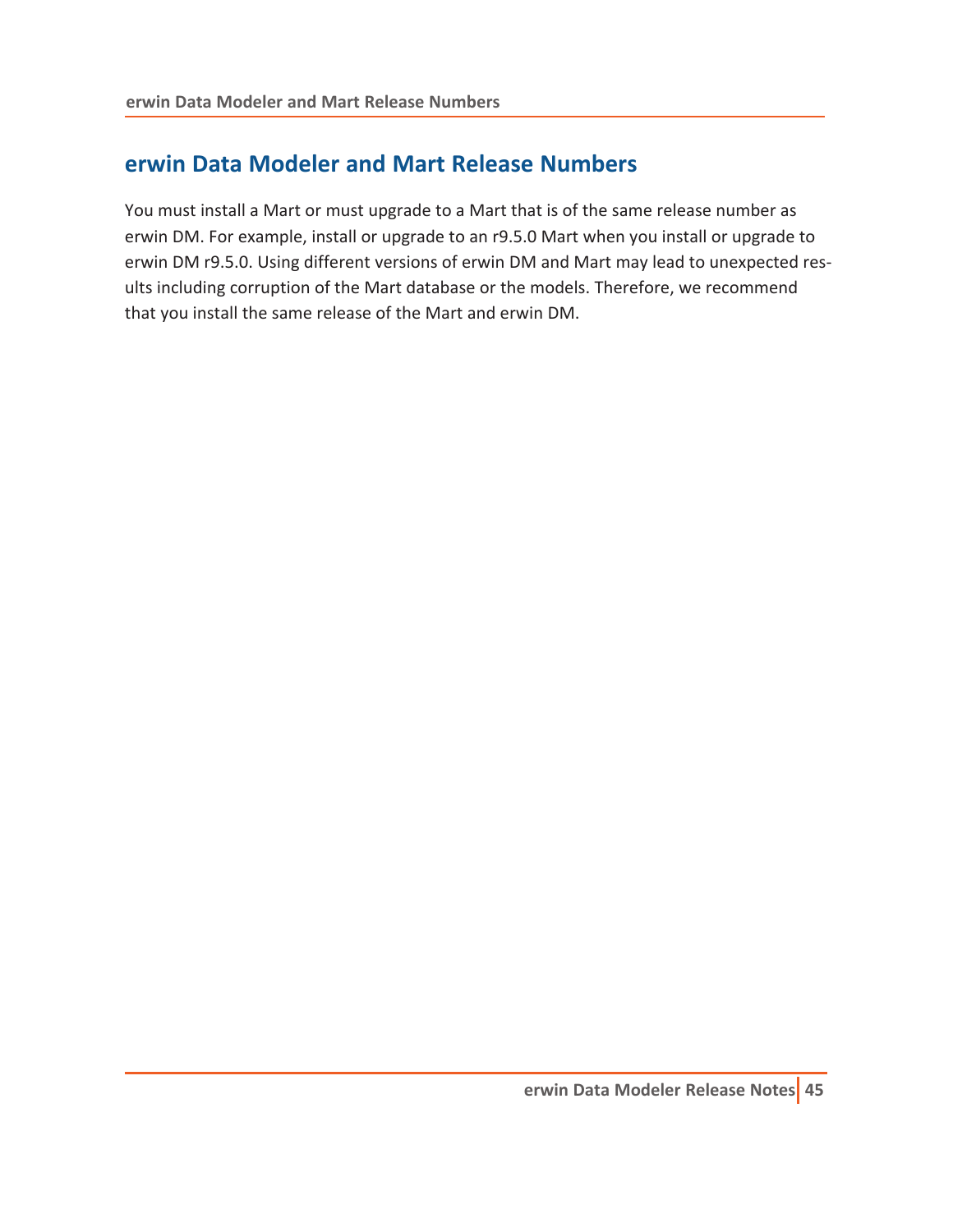#### <span id="page-45-0"></span>**Microsoft SQL Server 2005 onward Permissions**

For SQL Server 2005 onward, you only need to have public assigned to save to the mart. However, when the repository is on a SQL Server 2005 or above instance, you need to have the bulkadmin permission designated as well. The ability to do bulk inserts (which was permitted by public, previously) is no longer part of the public permission. You must explicitly define this permission or when you attempt to save a model to a new mart instance created using a SQL Server 2005 or above database, an error "You do not have permission to use the bulk load statement." is returned.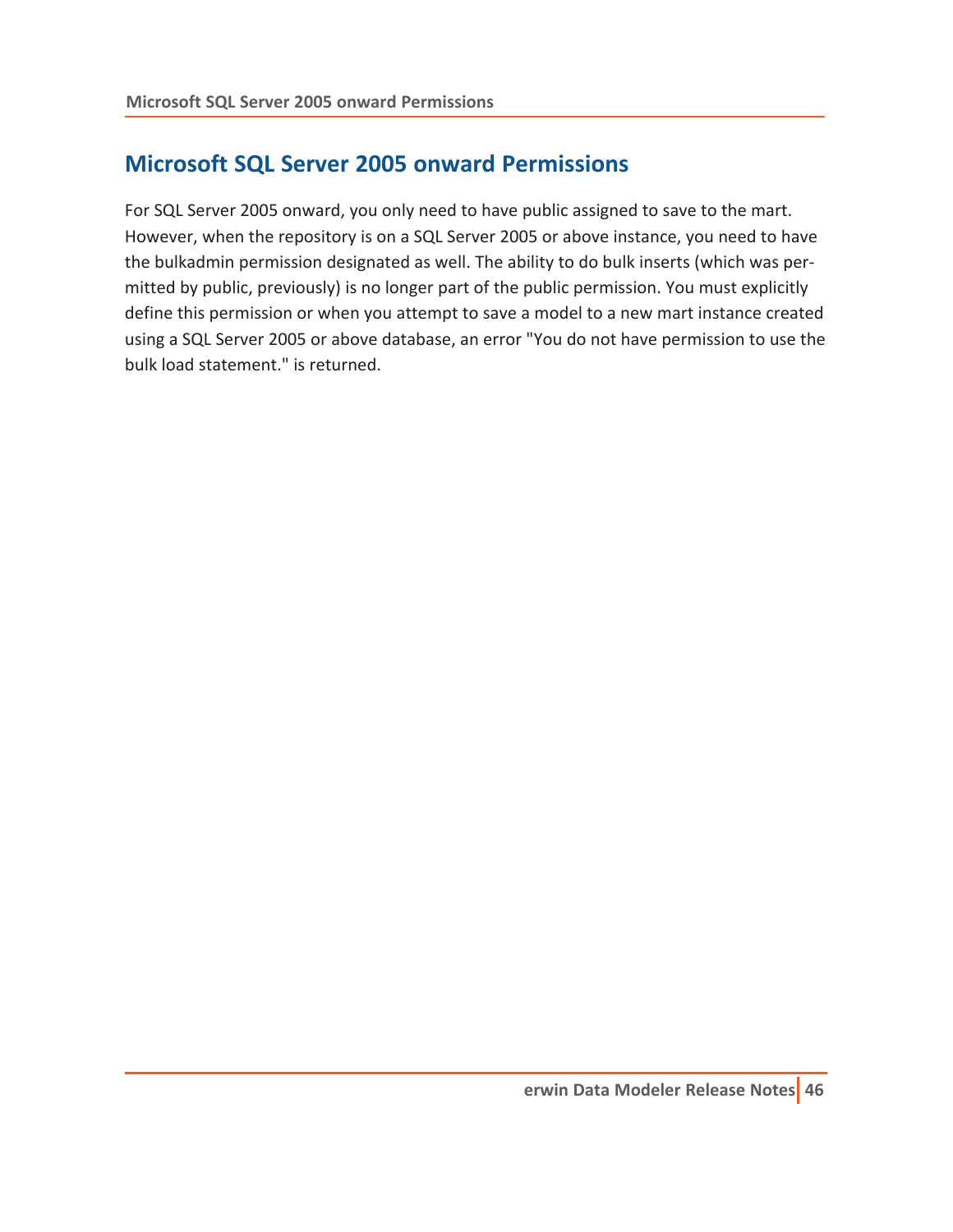### <span id="page-46-0"></span>**Specify Use of Foreign Characters With Microsoft SQL Server**

For Microsoft SQL Server modify your registry settings to have certain foreign language characters in your models recognized.

#### **Follow these steps:**

- 1. Click Run on the Start menu.
- 2. Enter *regedit*.

The Registry Editor opens.

3. Verify or add the following registry entry:

[HKEY\_LOCAL\_MACHINE\SOFTWARE\Microsoft\MSSQLServer\Client\DB-Lib]

"AutoAnsiToOem"="ON"

"UseIntlSettings"="ON"

4. Click File, Exit.

Your configuration is set to recognize foreign language characters in your models.

**[Back](#page-46-0) to Top**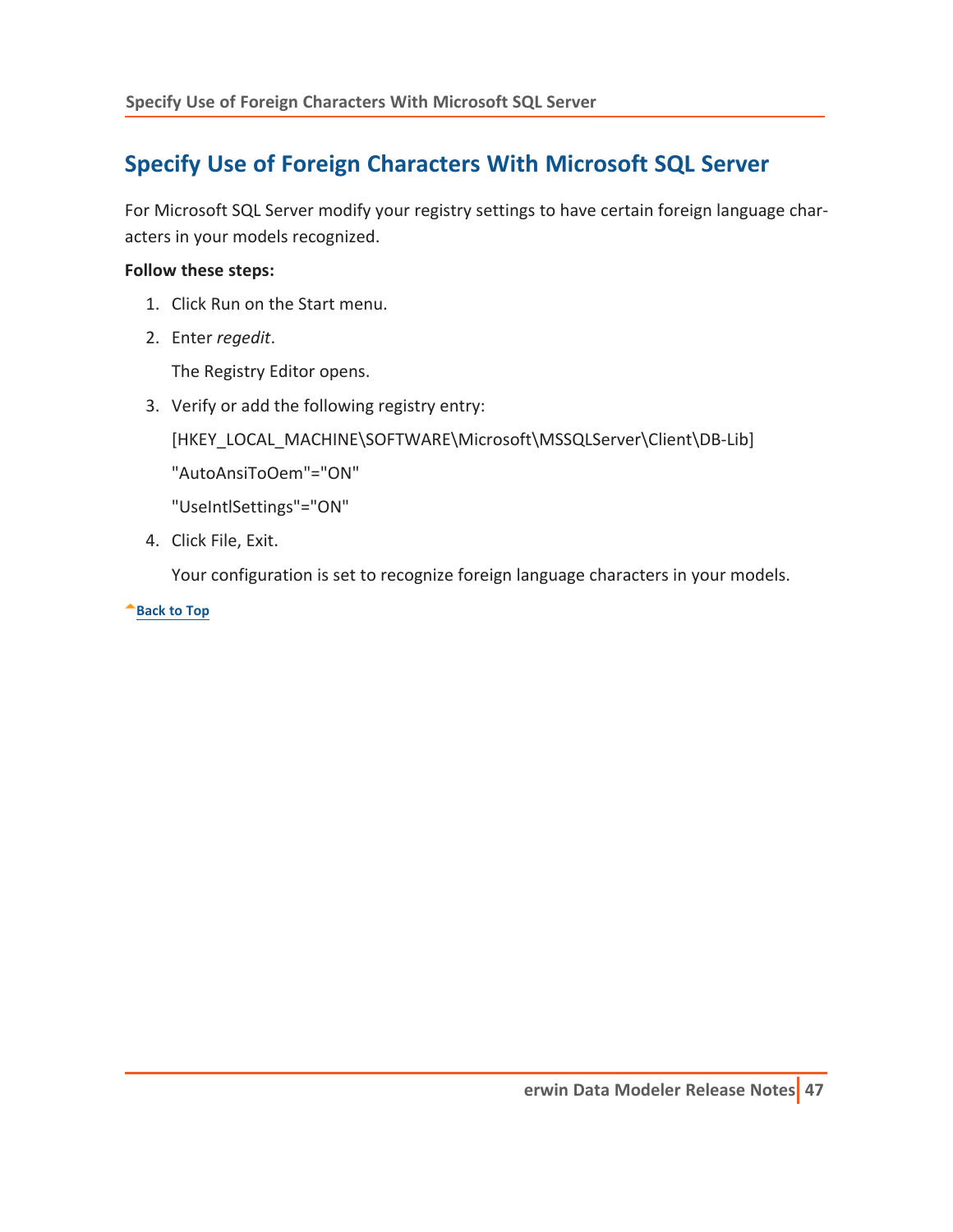# **Installation Considerations for erwin Data Modeler Navigator Edition**

Review the following installation considerations before installing the product. See the erwin Data Modeler Navigator Edition User Guide for more information about the installation process.

This section contains the following topics

Silent [Install](#page-48-0)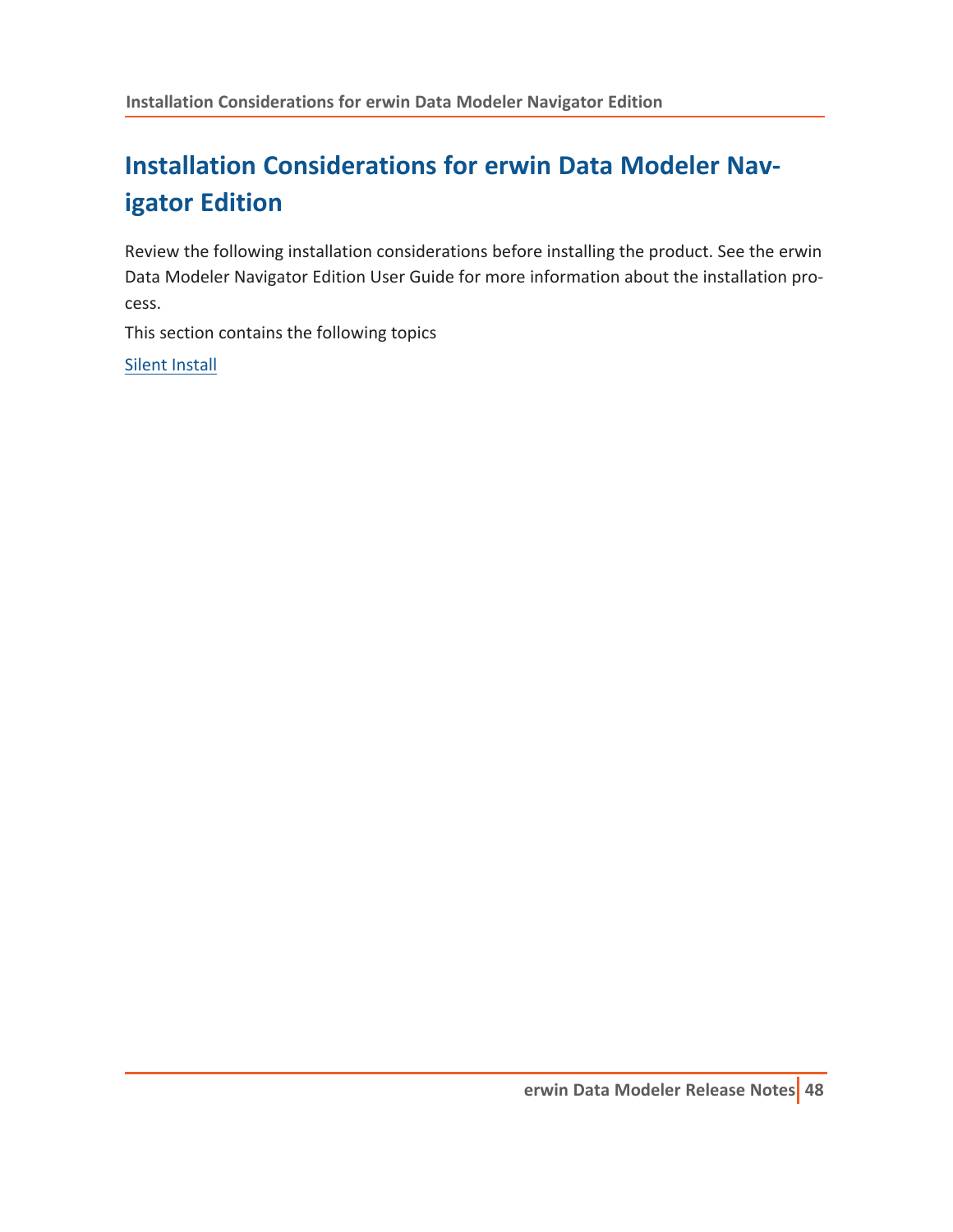### <span id="page-48-0"></span>**Silent Install**

This product does not provide an unattended or silent install.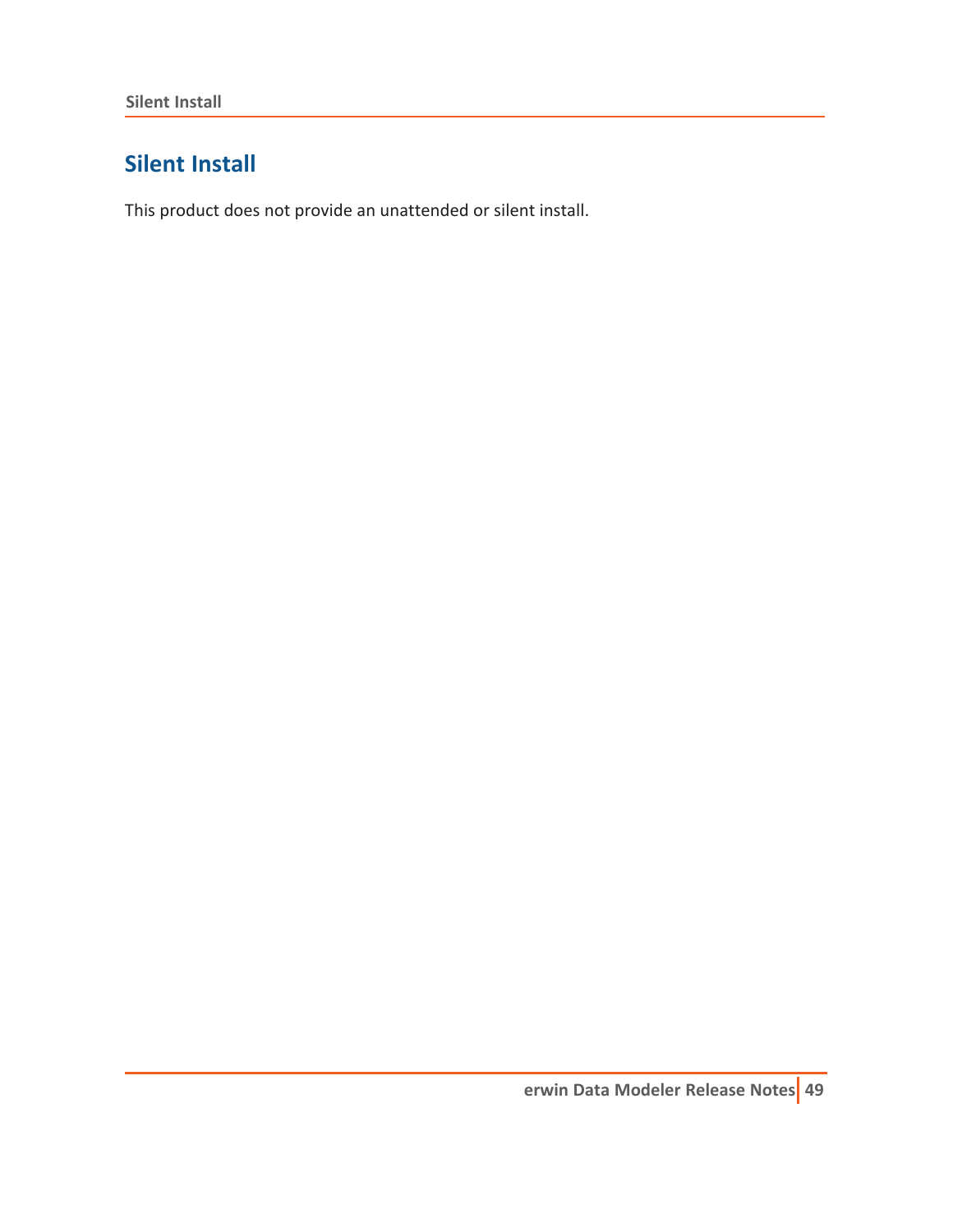# **General Considerations for Using erwin Data Modeler Workgroup Edition**

The following sections contain general information you should know before using erwin Data Modeler in a workgroup environment.

This section contains the following topics

Model Display in the Difference [Reconciliation](#page-50-0) Dialog [Uninstalling](#page-51-0) erwin Data Modeler Workgroup Edition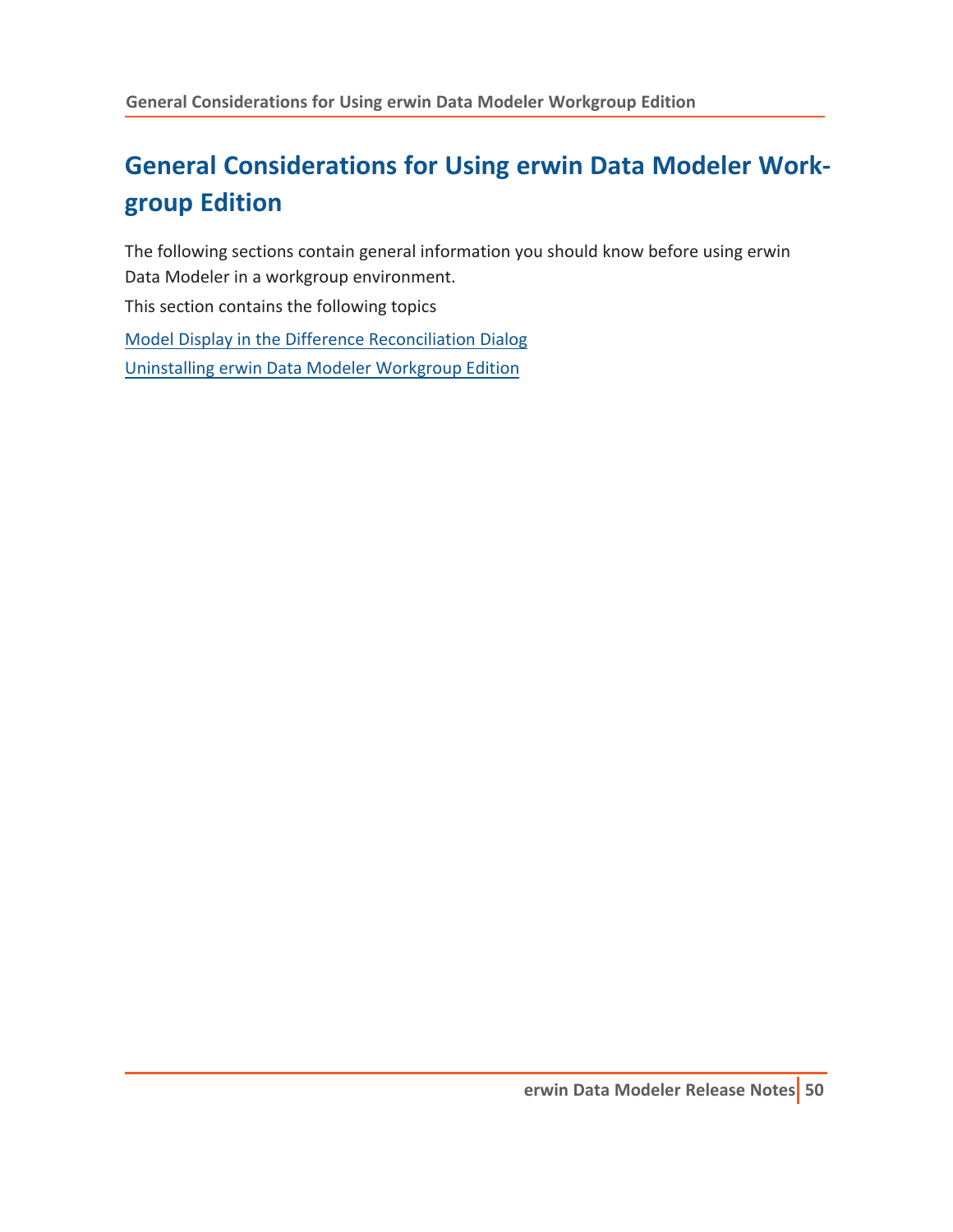#### <span id="page-50-0"></span>**Model Display in the Difference Reconciliation Dialog**

In a workgroup modeling environment, two users may check out and make changes to the same model. The first user may make changes to the model and save the changes to the mart. When the second modeler makes changes and saves them to the mart, the Difference Reconciliation dialog is displayed. You use features in this dialog to view the differences on the object level, the more detailed property level, or search the text of the comparison lists.



In the Difference Reconciliation dialog, the model in the left pane is the cur-**P** rent model that you are checking in to the mart. The model in the right pane is the version of the model already in the mart.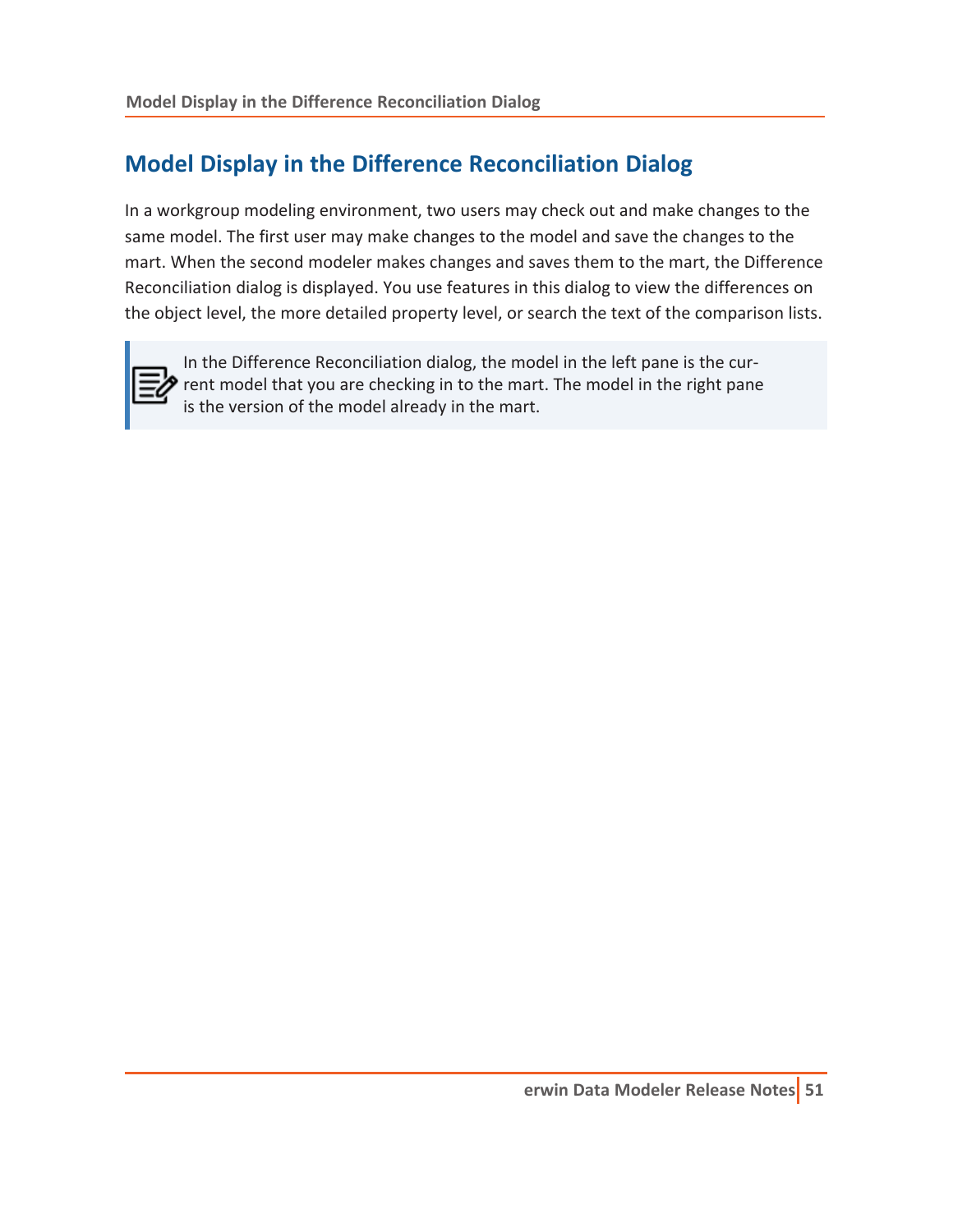### <span id="page-51-0"></span>**Uninstalling erwin Data Modeler Workgroup Edition**

You can use the Windows uninstall utility to uninstall erwin Data Modeler. However, when you uninstall erwin Data Modeler in a workgroup environment, the mart database remains intact. To remove the database from your computer, delete the mart database first, and then uninstall erwin Data Modeler.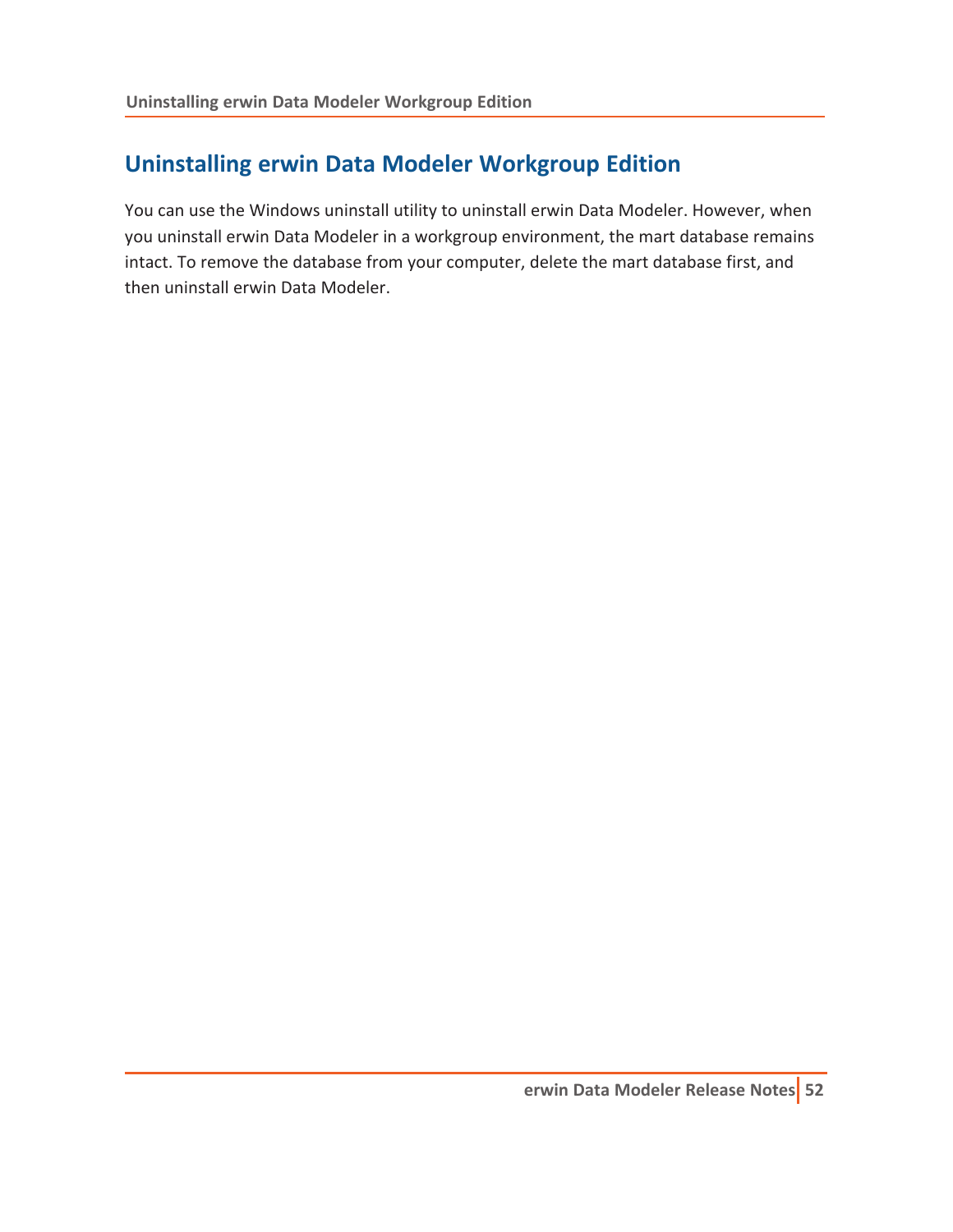# **General Considerations for Using erwin Data Modeler Navigator Edition**

The following sections contain general information you should know before using erwin Data Modeler Navigator Edition.

This section contains the following topics

Model Display in the Difference [Reconciliation](#page-53-0) Dialog [Help](#page-54-0) Files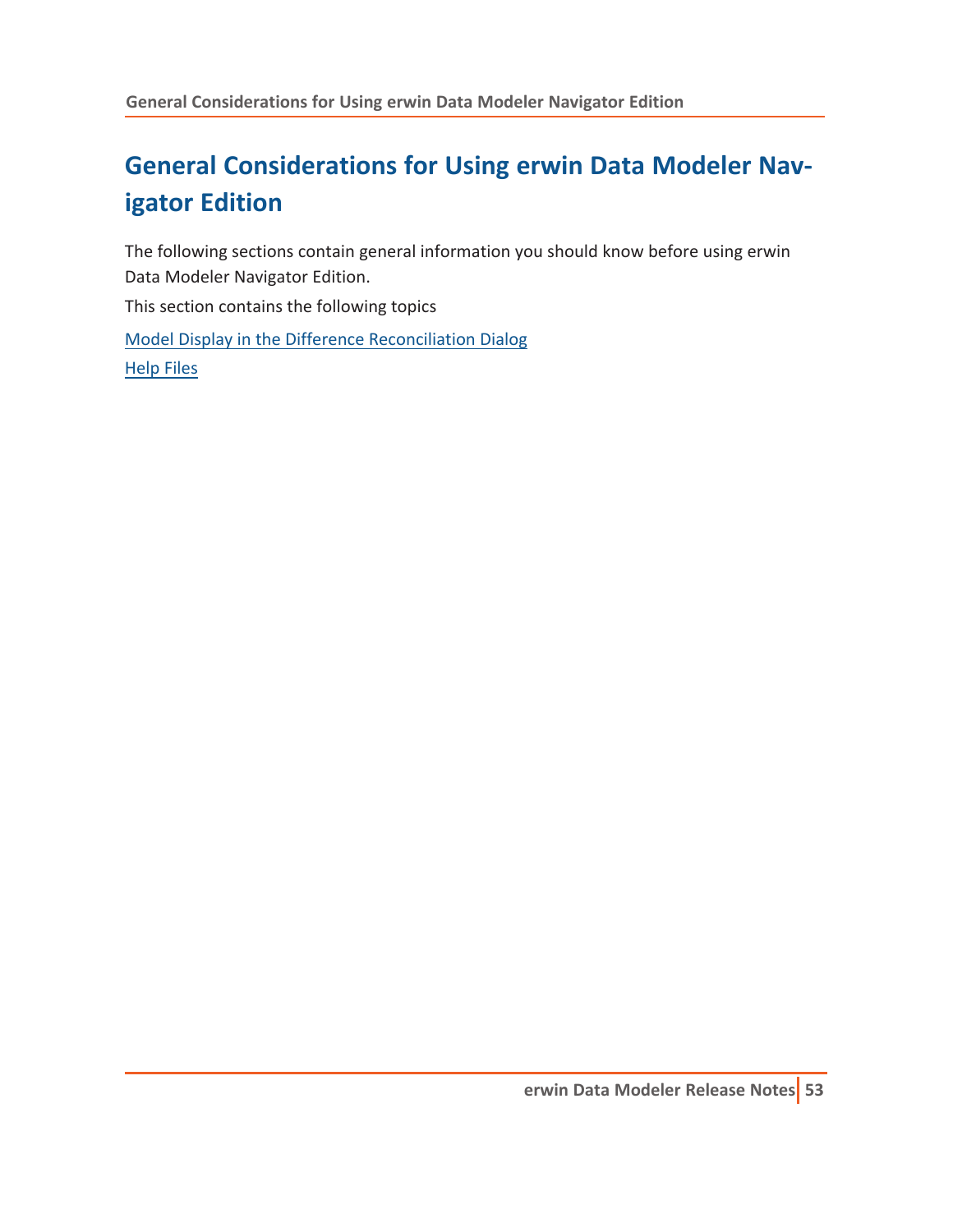#### <span id="page-53-0"></span>**Model Display in the Difference Reconciliation Dialog**

In a workgroup modeling environment, two users may check out and make changes to the same model. The first user may make changes to the model and save the changes to the mart. When the second modeler makes changes and saves them to the mart, the Difference Reconciliation dialog is displayed. You use features in this dialog to view the differences on the object level, the more detailed property level, or search the text of the comparison lists.



In the Difference Reconciliation dialog, the model in the left pane is the cur-**P** rent model that you are checking in to the mart. The model in the right pane is the version of the model already in the mart.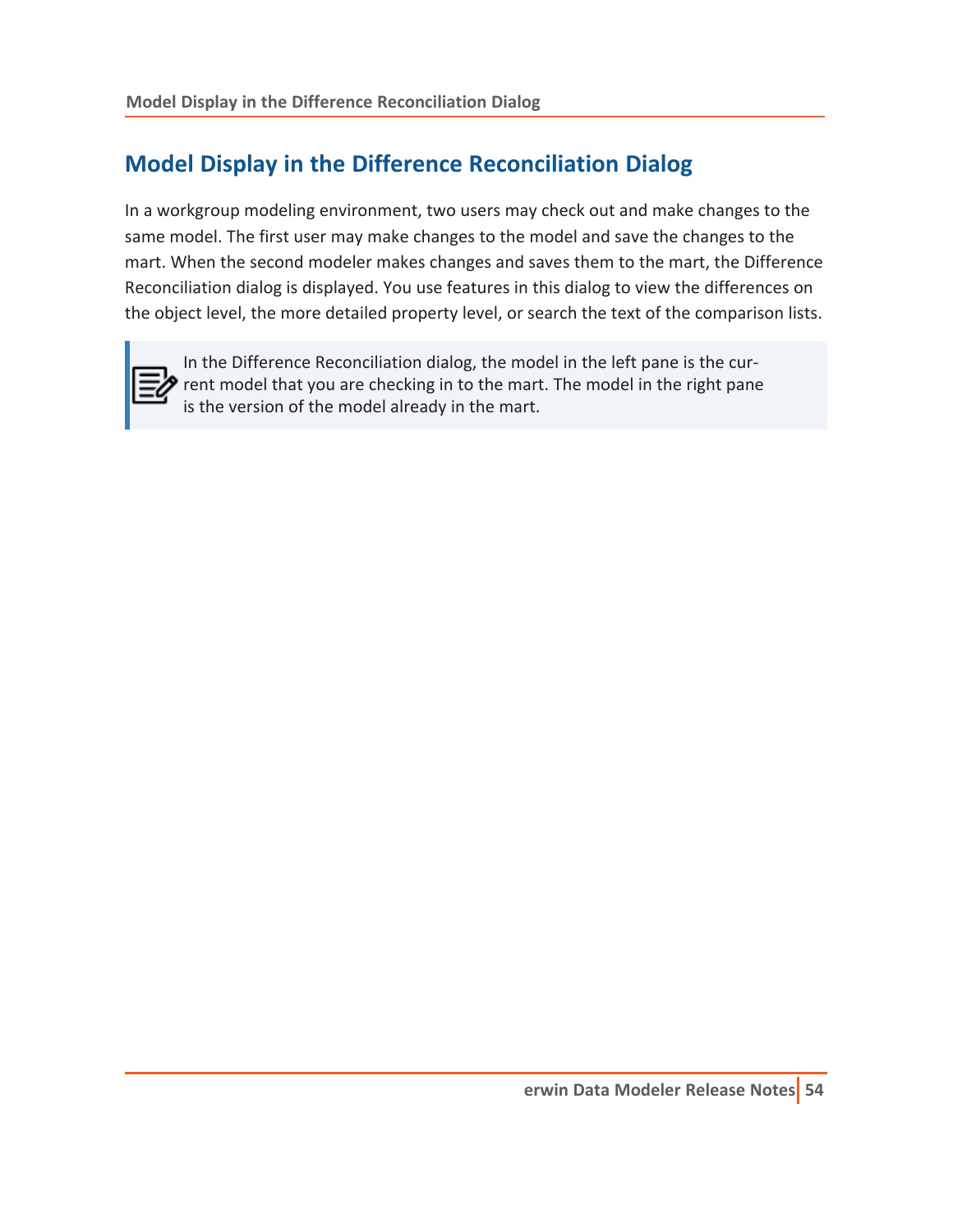<span id="page-54-0"></span>**Help Files**

### **Help Files**

The context sensitive online help in erwin Data Modeler Navigator Edition is identical to the online help in erwin Data Modeler. This means that the online help may discuss capabilities such as saving a model that is not possible in the erwin Data Modeler Navigator Edition product.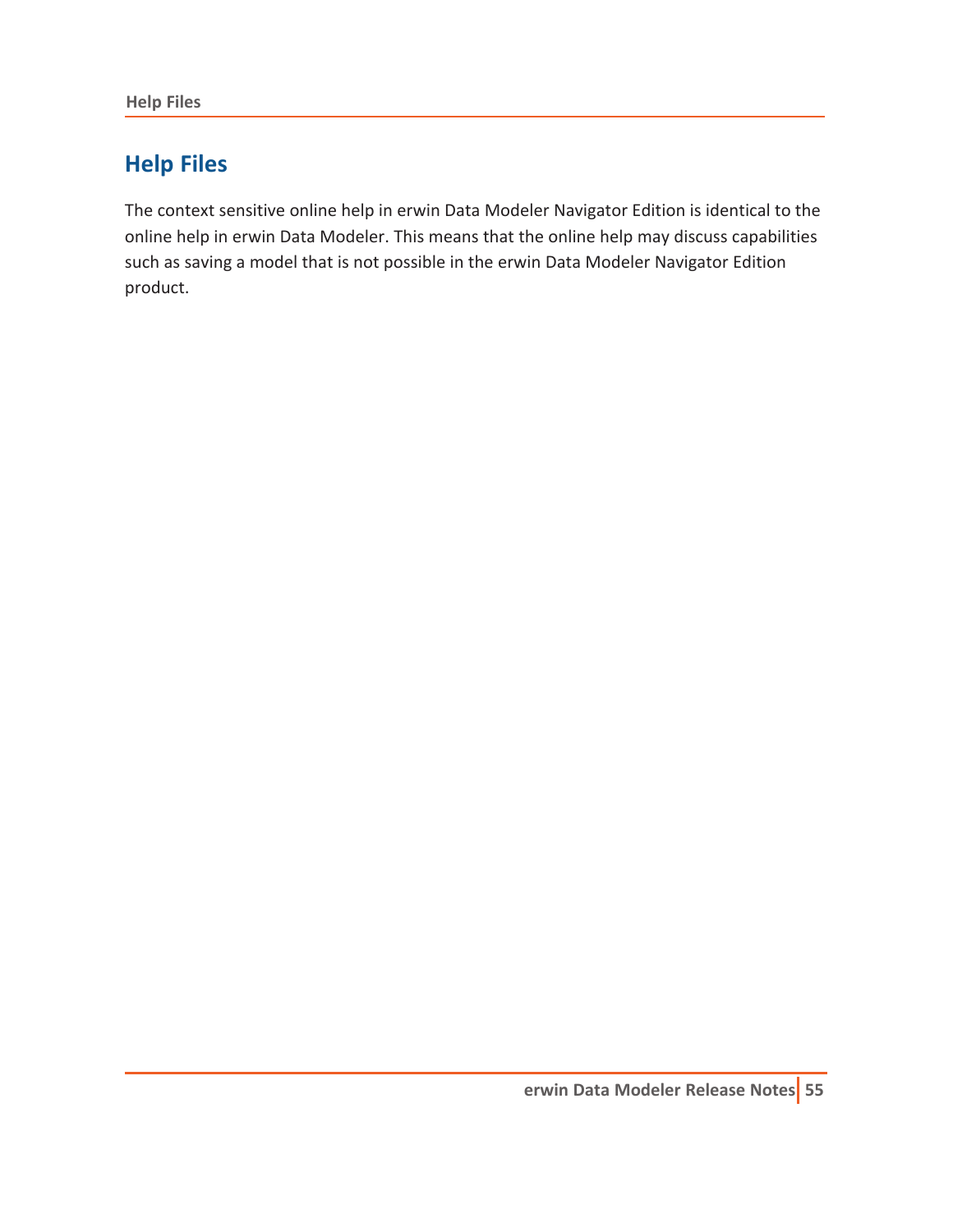#### **Known Issues**

This section contains the known issues that you should review before using the application.

Auto [Denormalization](#page-56-0) via Target Database Dialog Box causes Object Count Mismatch

NoSQL- nested structure [models-harvesting](#page-57-0) to erwin Web Portal is not supported

erwin Mart - Cassandra: Exporting Cassandra model into DI [Suite displays](#page-58-0) the Column Definition value in Column [Comments](#page-58-0)

FE: The Thick option is not saved on the Edit Options page in the [Preview](#page-59-0)

erwin Mart - Azure SQL: The Settings and DI [Configuration](#page-60-0) tabs do not display password

MySQL RE: Column Format and Storage Memory options are not [retrieved](#page-61-0)

Switching JDBC [connection](#page-62-0) from one target DBMS to the other produces error

Azure Synapse REDB: Same [View\Materialized](#page-63-0) View with same name and different schemas REDB produces [unexpected](#page-63-0) results

UI: erwin DM Crashes on [Creating](#page-64-0) an Object with Max Length and Deleting

FE Options Selected in Custom Option Set are not [Retained](#page-65-0)

RedShift FE - Few [functions](#page-66-0) do not execute from erwin DM FE Wizard

Redshift REC - [Comments](#page-67-0) are Truncated at 65536 Characters

RedShift REC - The properties are not retrieved for [library object](#page-68-0) in RedShift

RedShift [REC-Column](#page-69-0) Values need to Follow the Exact Order According to Partition Spe[cification](#page-69-0)

Redshift REC - [Performance](#page-70-0) is Slow in Redshift for REDB Process

Db2 [z/OS-ESX-1015,190110](#page-71-0) Messages are Displayed on Copy-pasting a Table that has a Period [Clause](#page-71-0)

NSM P to L: Derive PO Model to LO with NSM [Template](#page-72-0) Attached

erwin Data Modeler cannot Connect to erwin Mart Server on Host [Machine](#page-73-0)

Netezza REC- [Comments](#page-75-0) are Truncated at 1024 Characters

SQL [1105](#page-76-0) Error

Model and [Version](#page-77-0) Name Limit on Oracle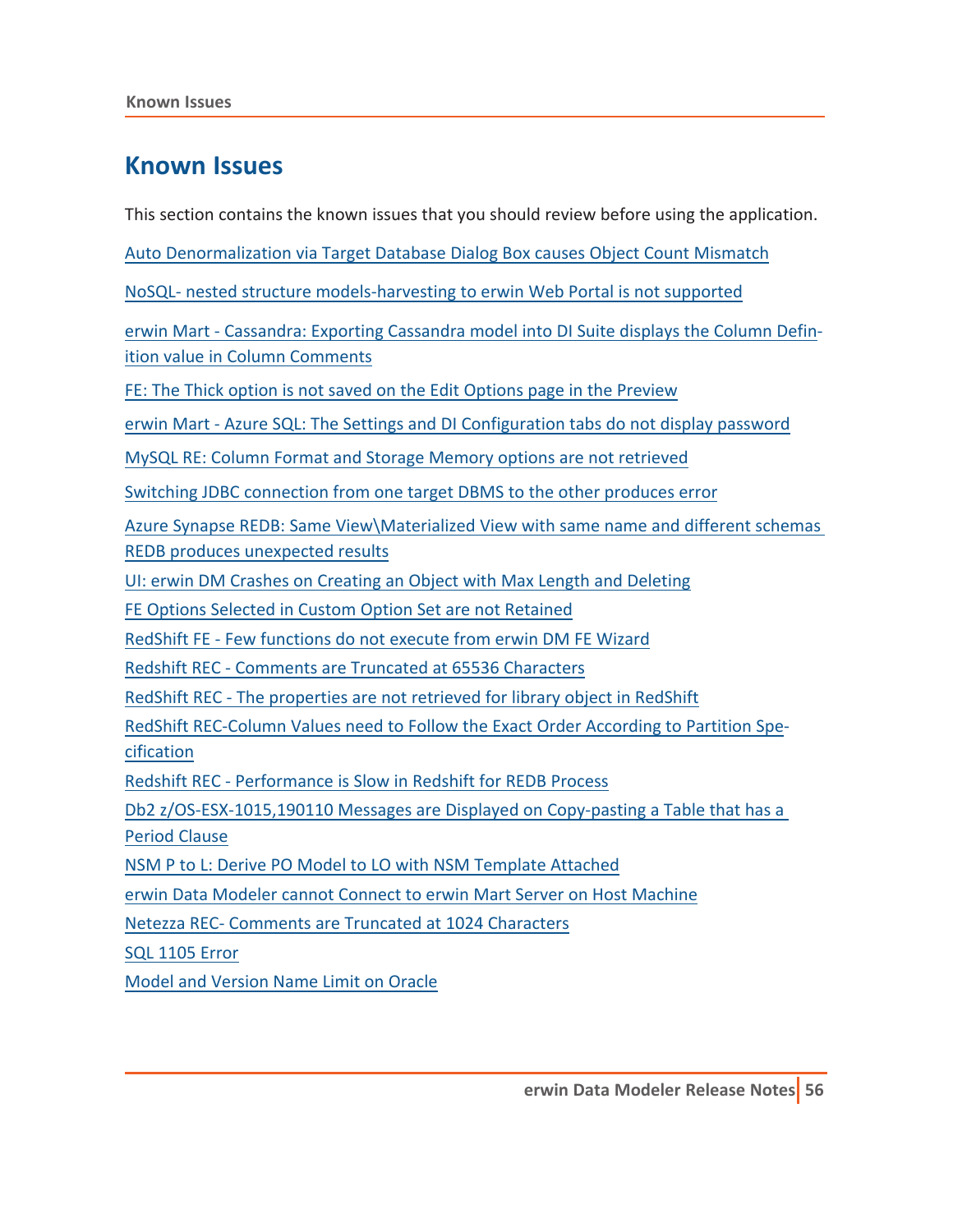**Known Issues**

.Net [Requirement](#page-78-0)

Report on Glossary Words Includes Extra [Characters](#page-79-0)

Updating Profile [Description](#page-80-0) from Notepad

[Unwanted](#page-81-0) Result Rows in Report

DSM [Logical](#page-82-0) to SQL Server 2012

Report Designer [Functions](#page-83-0) for a Large Model

Subject Area Picture Report not [Generated](#page-84-0)

[Incorrect](#page-85-0) UDP in UDP Report

Invalid [Column](#page-86-0) Node for Db2 LUW Model in View Report

Mart Server Name in [Korean](#page-87-0)

[Generating](#page-88-0) Reports with Korean Characters in User Name

Error While Creating a Profile Using Special Characters in Mart [Administrator](#page-89-0)

File IO: For a Parent or Child Table with Multiple Child Tables, Other Child FK [Attributes](#page-90-0) are

Highlighted on Mouse Hover on One [Relationship](#page-90-0)

Owner Name not [Displayed](#page-91-0) while Sorting a Guided Editor's list of Objects

<span id="page-56-0"></span>Google [BigQuery:](#page-91-1) Row Access Policies are not retrieved after REDB

### **Auto Denormalization via Target Database Dialog Box Results in Incorrect Object Count**

While converting a relational model to a NoSQL model via **Actions** > **Target Database**, auto denormalization results in incorrect object count in the resultant model.

To avoid this, for relational to NoSQL model conversion, use **Actions** > **Design Layers** > **Derive New Model**. This preserves the original model and creates another NoSQL model.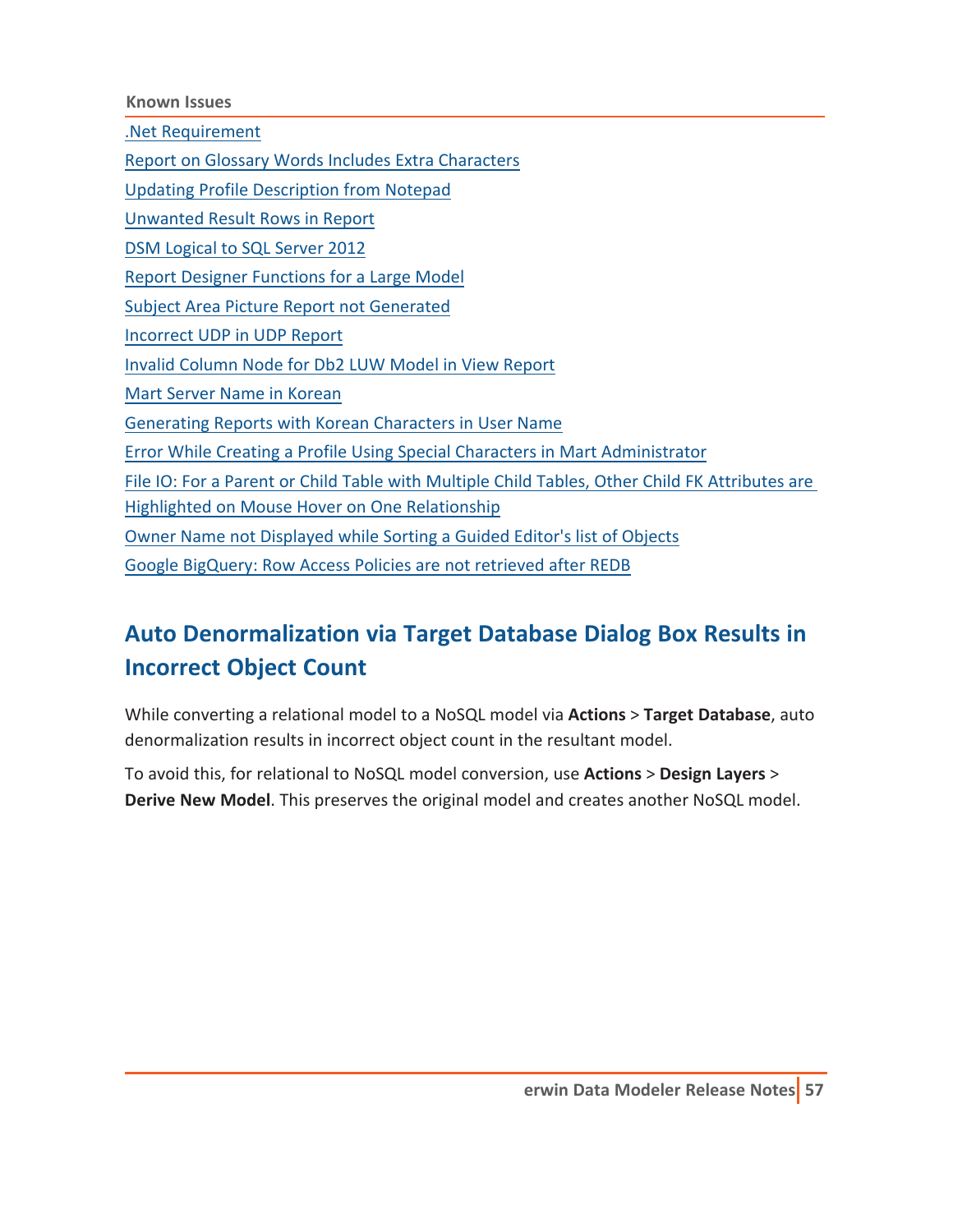# <span id="page-57-0"></span>**NoSQL- Nested Structure Models-Harvesting to erwin Web Portal is not Supported**

Harvesting NoSQL nested structure models to erwin Web Portal is not supported.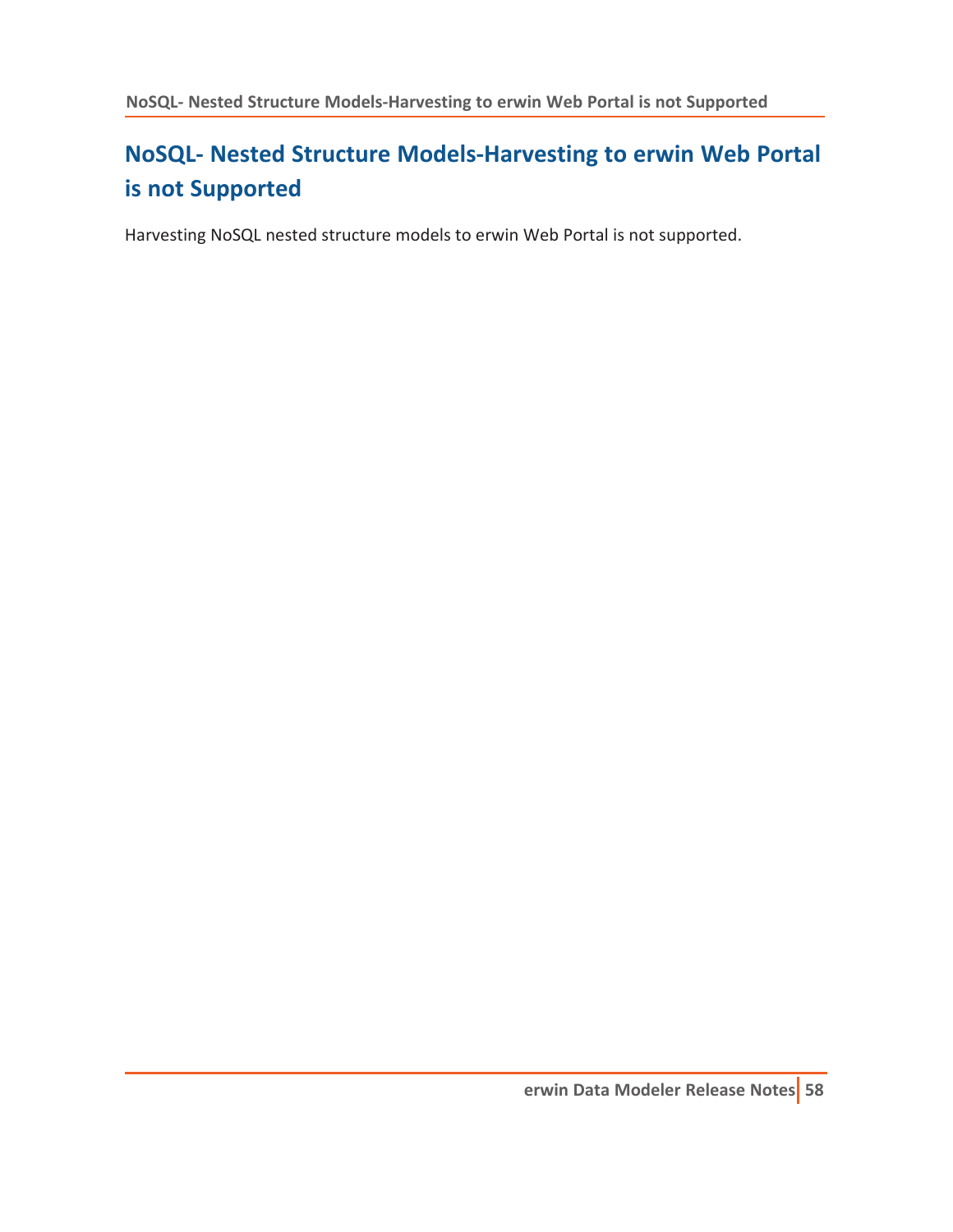<span id="page-58-0"></span>**erwin Mart - Cassandra: Exporting Cassandra Model into DI Suite displays the Column Definition Value in Column Comments**

# **erwin Mart - Cassandra: Exporting Cassandra Model into DI Suite displays the Column Definition Value in Column Comments**

The export of a Cassandra model into erwin DI Suite using DM connect for DI is displaying unwanted values in erwin DI Suite. After the export, the Column Definition value is displayed in the Column Comments.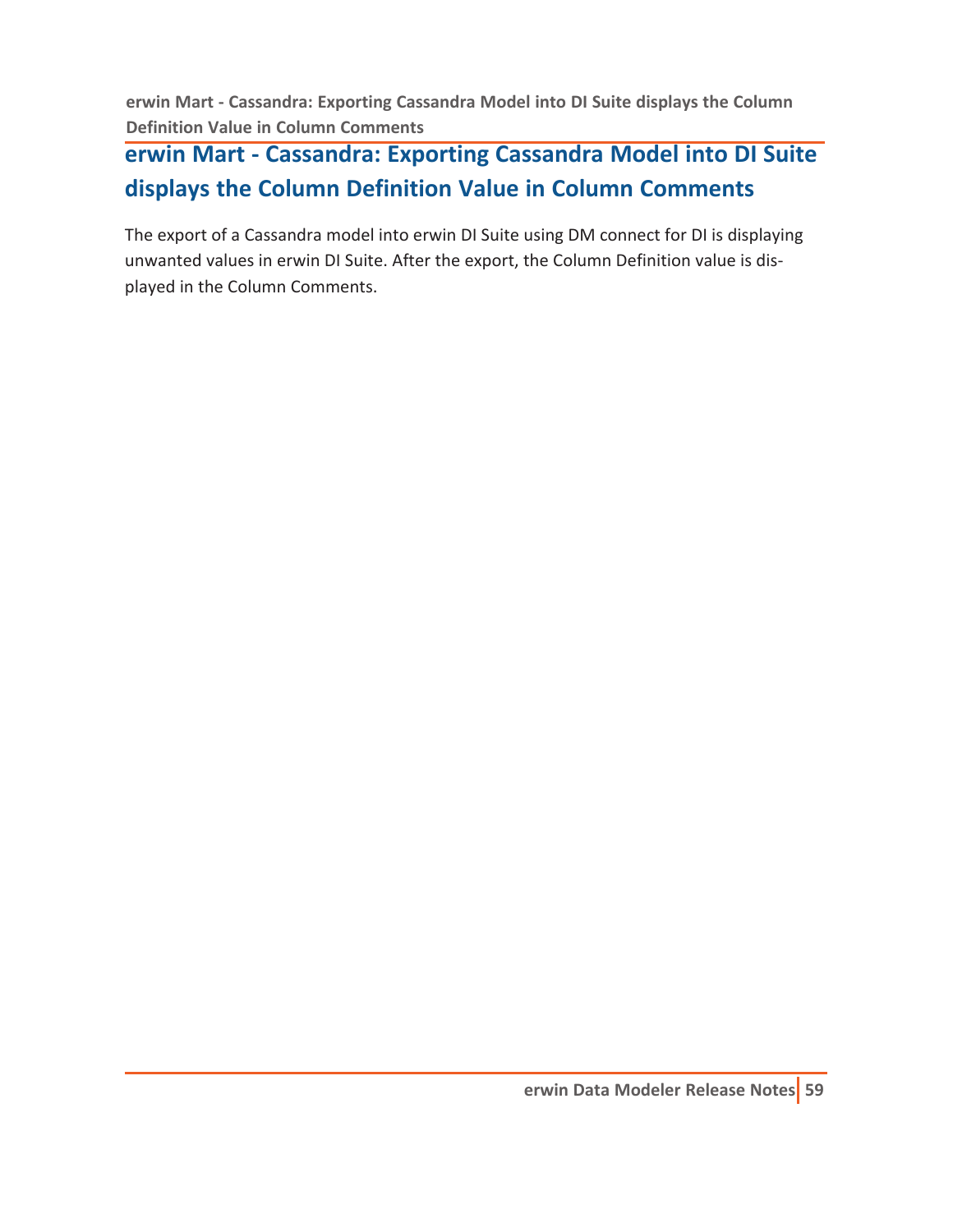### <span id="page-59-0"></span>**FE: The Thick Option is not Saved in the Preview**

Forward engineering with any database does not save the following options available in the **Preview** > **Edit Options** > **Editor**:

- **Thick**
- Automatic reload of externally modified files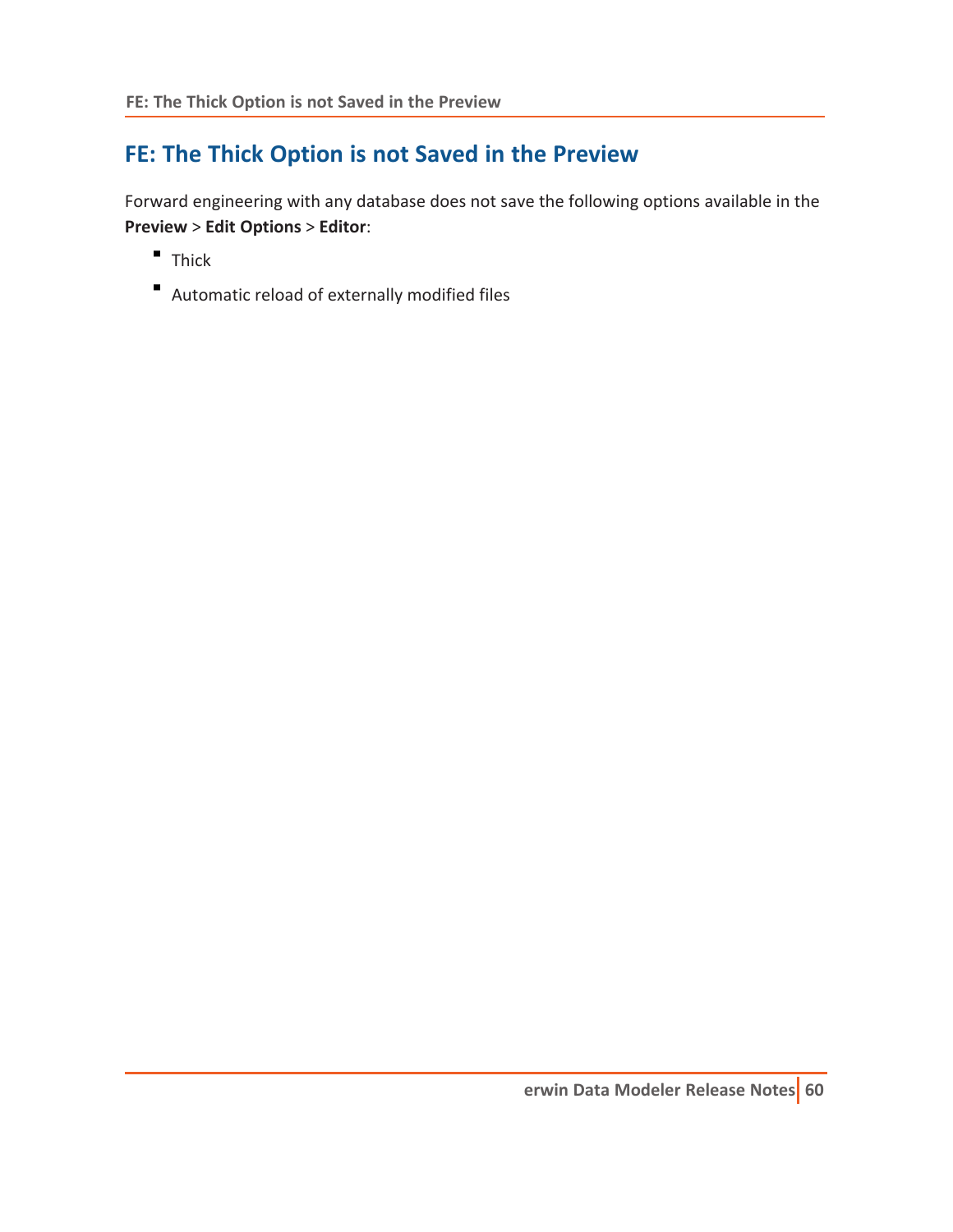# <span id="page-60-0"></span>**erwin Mart - Azure SQL: The Settings and DI Configuration Tabs do not Display Password**

The Settings and DI Configuration tabs do not display user password in the erwin Mart that is configured with Azure SQL.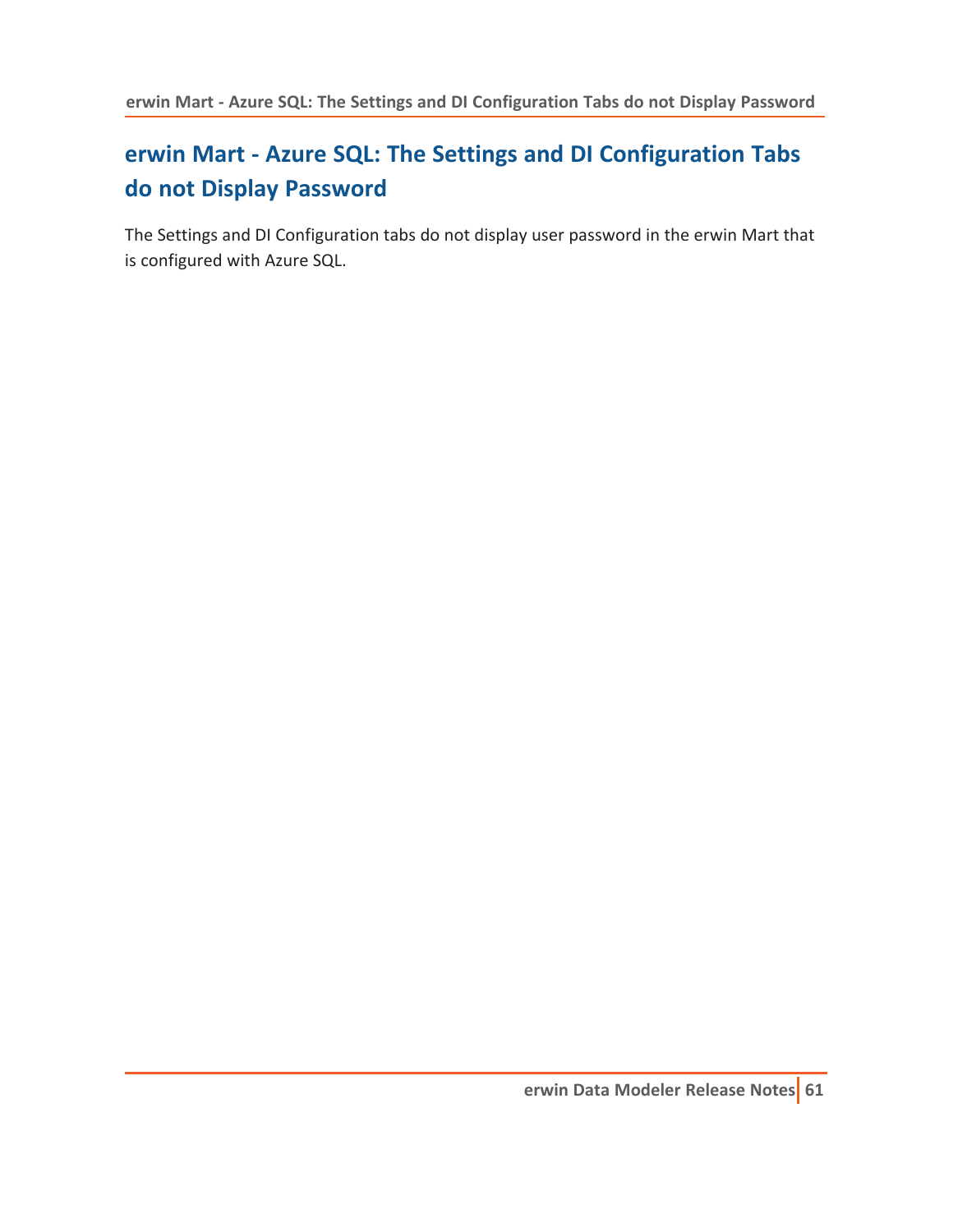# <span id="page-61-0"></span>**MySQL RE- Column Format and Memory Storage Options are not Retrieved**

Properties that are saved in the Show statement are not retrieved in the Column editor after Reverse Engineering MySQL.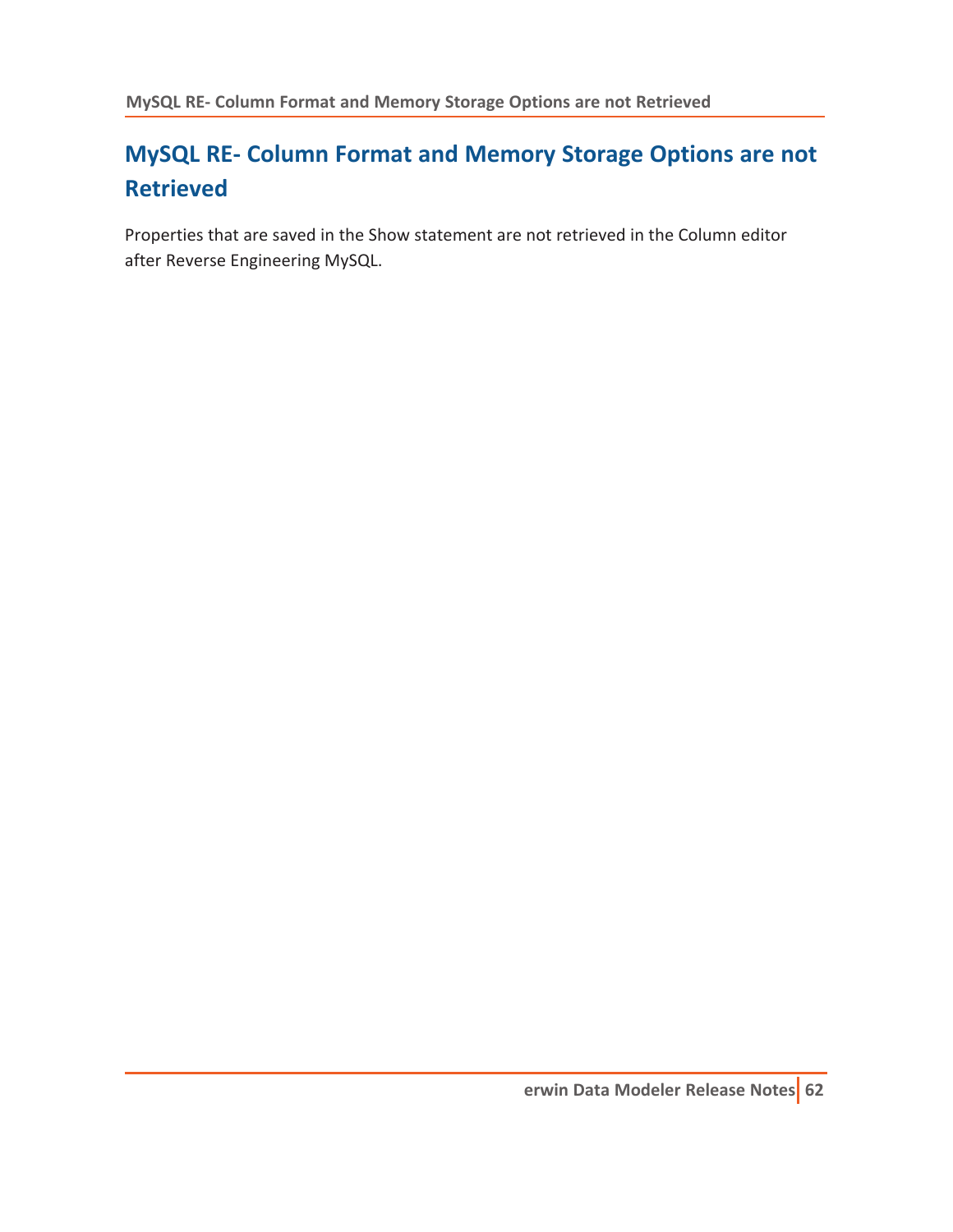# <span id="page-62-0"></span>**Switching JDBC Connections from one Target DBMS to Other Produces Error**

For RE connection there are two issues:

- There is no error message when JDBC is not connected to the database.
- There is an error when JDBC conncetion is switched from one target DBMS to the other.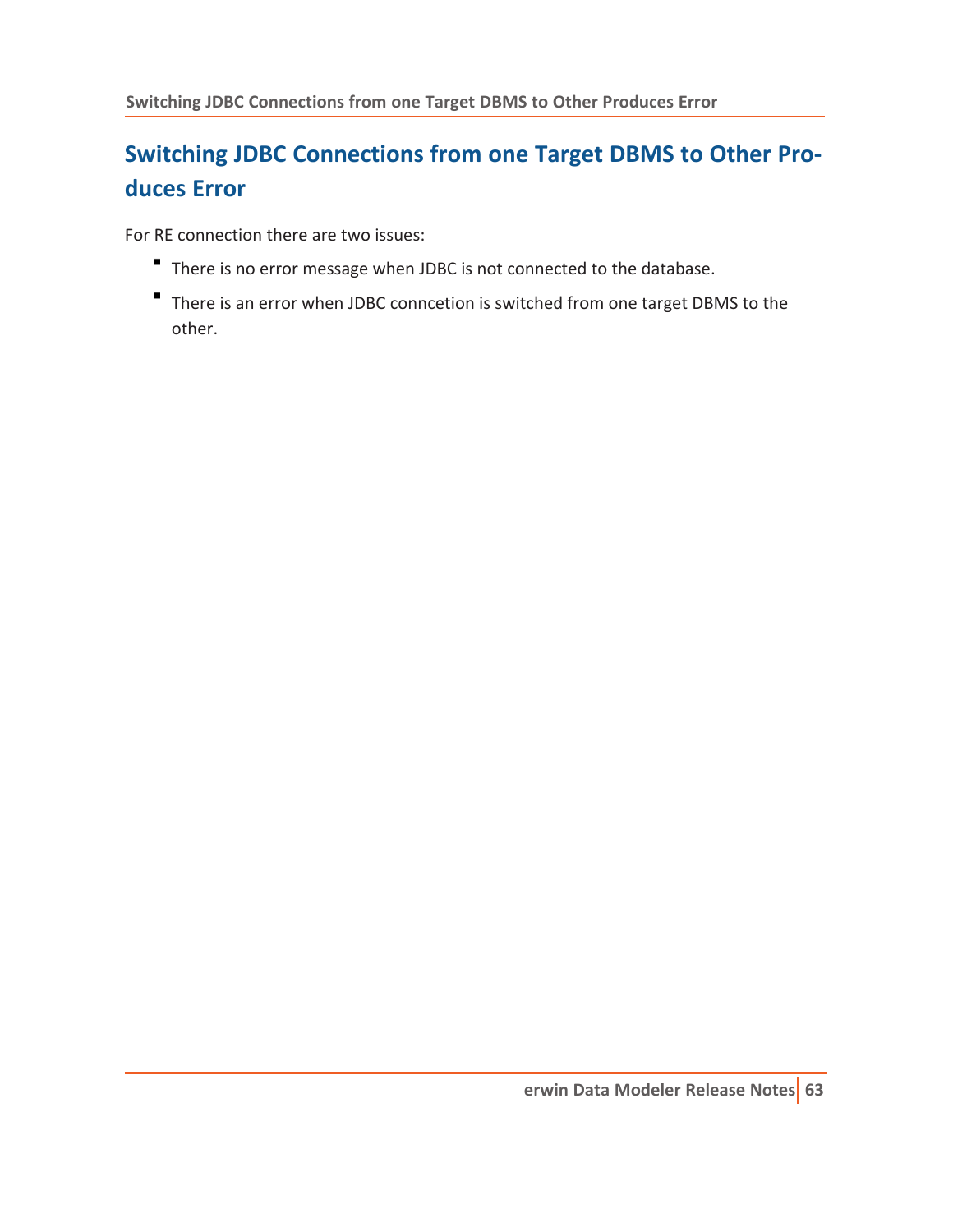<span id="page-63-0"></span>**Azure Synapse REDB: View or Materialized View with Same Name and Different Schemas REDB Produces Unexpected Results**

# **Azure Synapse REDB: View or Materialized View with Same Name and Different Schemas REDB Produces Unexpected Results**

For a View\Materialized View with same name and different schemas REDB does not work as expected.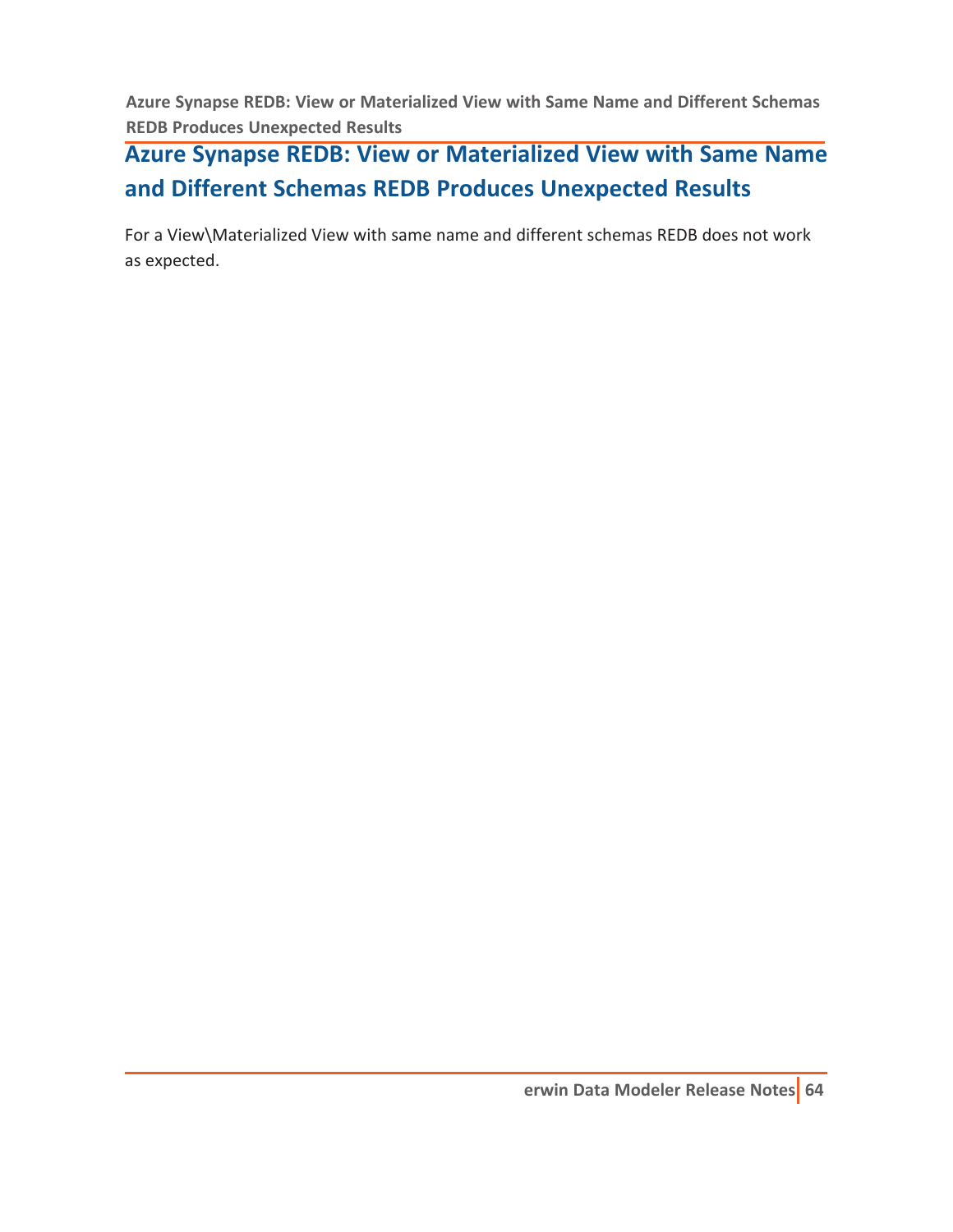# <span id="page-64-0"></span>**UI: erwin DM Crashes on Creating an Object with Max Length and Deleting**

erwin DM crashes when an object is created with maximum length name and deleted.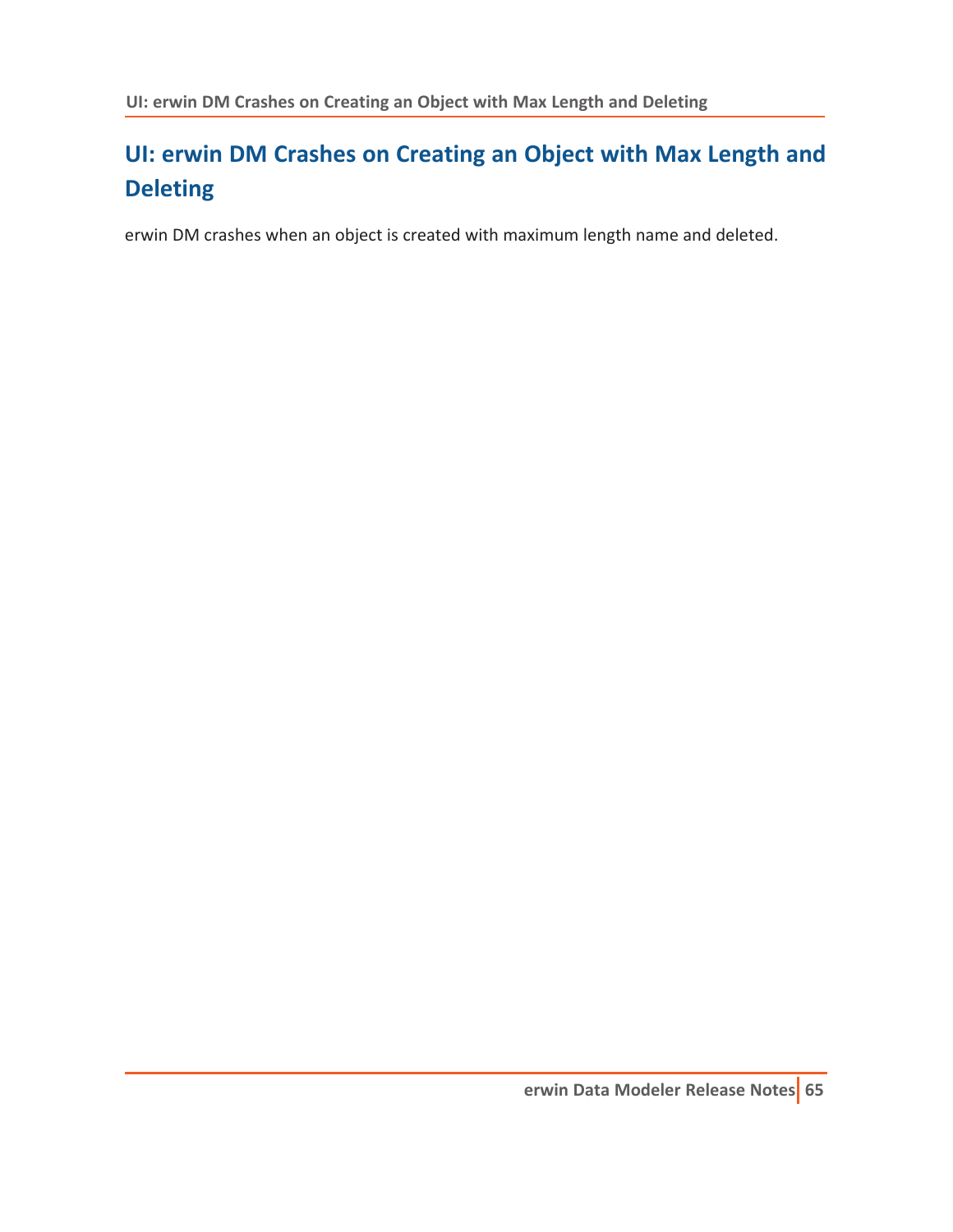#### <span id="page-65-0"></span>**FE Options Selected in Custom Option Set are not Retained**

Options selected in forward engineering custom option set are not retained appropriately for MariaDB, Snowflake, SQL Server 2019, SQL Azure, and Azure Synapse databases.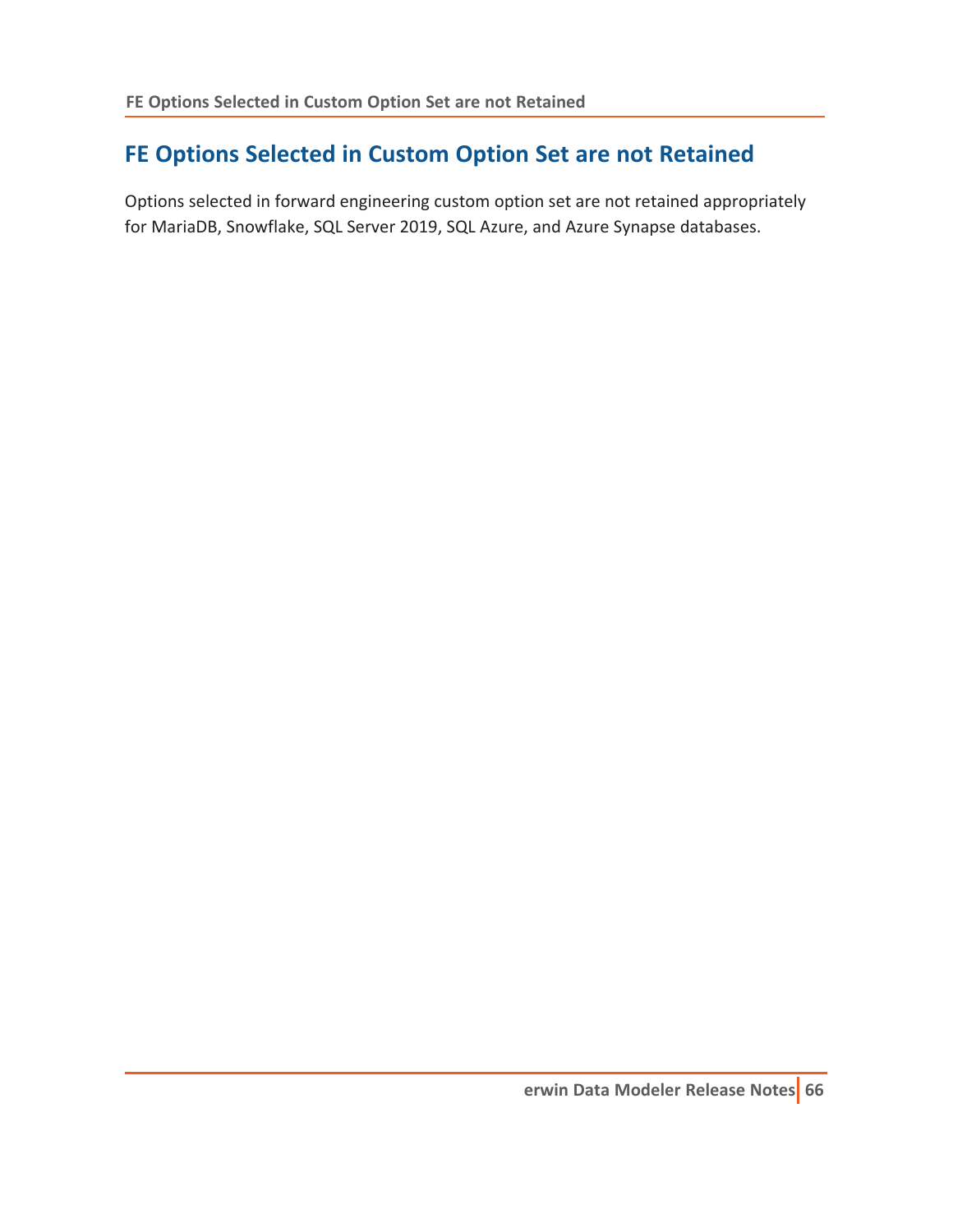# <span id="page-66-0"></span>**RedShift FE - Few functions do not execute from erwin DM FE Wizard**

Due to a limitation in the driver, few SQL language functions do not execute in DB from erwin DM FE wizard. However, the same functions work in the DB client.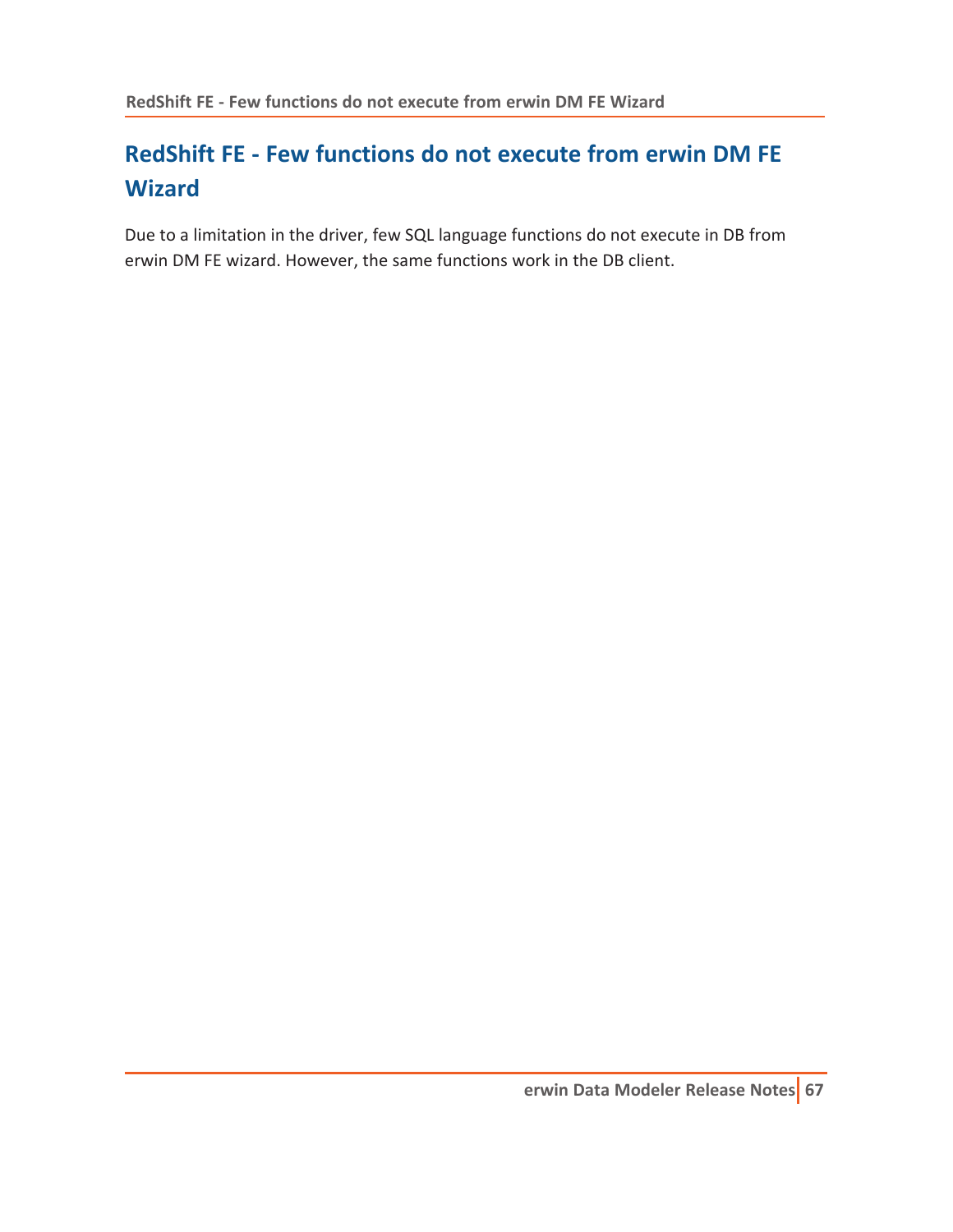#### <span id="page-67-0"></span>**Redshift REC - Comments are Truncated at 65536 Characters**

Due to an ODBC restriction, all comments are limited to 65536 characters. In addition to this, retrieval of large number of characters in comments or SQL text, requires one to change the following under ODBC settings > Data Type Options:

- Increase the value of Max Varchar.
- Clear the Use Unicode option.



To retrieve the maximum length of the object names, select the Use Unicode option. At a time, you can choose to either retrieve large number of characters in comments/SQL text or object names.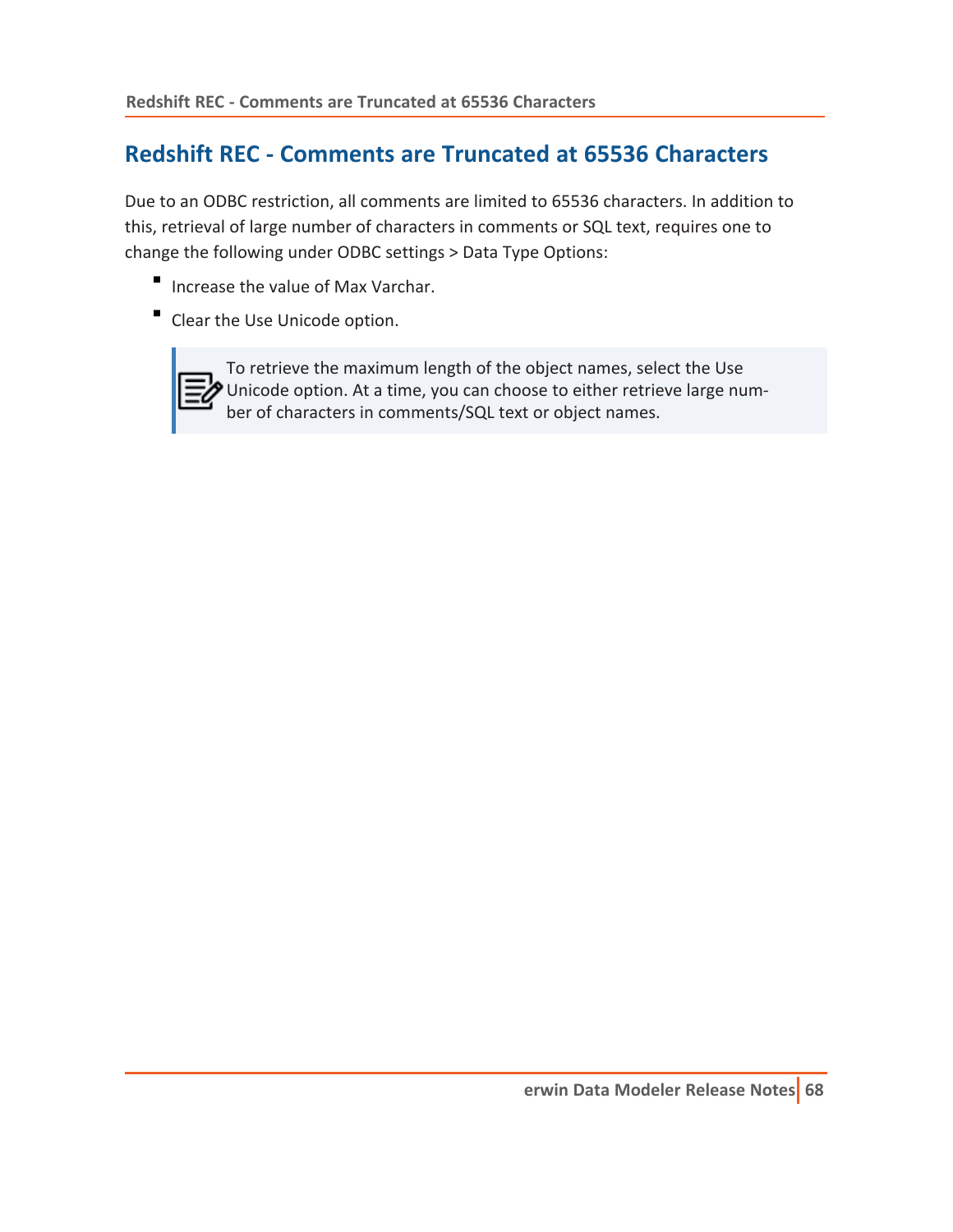### <span id="page-68-0"></span>**Redshift REC - Properties of Library Object are not Retrieved**

Due to unavailability of system tables to store library properties, the properties of a Redshift Library object are not retrieved.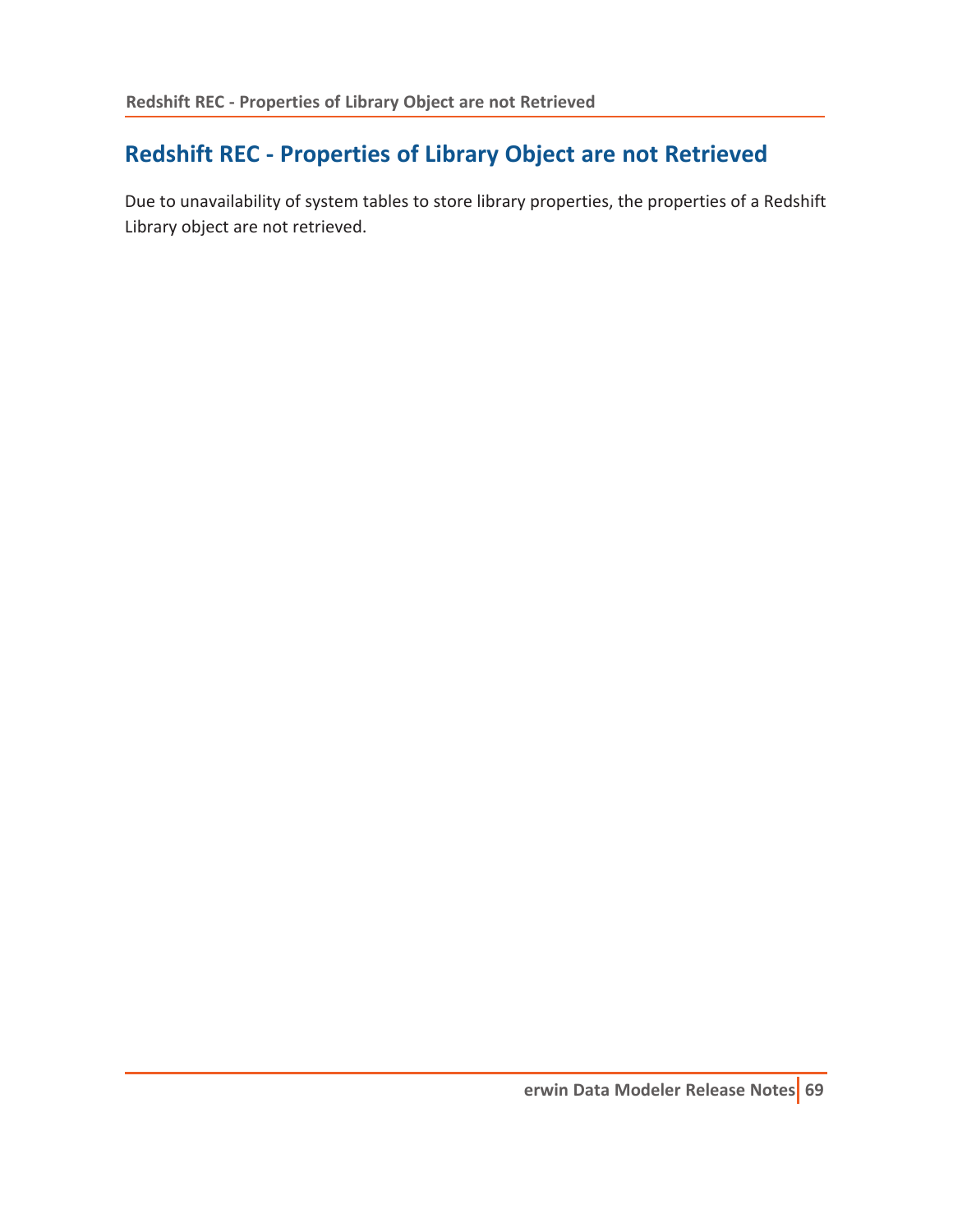<span id="page-69-0"></span>**RedShift REC-Column Values need to Follow the Exact Order According to Partition Specification**

# **RedShift REC-Column Values need to Follow the Exact Order According to Partition Specification**

Column values are retrieved only according to the column order defined in the Partition By clause. To ensure that column name and column values correctly map to each other, follow the column order defined in the Partition By clause in the Create statement.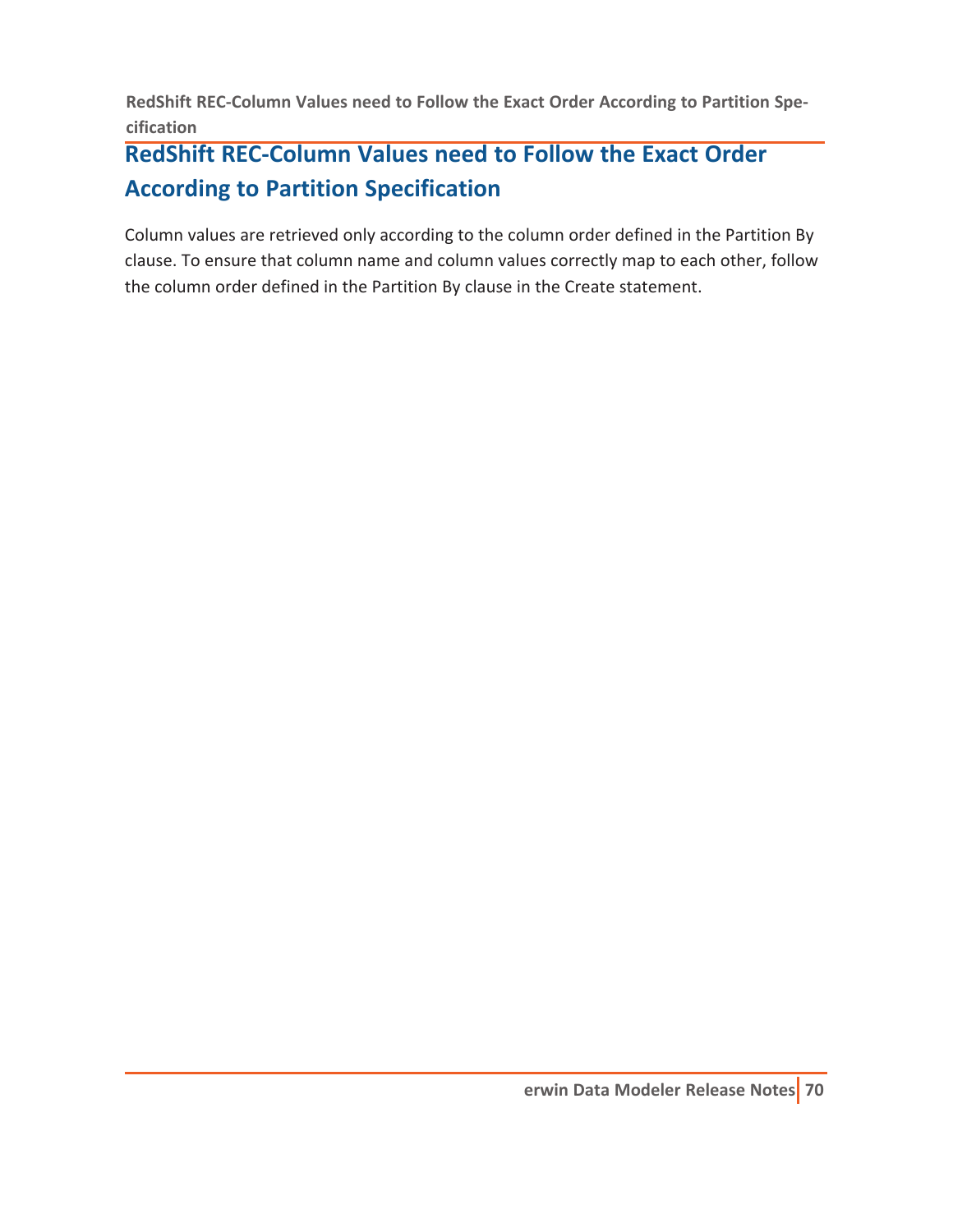#### <span id="page-70-0"></span>**Redshift REC - Performance is Slow in Redshift for REDB Process**

The time taken for an REDB process on a Redshift database depends on the network speed and the geographical location of your database instance.

The following table shows the results for a database with 200 tables, 250 views, and other supported objects:

| <b>Network</b><br><b>Speed</b> | With all options in RE<br><b>Option Set</b> | <b>Without Partition Ele-</b><br>ment option<br>(Default option set) | <b>Without external tables</b><br>(Unselect 'S3Buck-<br>etObjects' option) |
|--------------------------------|---------------------------------------------|----------------------------------------------------------------------|----------------------------------------------------------------------------|
| 50 Mbps                        | 4 Hours                                     | 3 Hours                                                              | 2 Hours                                                                    |
| $1$ Gbps                       | 1 Hour                                      | 14 Minutes                                                           | 4 Minutes                                                                  |

As a best practice, use the default option set when not working on Partitions.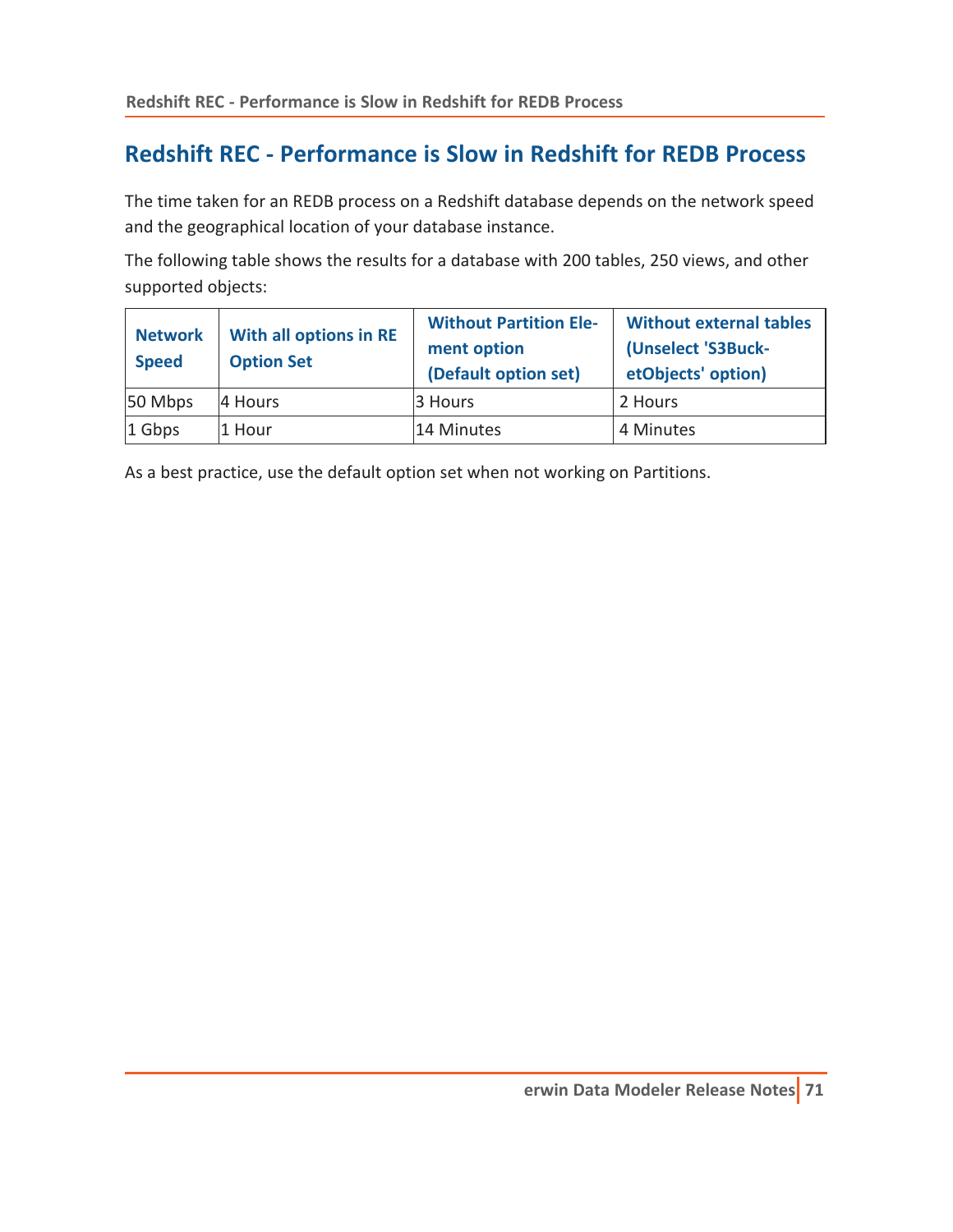<span id="page-71-0"></span>**Db2 z/OS-ESX-1015,190110 Messages are Displayed on Copy-pasting a Table that has a Period Clause**

## **Db2 z/OS-ESX-1015,190110 Messages are Displayed on Copy-pasting a Table that has a Period Clause**

While copy-pasting a Db2 z/OS table that has a period clause from one model to another, ESX-1015,190110 messages are displayed. Also, the period clause properties are not retained and are disabled on the UI.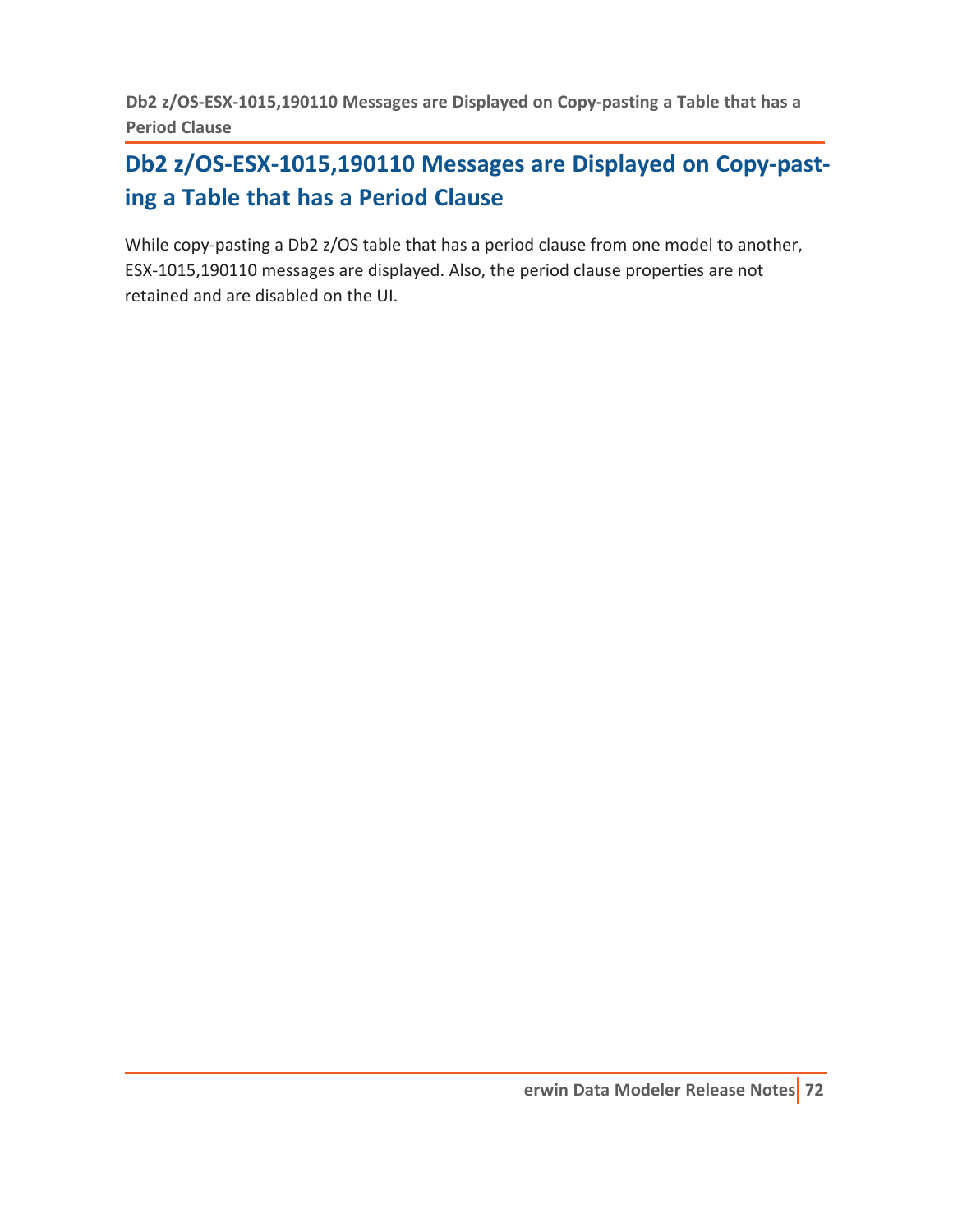### **NSM P to L: Derive PO model to LO with NSM Template attached**

While deriving a PO model; that does not have NSM objects, to LO model, if you attach an NSM template, a List NSM Option Objects dialog is displayed. If you do not select an object here, although the model will be derived, naming standards will not be applied.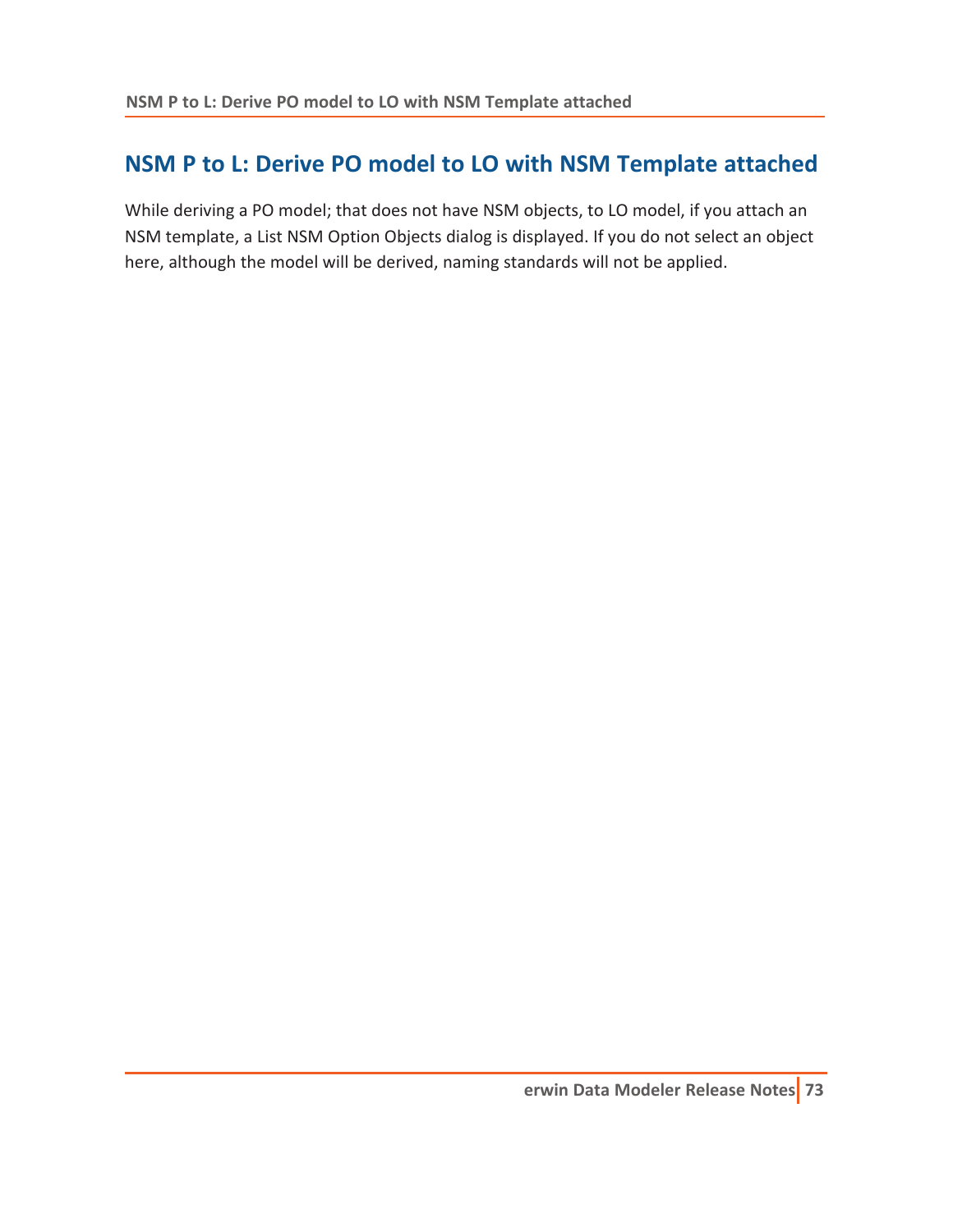# **erwin Data Modeler cannot Connect to erwin Mart Server on Host Machine**

erwin Data Modeler (DM) cannot connect to the erwin Mart Server (MS) on an erwin Mart Server host machine. This happens because the client application version is different from the erwin MS version. To counter this issue, do the following:

- 1. Open Internet Explorer.
- 2. Click Internet options.
- 3. Go to the Security tab.
- 4. Set security level to low.
- 5. Click Sites.
- 6. Add http://machine-name:18170/MartAdmin/ or http://ip address:18170/MartAdmin/
- 7. Try to connect the Mart from erwin DM with IP address or machine name.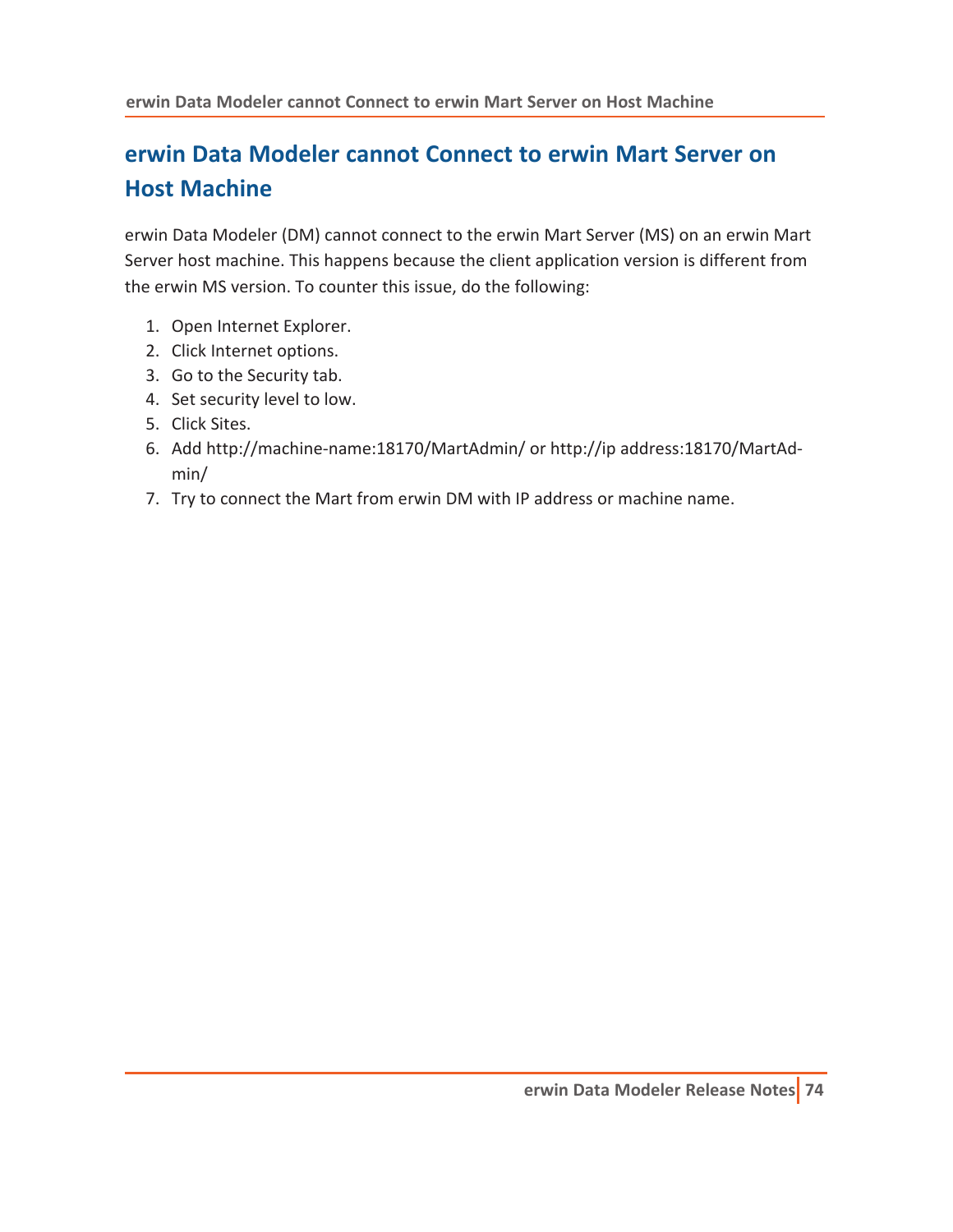# **API-Related Features do not Work on a Windows 2008 R2 SP1 Machine**

On a Windows 2008 R2 SP1 machine, a bug in the operating system causes an access violation, due to which, API-related features (MITI, and erwin Spy) do not work.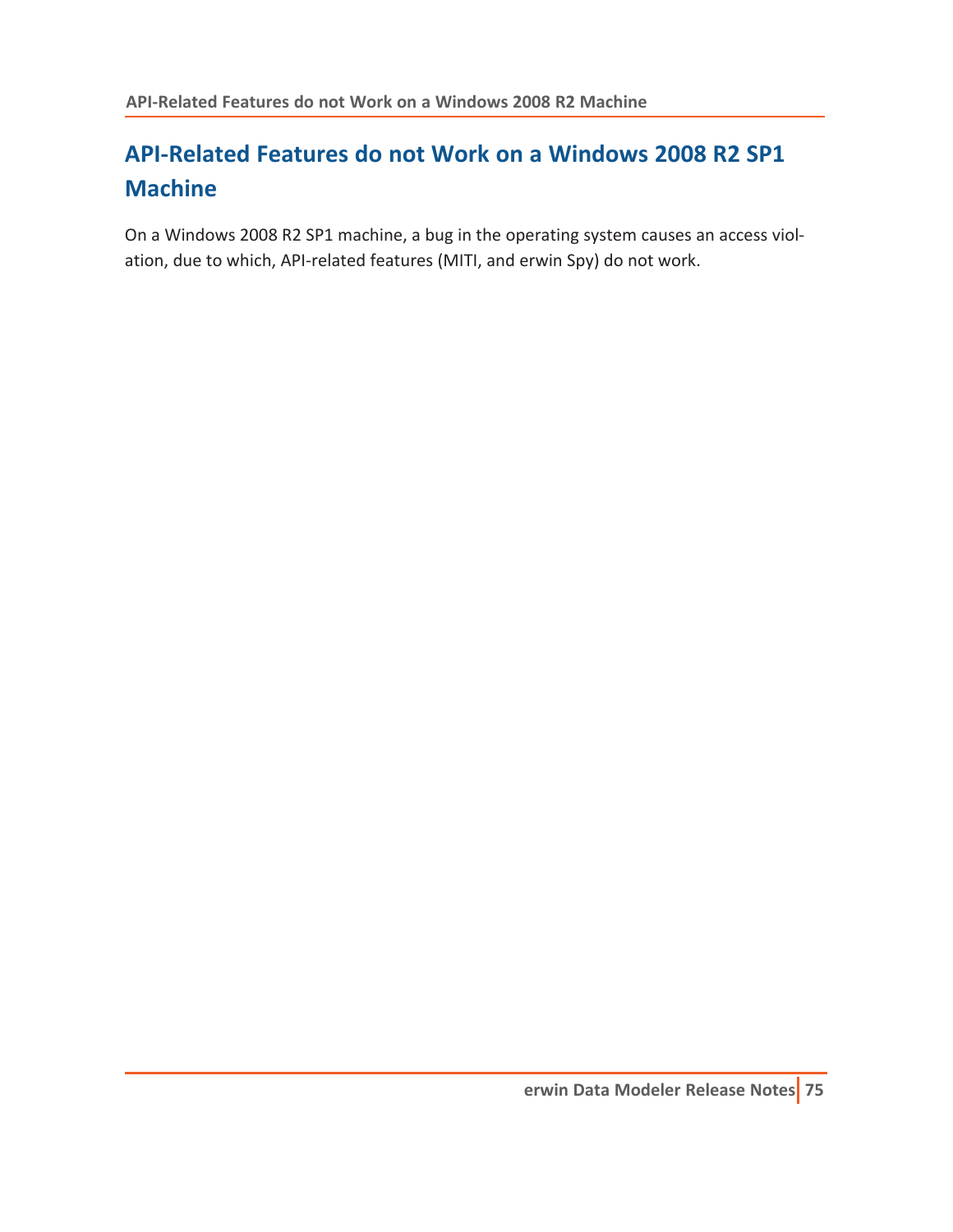### **Netezza REC- Comments are Truncated at 1024 Characters**

Due to an SQL text retrieval restriction on Netezza side, all comments are limited to 1024 characters.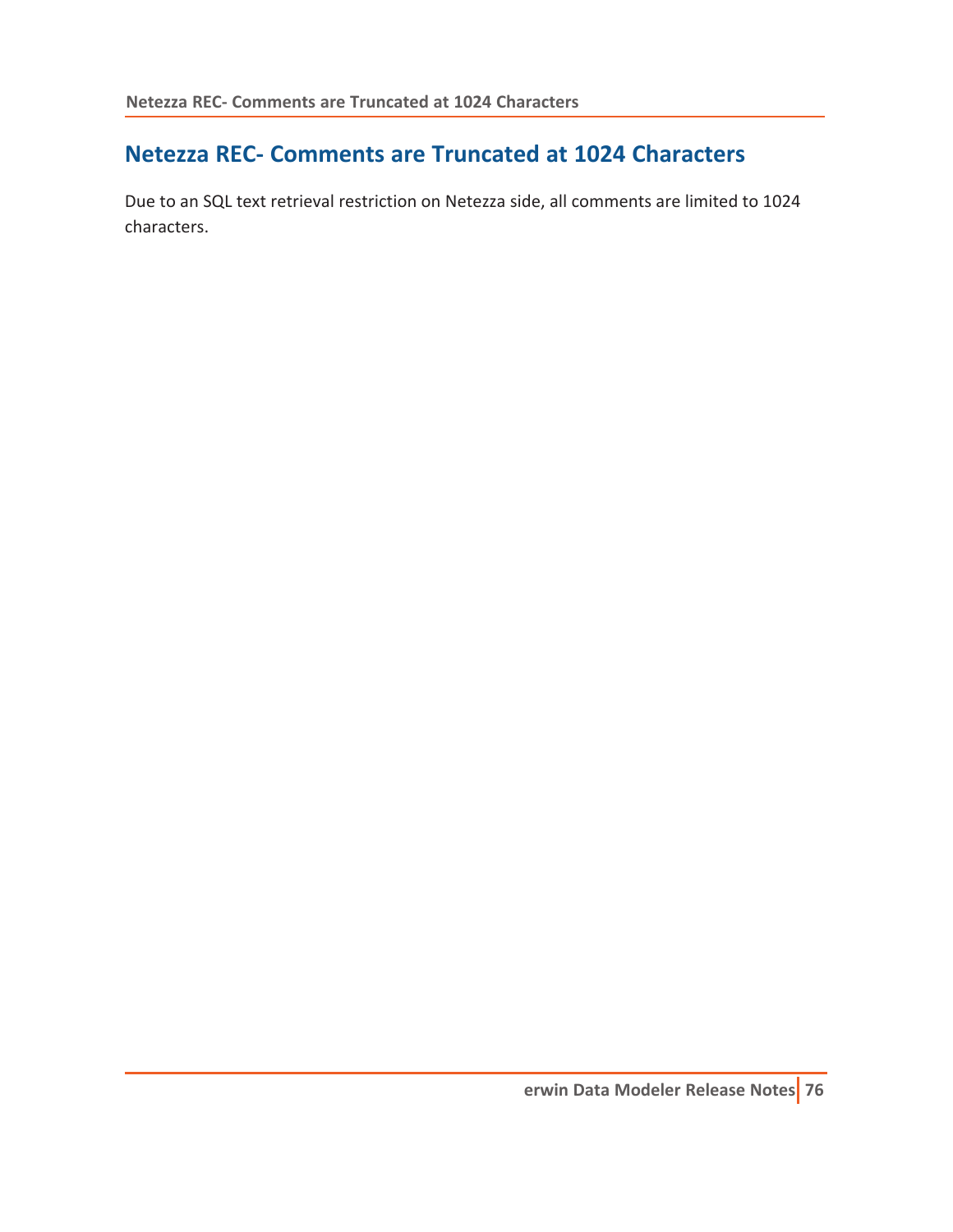#### **SQL 1105 Error**

When you are upgrading to the current release on Microsoft SQL Server in a workgroup environment, during the mart conversion process, you may get the message "Sql 1105" if you run out of free hard disk space during the process.

Stop the conversion process, and either free or add hard disk space. Delete the already created r9 tables and then re-attempt the conversion.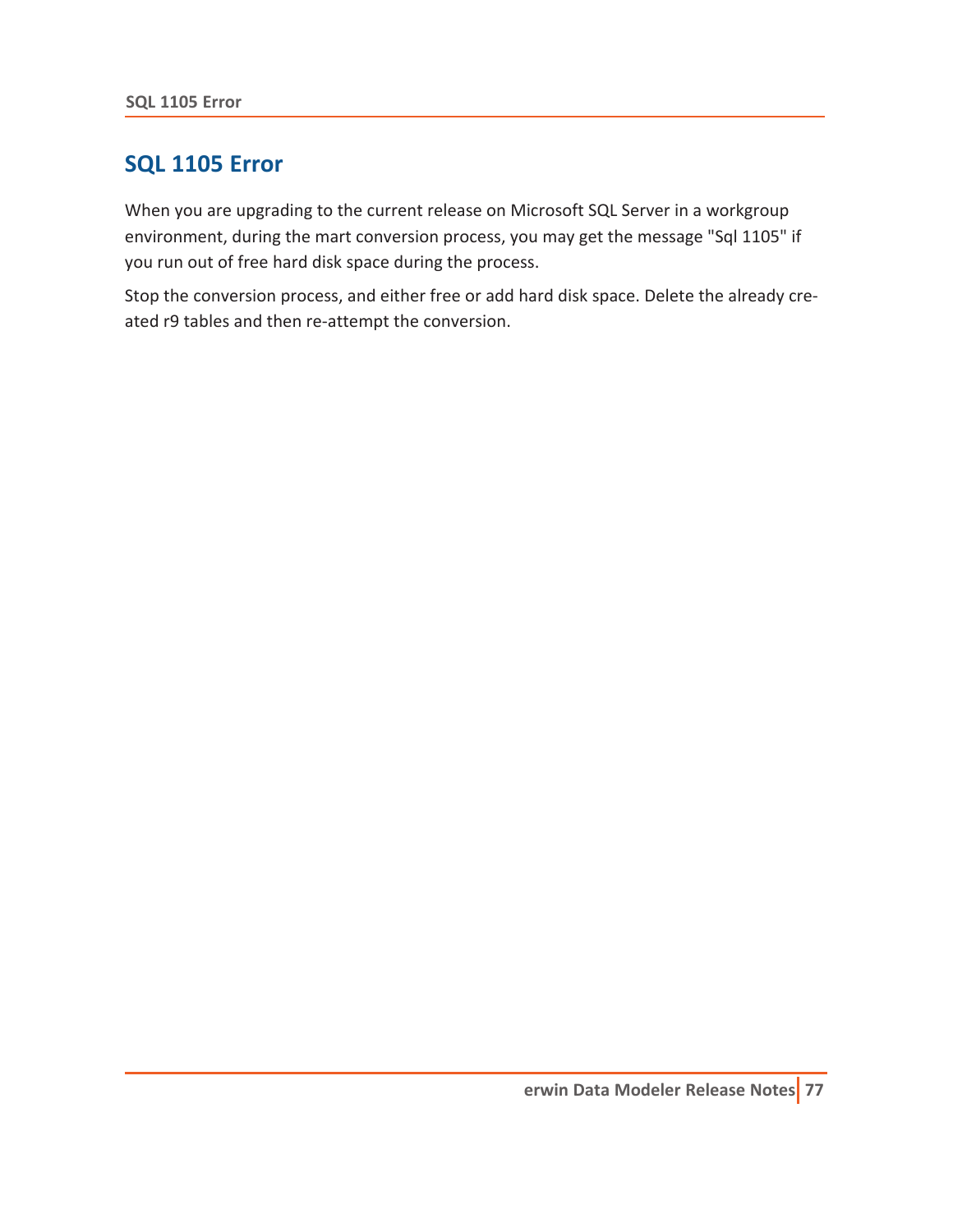### **Model and Version Name Limit on Oracle**

In a workgroup environment, when you save a model to an Oracle mart, the model name must be less than 130 characters. If you exceed the 130 character limit, the model will not save. Because the version name is derived from the model name (for example, <ModelName>:<version number> by <UserName> on <VersionCreateDate>), you should use model names considerably less than 130 characters in length to avoid problems with saving a model version.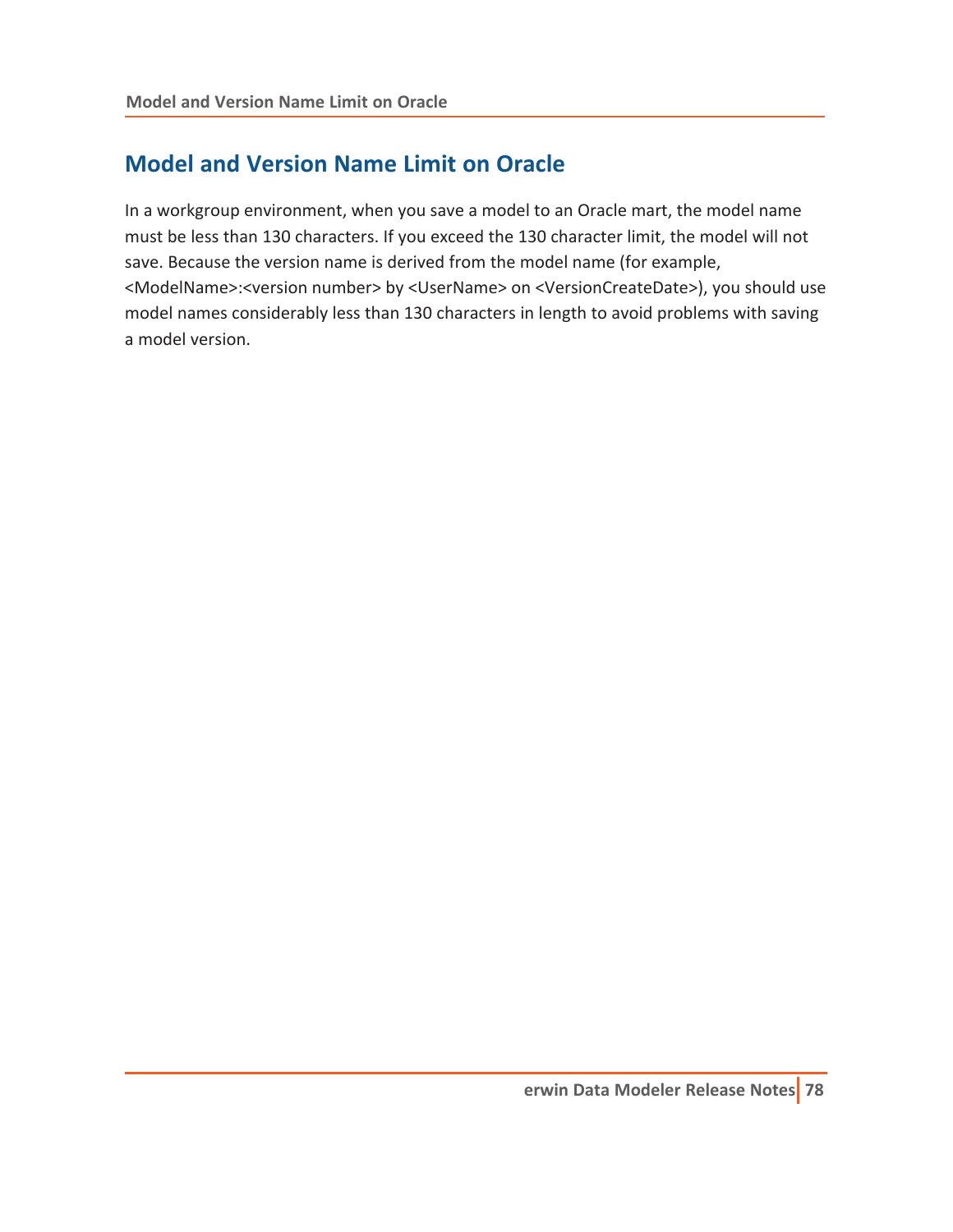### **.Net Requirement**

The current release requires .NET 4.7.1 to be installed on your system. If you do not have it installed, the erwin Data Modeler installation will attempt to install it. After you install the .NET framework, you must restart the computer to make the changes take effect.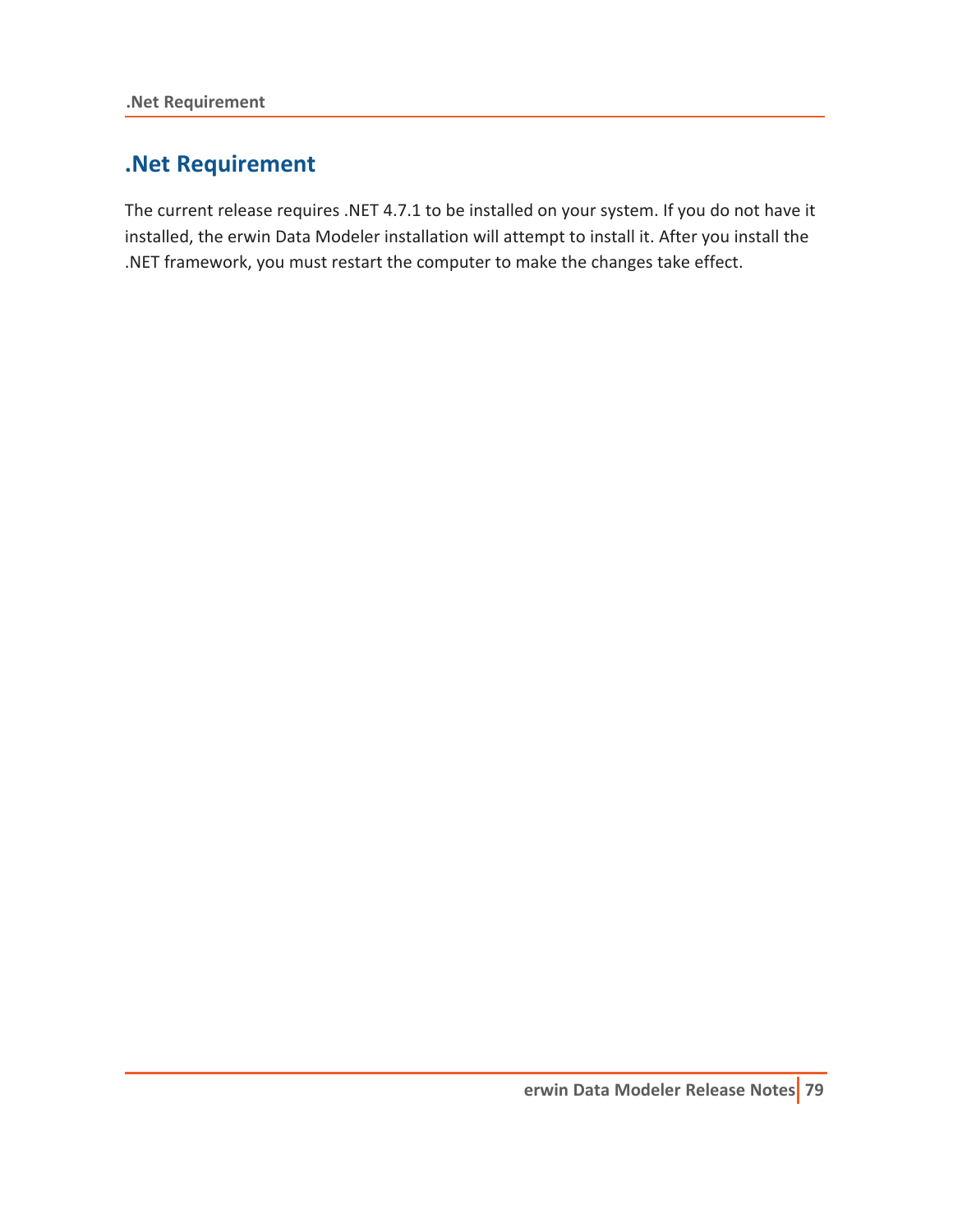## **Report on Glossary Words Includes Extra Characters**

Suppose a report is generated on a model that includes an NSM object. If the glossary words are included in the report, extra characters appear for all glossary words.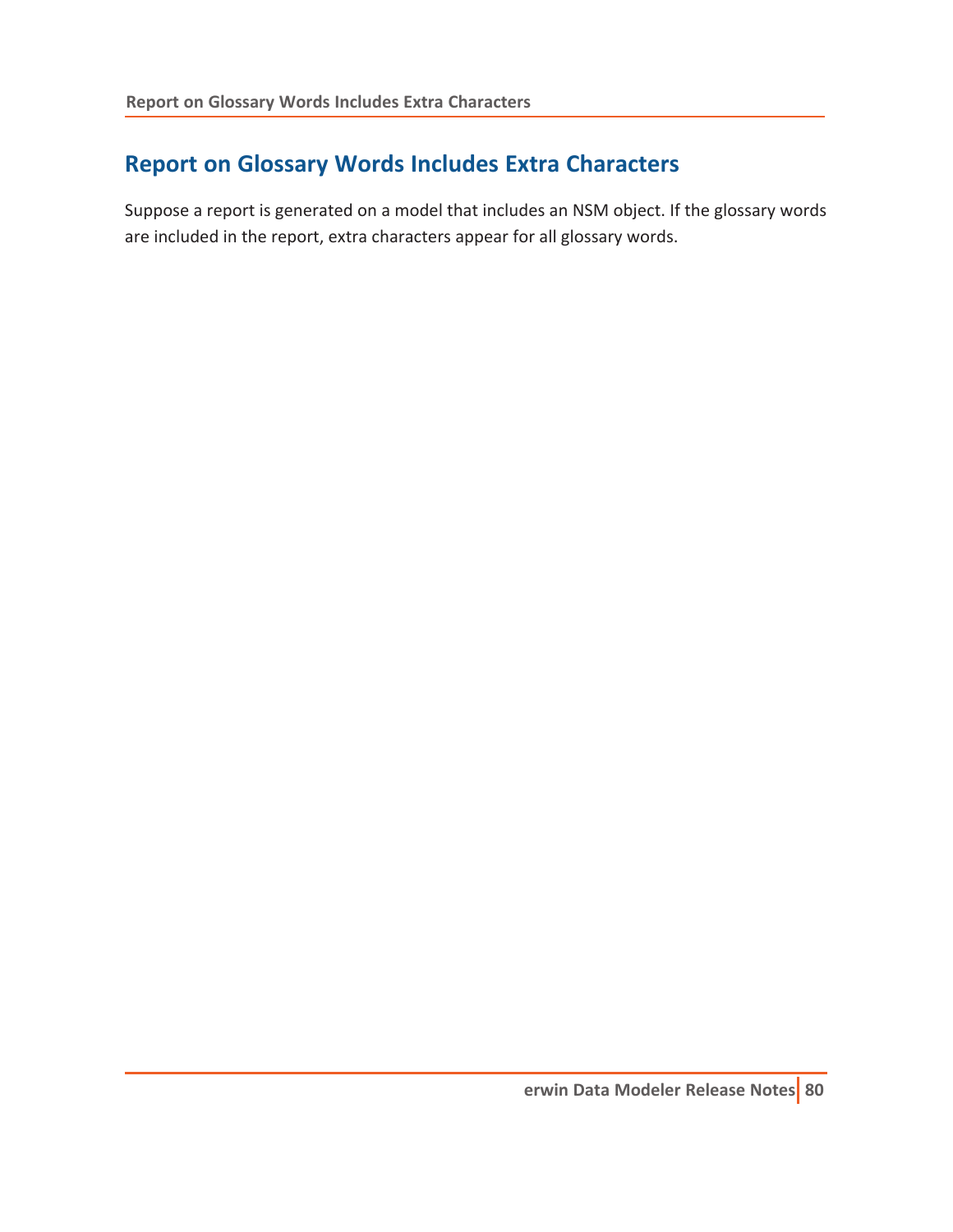# **Updating Profile Description from Notepad**

In the erwin Mart Administrator Profile Management page, suppose the description is copied and pasted from a Notepad file and is saved. The updated description displays syntax (\n) as well.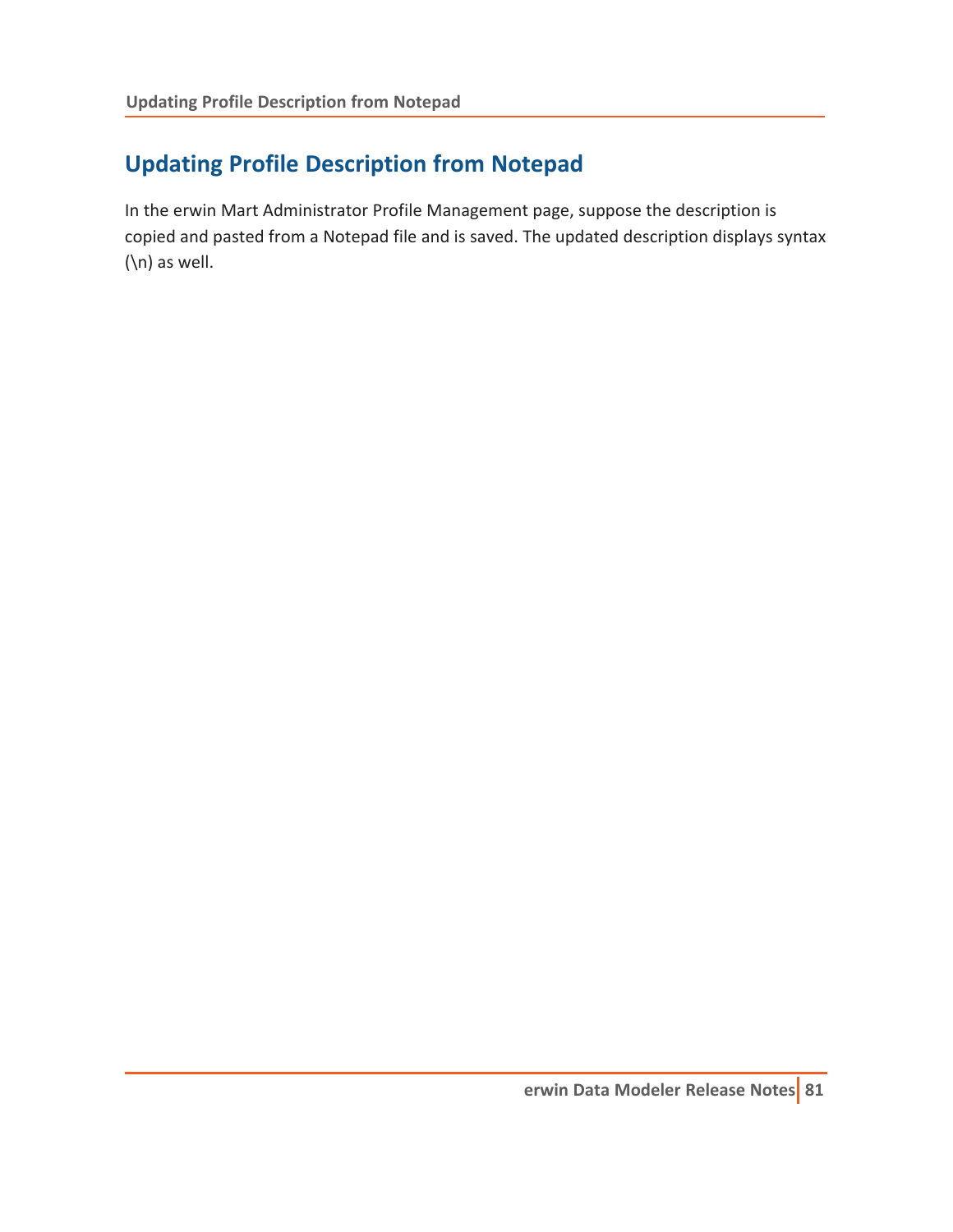### **Unwanted Result Rows in Report**

In a Subject Area report, suppose the Subject Area name is included in the report and the diagram name is specified at run time. The report lists all Subject Areas instead of the Subject Area that corresponds to the selected diagram.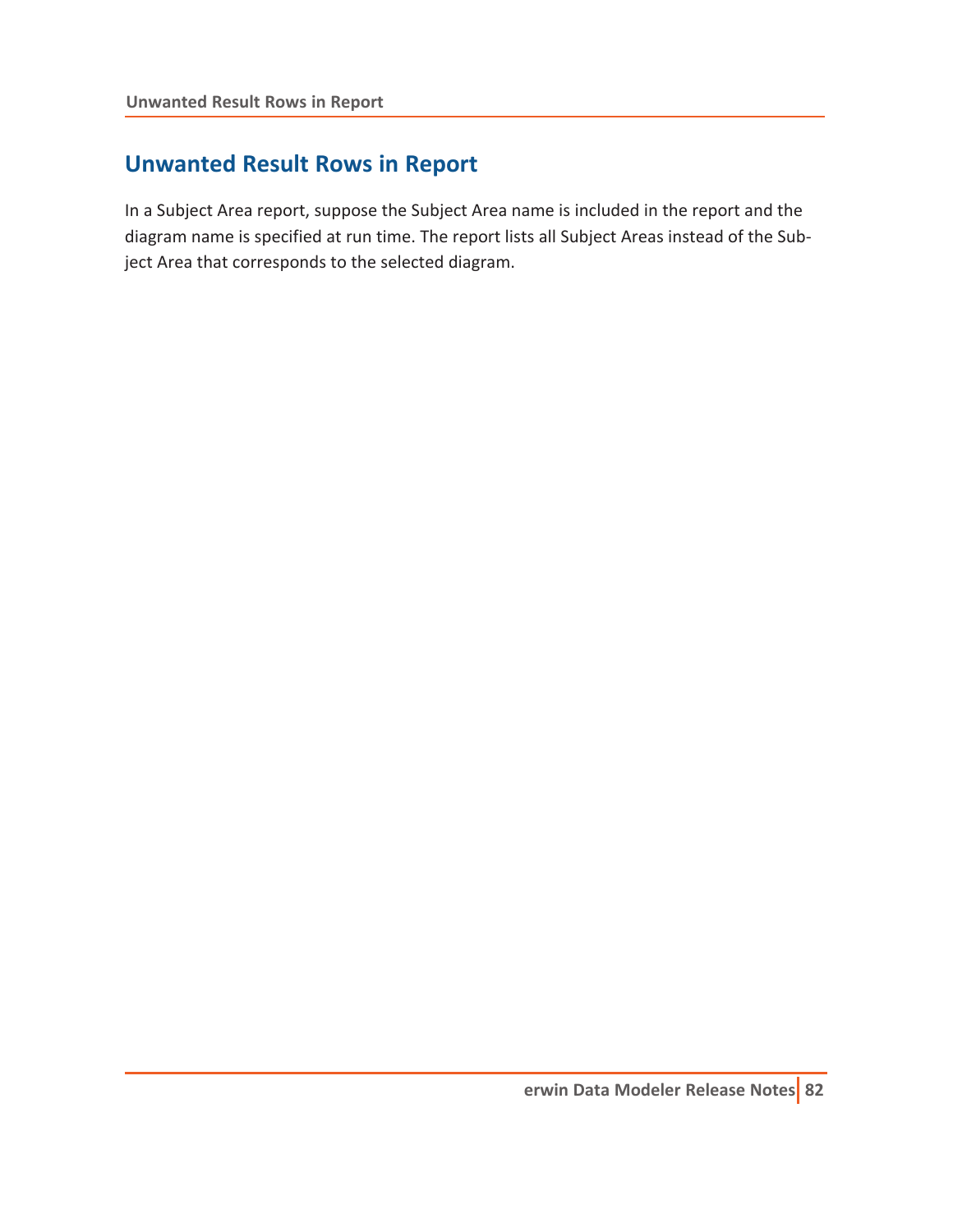### **DSM Logical to SQL Server 2012**

Suppose a Logical/Physical SQL Server 2012 model is attached with a DSM object that is active. Suppose a new Logical Definition for the Number domain is created and mapped to SQL Server 2012 and Date is selected for domain. If the newly created Logical Definition is applied to a column in a model, and if the physical view is seen, the data type is still displayed as Number.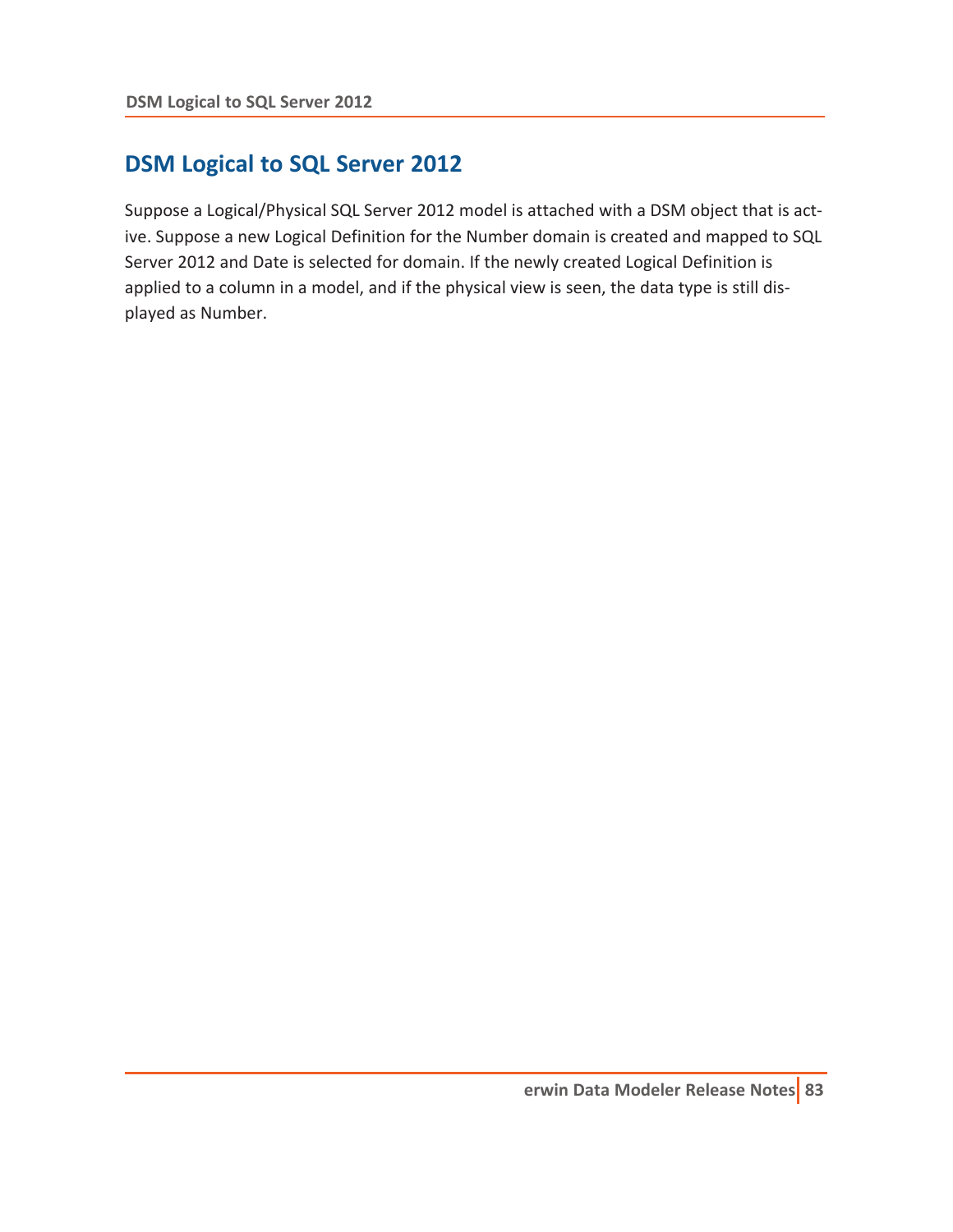### **Report Designer Functions for a Large Model**

Generating reports is a memory intensive process and when the data set is very large, the process uses the maximum memory. When the maximum memory is consumed, a warning message informs you that the application might stop responding if you continue processing the report. If you choose to continue to run the report and the memory is completely used, the program might stop responding. If you choose not to continue, the report execution is terminated.

To resolve this problem, you can generate multiple small reports with fewer properties.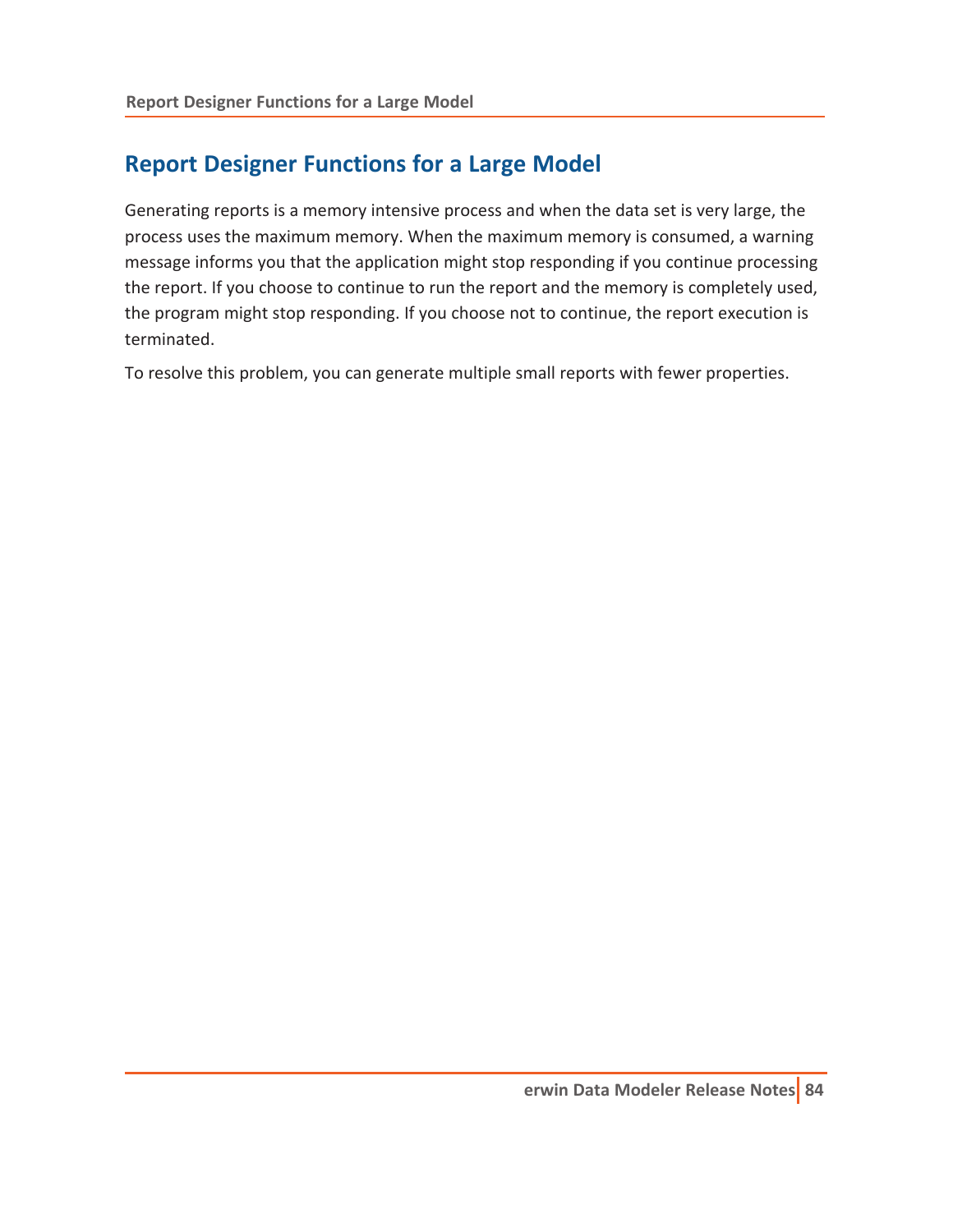### **Subject Area Picture Report not Generated**

There is a limitation on the size of a diagram report that you can generate--the maximum size is 1900 x 1440. Suppose you create a Subject Area report for a large model using Report Designer, and export the report to HTML. If you click the diagram in the HTML report, it does not open.

To resolve this problem, reduce the zoom level of the model to reduce the picture size and then generate the report.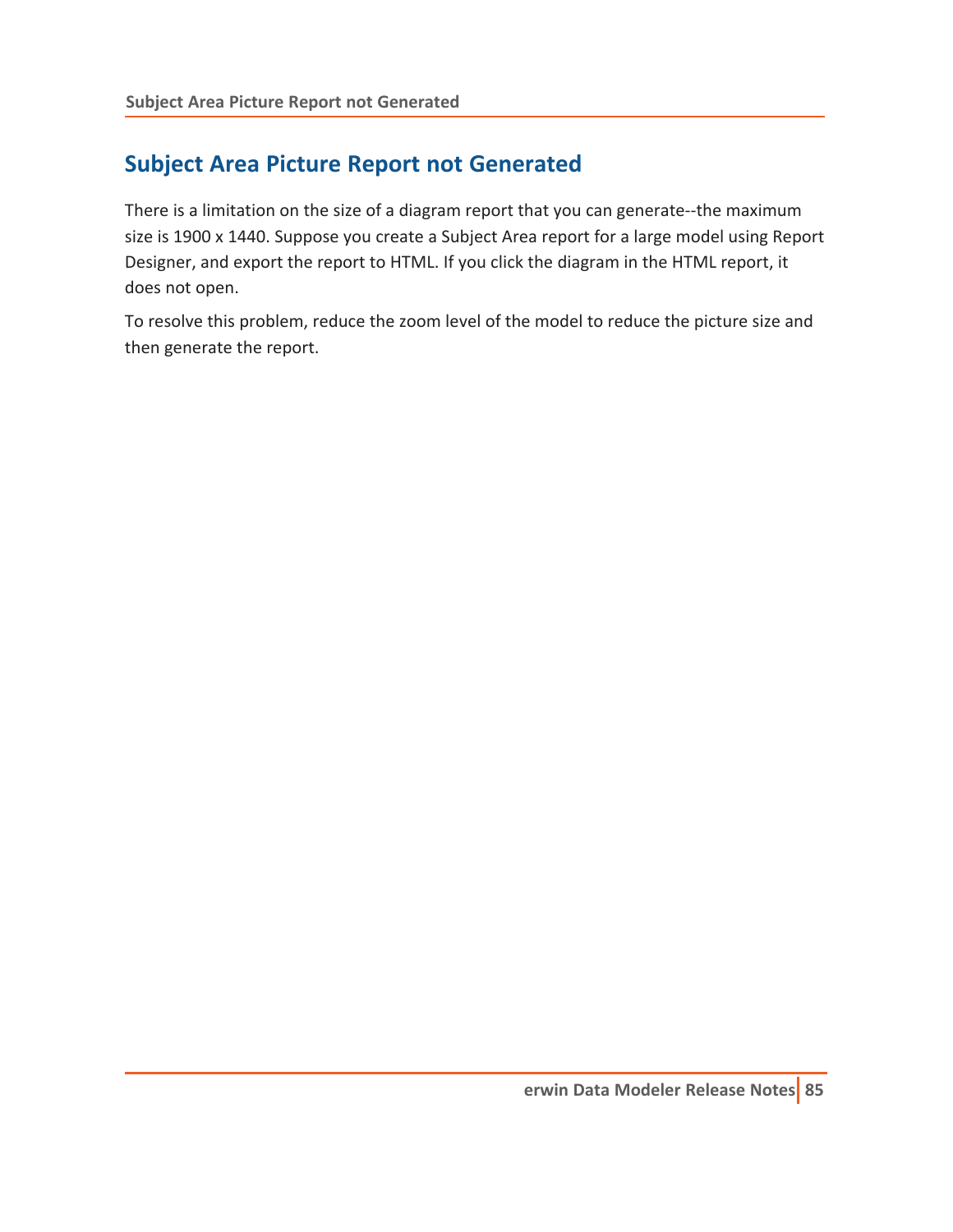#### **Incorrect UDP in UDP Report**

Suppose you want to generate a report on the UDPs using Report Designer. Suppose you have already created a UDP report template and generated the report for a different model. If you close the model, open another model, and use the same template to generate the UDP report, then the report includes the UDP name from the previous model. In the result grid, the column heading shows the UDP name of the previous model, while the UDP value is of the current model. In addition, the properties of the Report Explorer also shows the UDP name of the previous model. However, the Report Properties dialog shows the correct UDP name.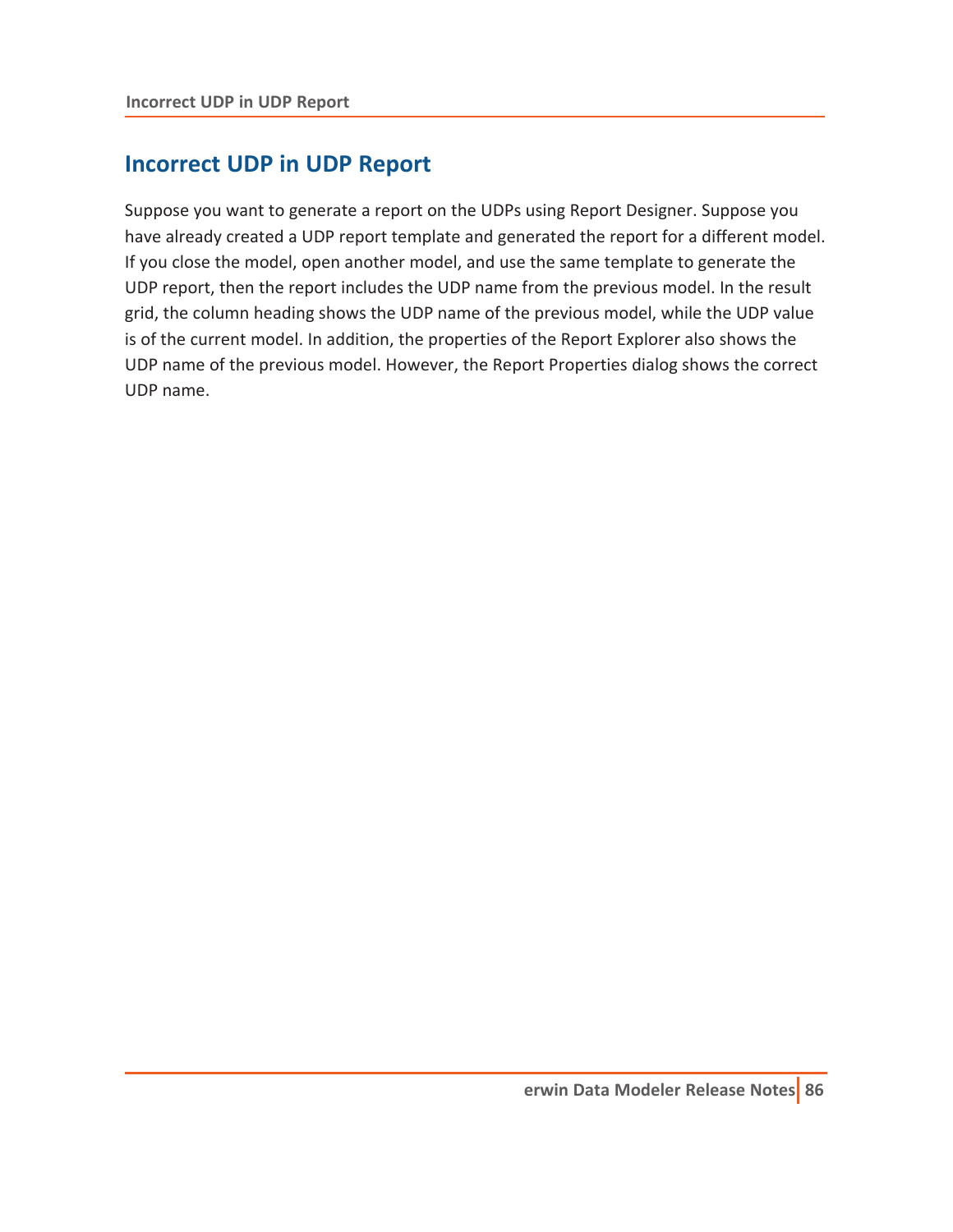# **Invalid Column Node for Db2 LUW Model in View Report**

In a Db2 LUW model, suppose a nickname table and a view exist and a Column Option level UDP is added to a column. If a View report is generated using the Report Designer, the Column Option node is available for View. If a user selects the Column Option node, the UDP is not included in the report for the selected column.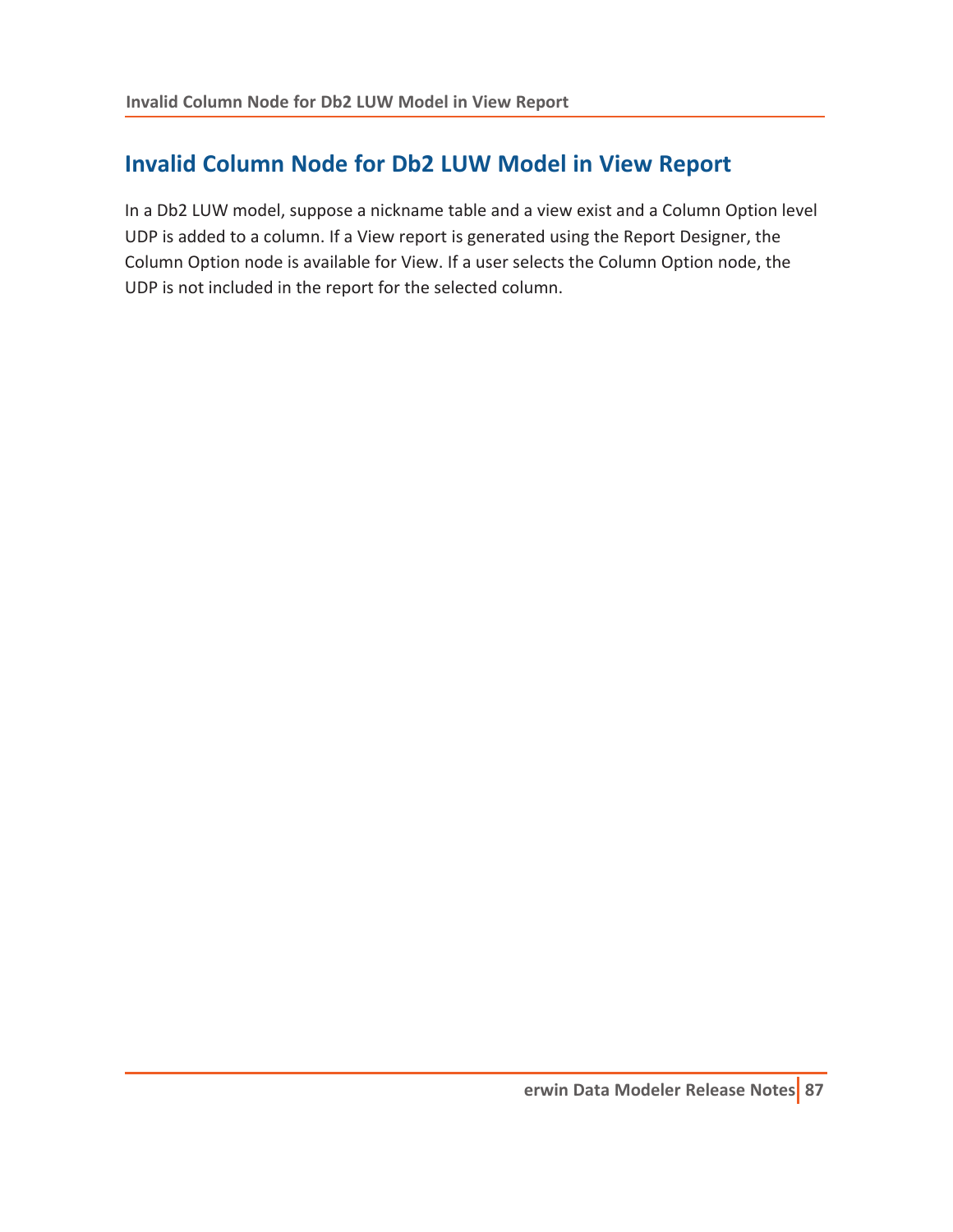#### **Mart Server Name in Korean**

Suppose that you provide the Mart Server machine name in the Korean language (Korean characters) and configure the Mart Server. If you try to connect to the Mart from erwin DM and you provide the Korean language name for Server Name, the following message appears:

The client application version is different from the Mart Server version. Install the same version of the application and the Mart Server and then try.

If you try to log in to erwin Mart Administrator by using the Korean language name, it does not display.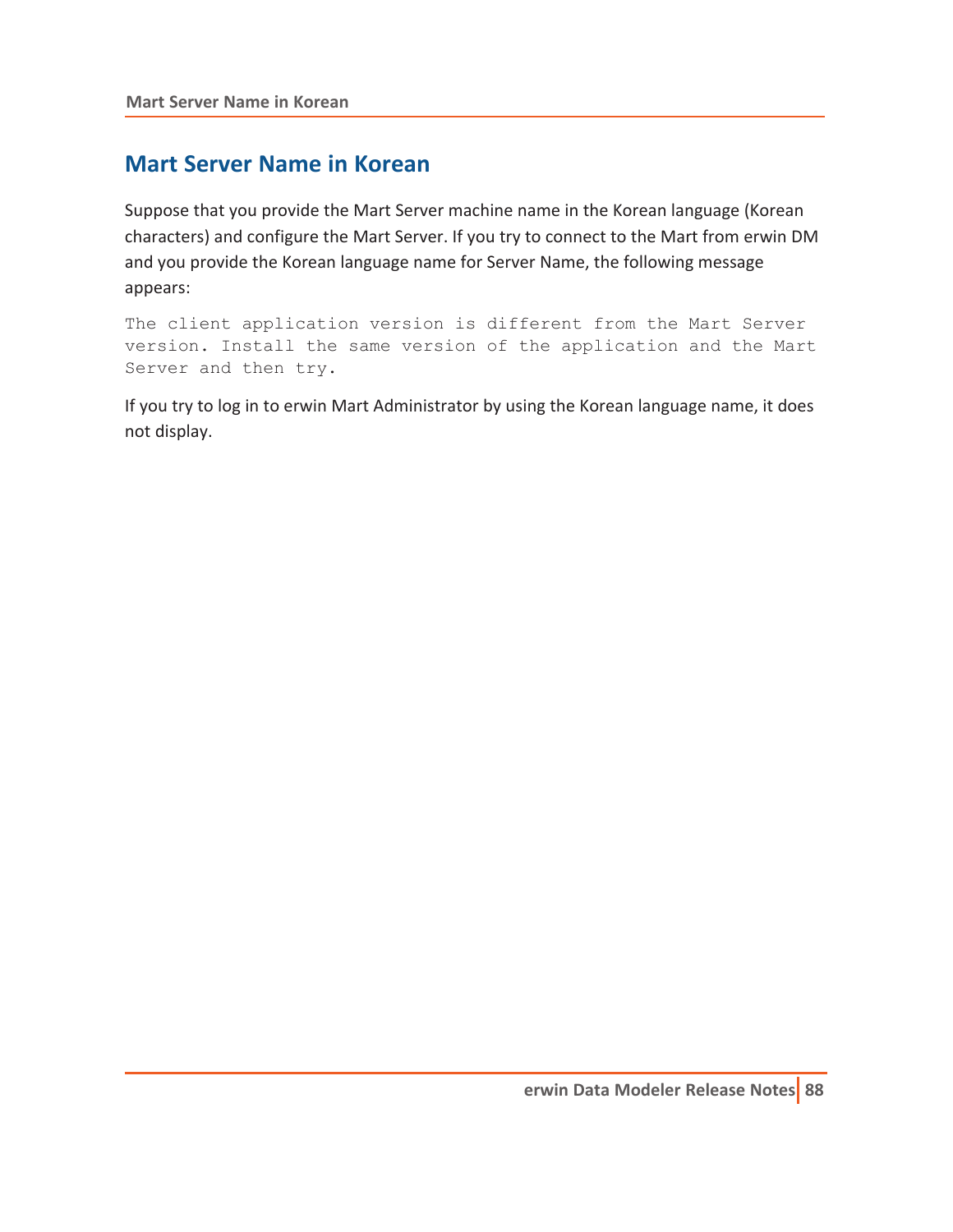### **Generating Reports with Korean Characters in User Name**

Suppose that you have initialized a Mart with a user name that has Korean characters. You connect to the Mart with this user name and generate a report on Mart users (click Tools, Mart Reports, Global Reports, Users). The report is not generated and the message, You can not connect. Incorrect log on parameters is displayed. (The actual message is displayed in the Korean language. The message provided here is the translated message.)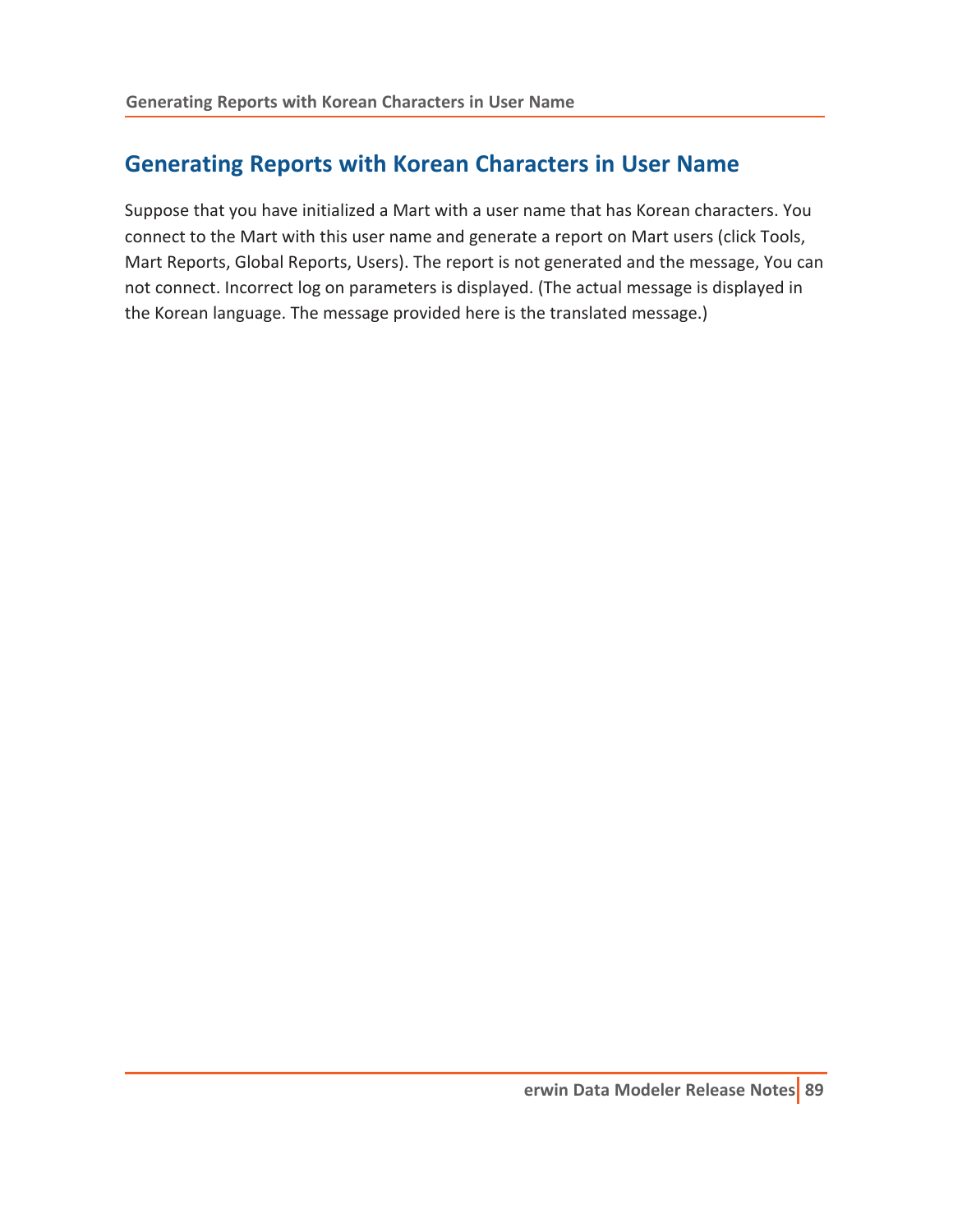# **Error While Creating a Profile Using Special Characters in Mart Administrator**

When you create a profile in Mart Administrator using special characters such as !@#\$%ˆ&\*  $()$  +={}:"-<>?|/.,;'\[], and space, you will get one of the following error messages repeatedly and the Mart Administrator hangs.

```
Illegal Group
or
500 The call failed on the server; see server log for details
or
String index out of Range:1
```
To avoid this error, create a profile without using the special characters. When the Mart Administrator hangs, refresh the Mart Administrator.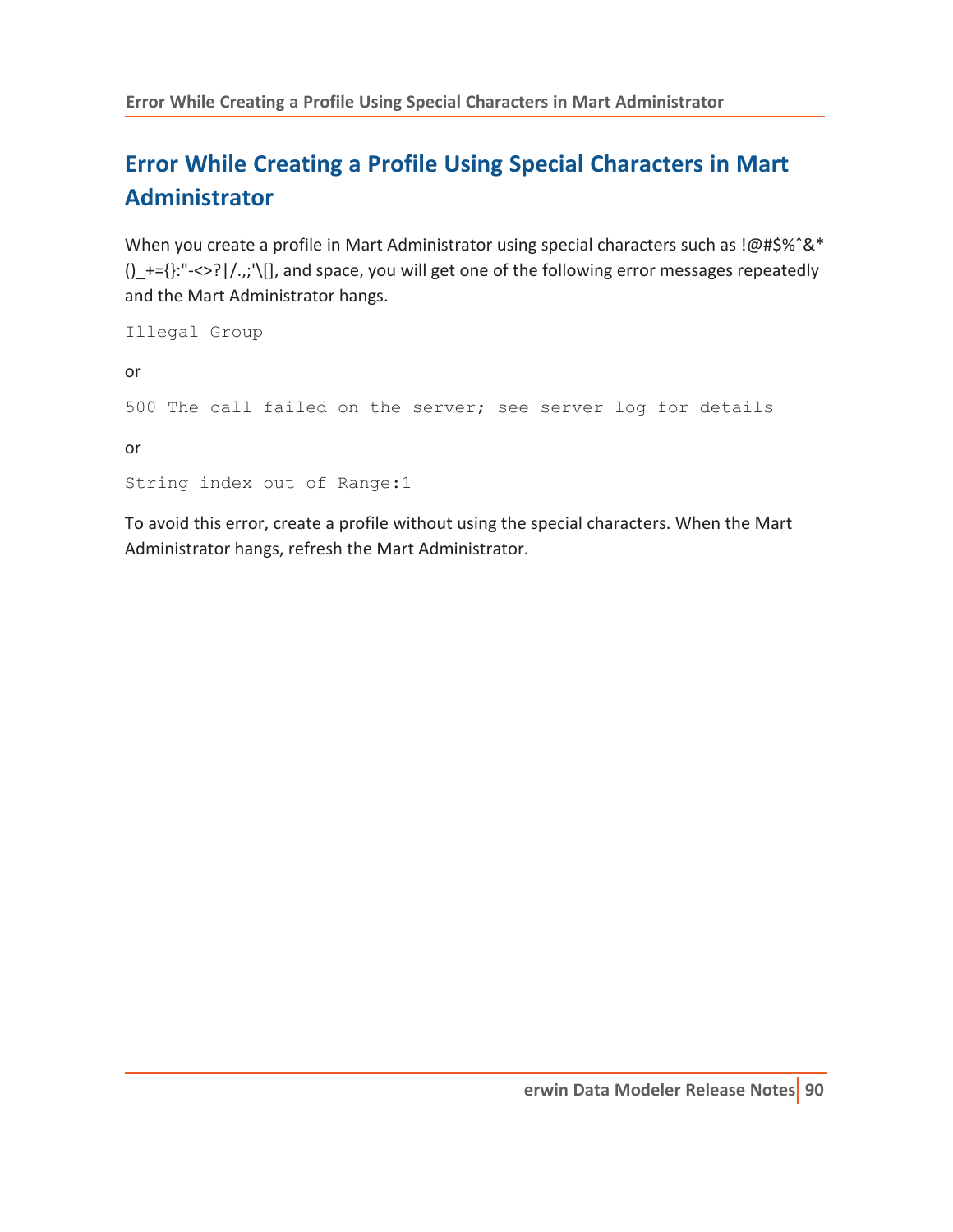**File IO: For a Parent or Child Table with Multiple Child Tables, Other Child FK Attributes are Highlighted on Mouse Hover on One Relationship**

# **File IO: For a Parent or Child Table with Multiple Child Tables, Other Child FK Attributes are Highlighted on Mouse Hover on One Relationship**

If one parent/child entity has multiple children with different relationship lines, the migrated attributes in all child tables are highlighted on hovering the mouse on any one of the relationship lines.

For r7.x models being upgraded to r9.8, the work around for this is as follows:

On the Model Upgrade Wizard, go to the Subject Area tab and select the "Apply a default theme for all the diagram check box and continue with the process.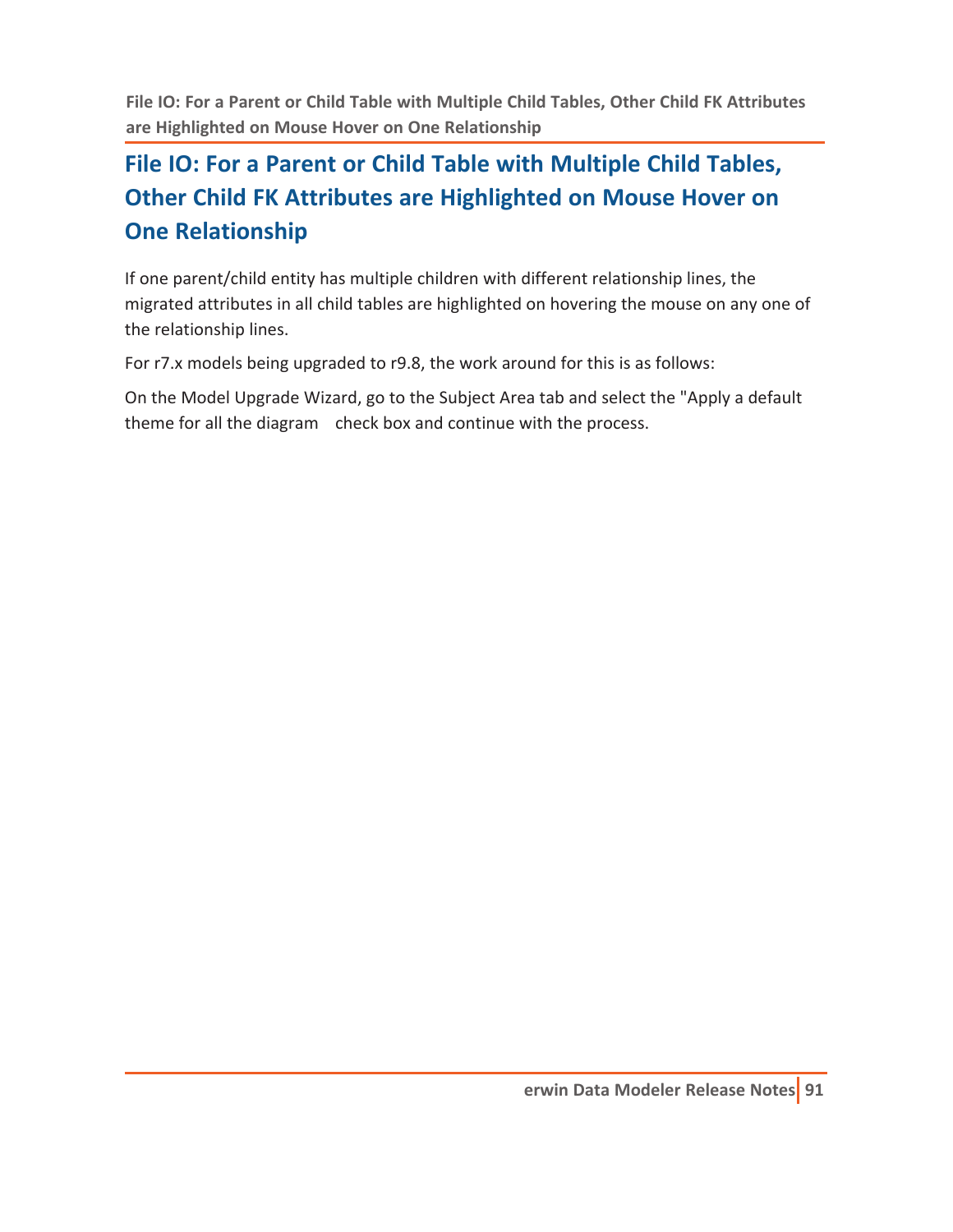# **Owner Name not Displayed while Sorting a Guided Editor's list of Objects**

For Hive and Teradata the owner is a database and not an owner or schema. Therefore, while attempting to sort a guided editor (for example, Subject Area Editor) list of objects by Owner\_Name + Object\_Name, the owner name is not displayed.

# **Google BigQuery - Row Access Policies are not retrieved after REDB**

Due to unavailability of metadata or python API, the row access policies are not retrieved after REDB for Google BigQuery.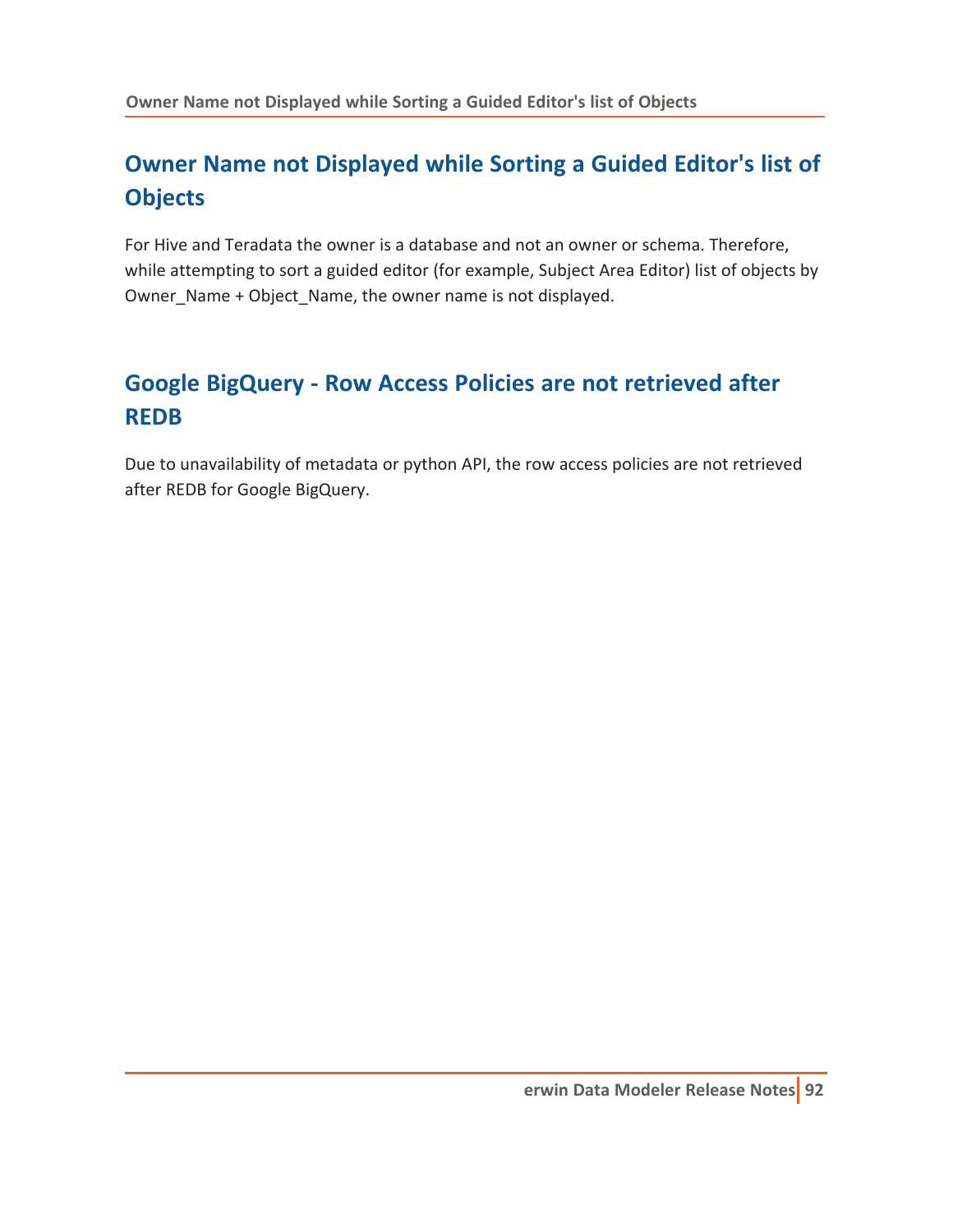# **Fixed Issues**

This section includes the list of fixed issues in erwin Data Modeler and erwin Mart Server 12.0.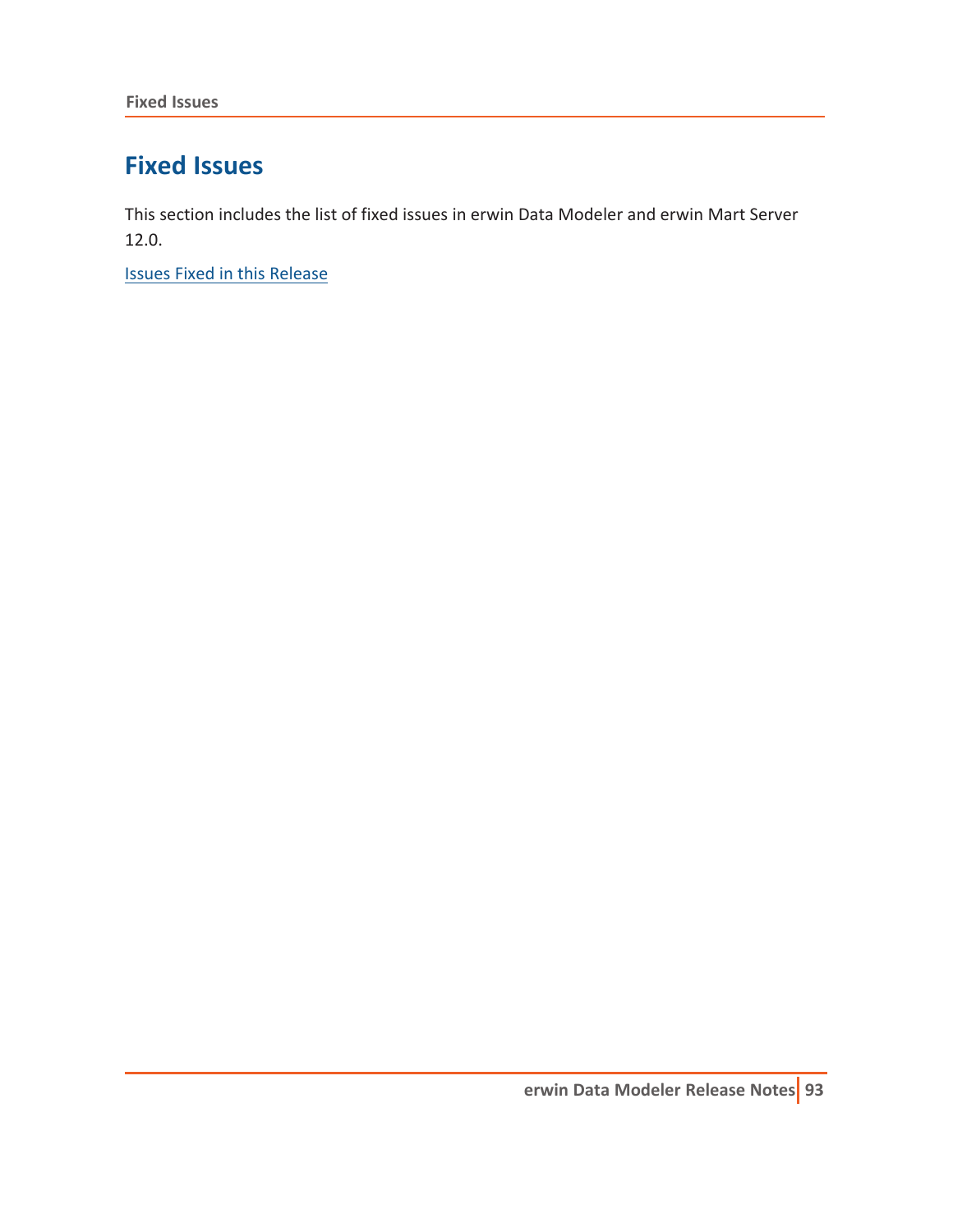<span id="page-93-0"></span>The following issues have been fixed in erwin Data Modeler and erwin Mart Server 12.0:

| <b>Issue Number</b> | <b>Issue Description</b>                                           |
|---------------------|--------------------------------------------------------------------|
| 128086              | Postgre SQL: The column name for the comment section is based      |
|                     | on the quotes in DDL Script.                                       |
| 126340              | Netezza: The alter scripts are not generated as expected.          |
| 123707              | RES-1 error: Syntax Error - Line 1, Offset 24 DATE while reverse   |
|                     | engineering from Snowflake DBMS                                    |
| 122796              | Complete compare will not reconcile differences with multiple role |
|                     | names in a table.                                                  |
|                     | Forward Engineering: The indexes are not generated without a       |
| 130536              | table for SQL Server (2016/2017/2019).                             |
| 130502              | Report Designer: The application crashes when you run a Diagram    |
|                     | Report after minor changes.                                        |
| 130550              | Report Designer: Report is not available for Attrib-               |
|                     | utes/Columns/Physical Order.                                       |
| 125910              | erwin DM: The Subject Area Report displays incorrect diagram.      |
| 135975              | Reverse engineering an Oracle 12 C script is time consuming and    |
|                     | fails for most objects.                                            |
| 132469              | Forward Engineering: Index syntax missing the Database Name for    |
|                     | the referenced Table.                                              |
|                     | Attribute Definitions are inherited from the Domain in erwin DM    |
| 133127              | 2020 R2 SP1, but same macro fails in 2020 R2 SP2.                  |
| 125925              | Mapping from a Logical to Netezza is incorrect for many datatypes. |
|                     | Reverse Engineering from DB2 z/OS 12 databases - Tables are cre-   |
| 134998              | ated twice when all the Column Labels are present in one syntax    |
|                     | instead of different syntax.                                       |
| 134867              | Netezza: Unable to display physical columns with Distribution Key  |
|                     | Columns List in Netezza.                                           |
| 135337              | Reverse Engineering from MySQL 8 Script fails for specific script  |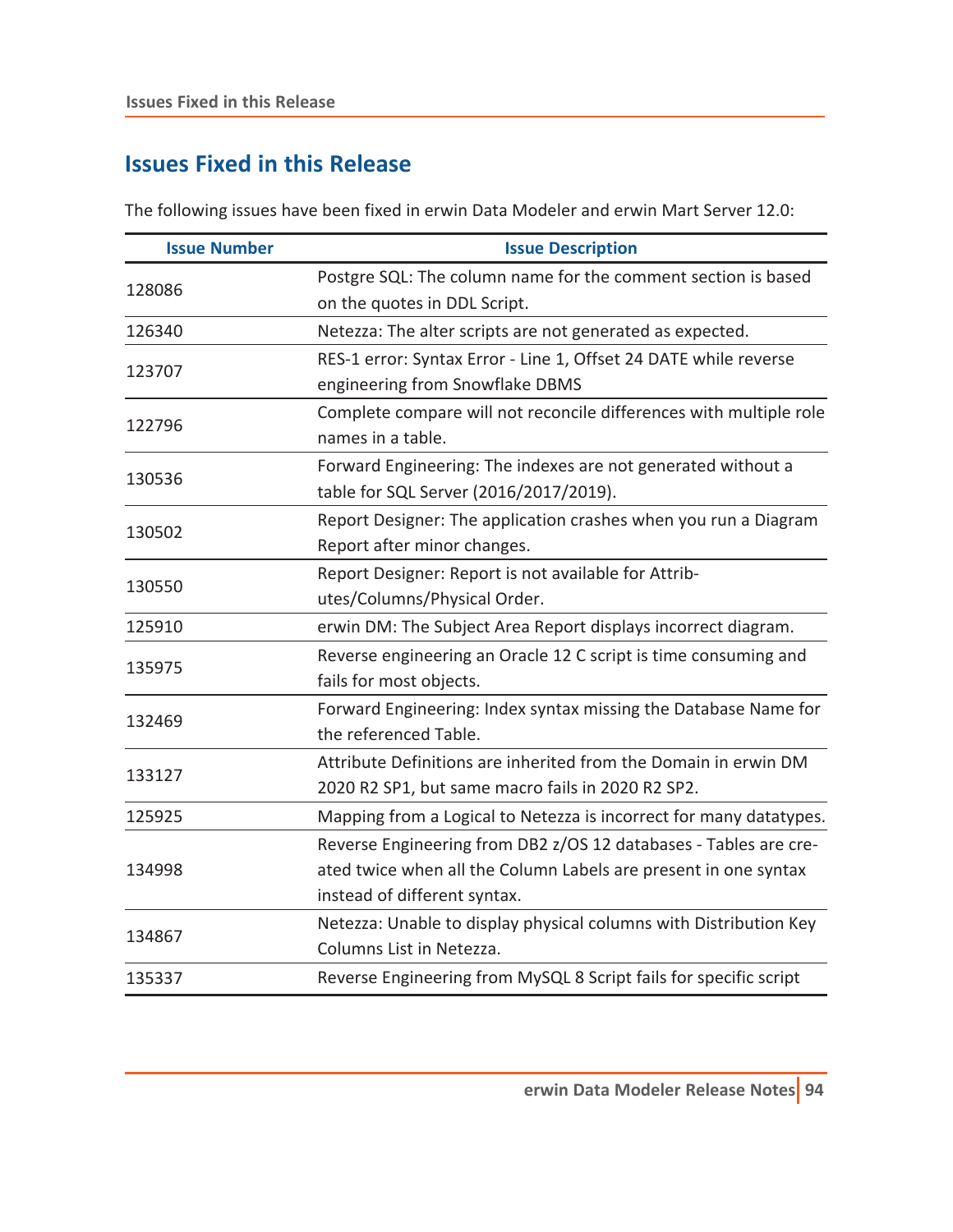| <b>Issue Number</b> | <b>Issue Description</b>                                          |
|---------------------|-------------------------------------------------------------------|
|                     | and, also adds quotes during Reverse Engineering process which    |
|                     | creating incorrect syntax during Forward Engineering.             |
| 136300              | erwin DM shuts down when changes are made in the Object           |
|                     | Browser.                                                          |
| 136979              | erwin DM crashes and displays continuous error messages, when     |
|                     | you replace a word in NSM glossary.                               |
| 135972              | Reverse Engineering fails on Azure Synapse script.                |
| 134129              | erwin DM 2021R1 does not allow user name with period as special   |
|                     | character.                                                        |
|                     | EMF files generated from erwin DM 2020 R1 SP1 are converted       |
| 131786              | into JPG/PDF format, but it is incorrect (fuzzy) in erwin DM 2020 |
|                     | R2 SP2.                                                           |
| 131325              | Complete Compare with Database crashes when the Allow             |
|                     | Demand Loading checkbox is on for DB2/LUW 10.                     |
| 132874              | Issue with HTML Report subject area.                              |
| 134457              | Foreign Key Unification functionality does not work.              |
| 117817              | Bulk Editor: Unable to update Domain Parent after an import from  |
|                     | a .CSV file.                                                      |
| 4916939             | Reverse Engineering from SQL Server does not handle spaces in     |
|                     | Schema names. It removes them resulting in missing objects.       |
| 4915351             | No delimit Identifier quotes are generated for PostGreSQL.        |
|                     | Forward Engineering Netezza / SQL Server 2016/17, 2019: Column    |
| 4914473             | Comments are not generated if the Create Table option is deselec- |
|                     | ted.                                                              |
| 4914633             | Reverse Engineering Oracle packages are slow.                     |
| 4930512             | The Owners field for reverse engineering the DB2 zOs 12 is grayed |
|                     | out.                                                              |
| 4930986             | Reverse Engineering index and partition syntax was not possible.  |
| 4922865             | Create Trigger DDL option does not include the schema name from   |
|                     | domain.                                                           |
| 135972              | Azure Synapse: The table-level constraints are not supported.     |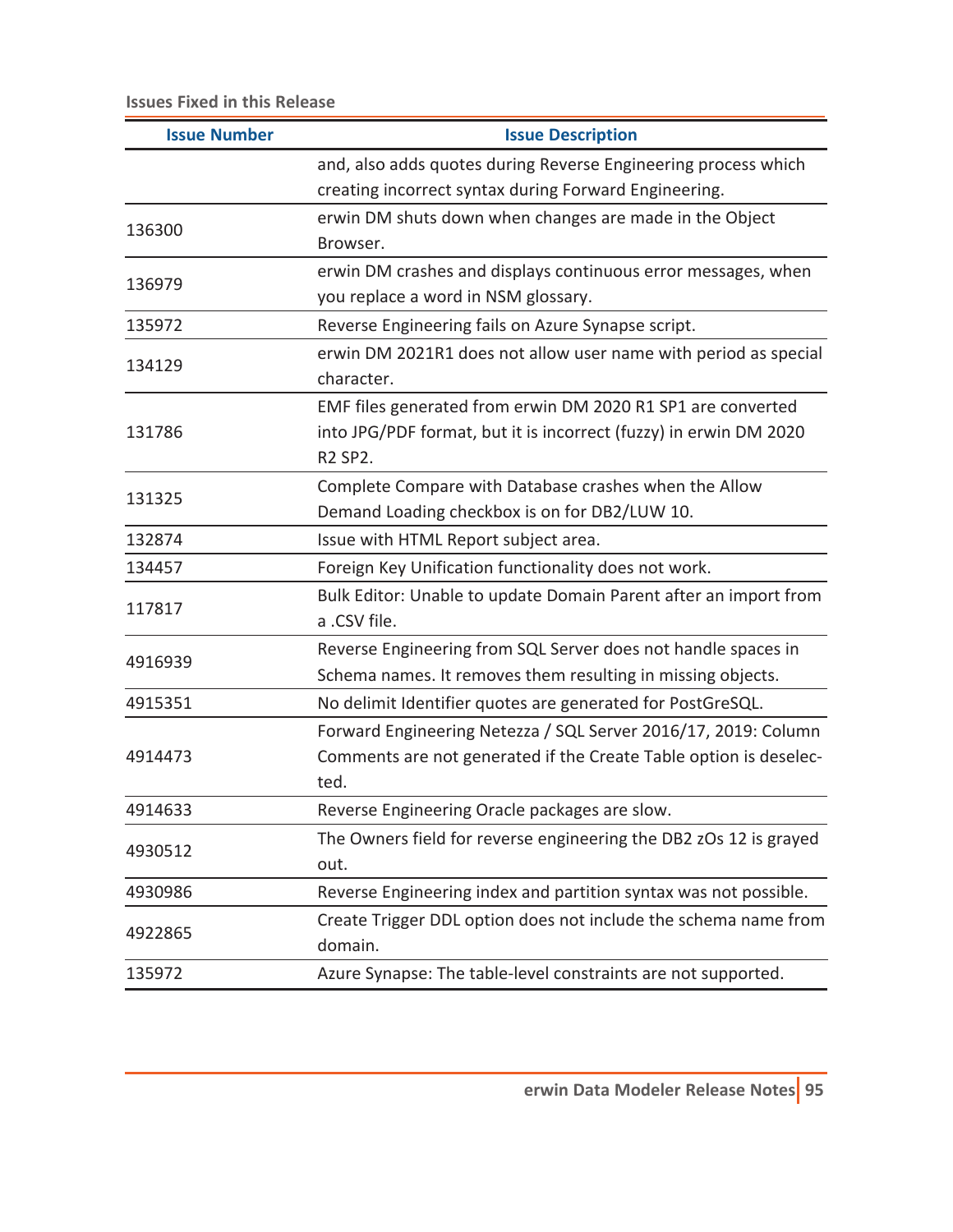| <b>Issue Number</b> | <b>Issue Description</b>                                            |
|---------------------|---------------------------------------------------------------------|
| 135959              | Oracle: View and Materialised view is not created with table name,  |
|                     | columns using reverse engineering from script and database.         |
| 4934821             | Themes Editor: Relationship lines and line colors are not con-      |
|                     | sistent.                                                            |
| 4914584             | Reverse engineering DB2 DDL crashes in 2021R1.                      |
| 4917778             | Report Designer: Running diagram report for a derived logical only  |
|                     | model and exporting as HTML crashes.                                |
|                     | Reverse engineering from a script for DB2 for i which has IDENTITY  |
| 4921171             | clause results in a crash.                                          |
| 4953249             | DB2 z/OS unable to generate Create Index with include column        |
|                     | statement.                                                          |
| 4945573             | RE from MySQL 8.0.23: Tables are not being retrieved during         |
|                     | REDB.                                                               |
|                     | Reverse Engineering from Teradata: Table selection works like a     |
| 4944632             | wildcard. Also, the SQL Trace file shows v2.0 instead of the selec- |
|                     | ted version.                                                        |
| 4934677             | [Oracle][ODBC][Ora]ORA-01722: invalid number: This error is dis-    |
|                     | played when you RE from Oracle 12cR2.                               |
| 4976920             | AL is unable to generate Sequences for DB2 z/OS 12.                 |
|                     | MS Azure Blob Storage: Unable to click any models in the pop up     |
| 4958755             | window and does not display models.                                 |
| 4938389             | Azure Synapse: Pre- and Post Scripts are not generated during FE.   |
| 4994571             | Oracle: "The constraint names are missing" error is displayed after |
|                     | upgrading models from 9.5.2 to 2020R1. This issue does not occur    |
|                     | with DB2 models.                                                    |
|                     | SQL Server: Drop Temporal Table syntax is missing the Drop His-     |
| 4952899             | tory Table syntax during alter script generation.                   |
| 4987319             | Reverse engineer a Db2 script crashes.                              |
| 4989675             | Data Source Menu: Options are missing in the Model Editor.          |
| 4963171             | Reverse engineering from DB2 z/OS v 12.x does not handle mul-       |
|                     | tiple Synonyms for Views.                                           |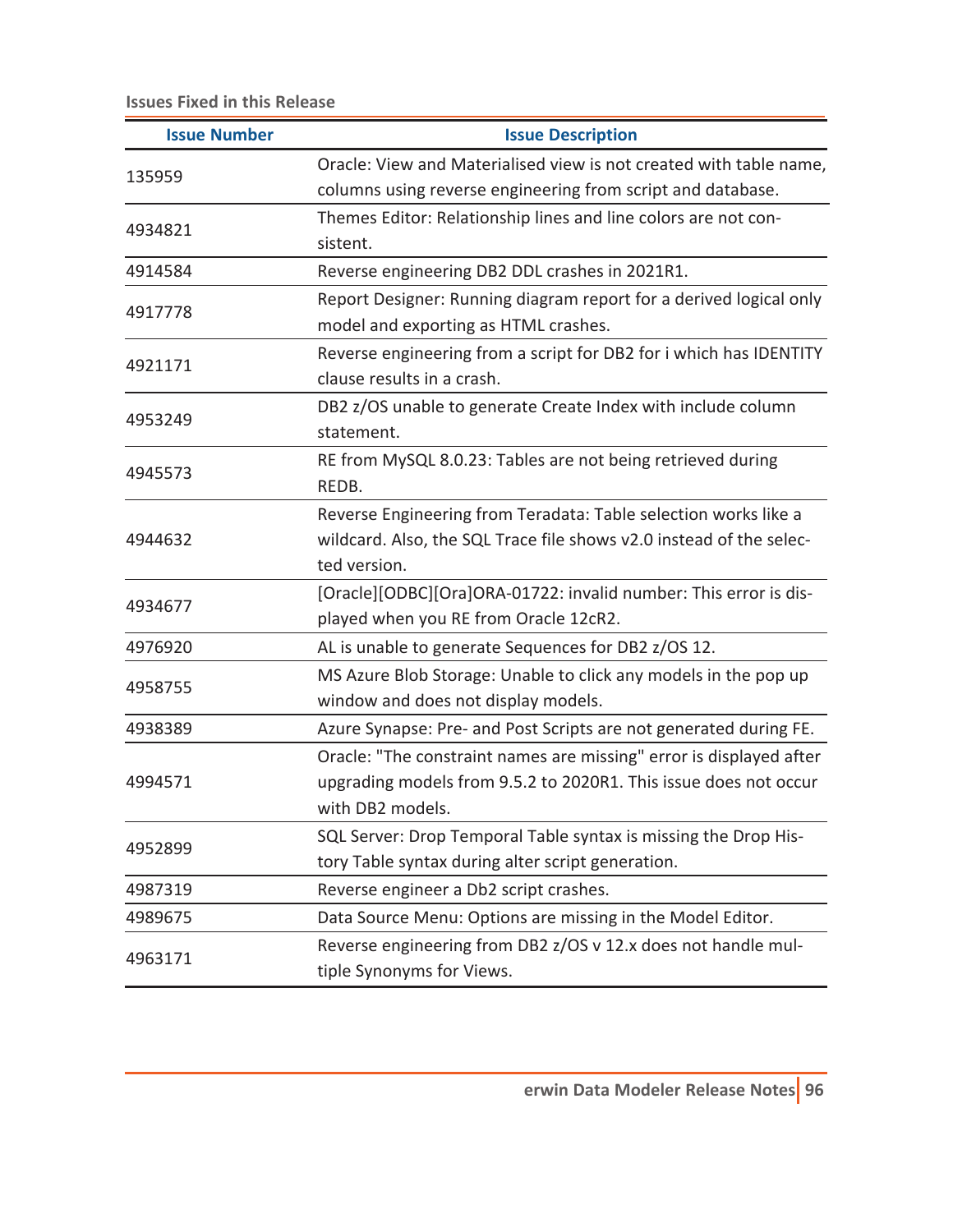| <b>Issue Number</b> | <b>Issue Description</b>                                         |
|---------------------|------------------------------------------------------------------|
| 4962143             | When reverse engineering JSON schema, the order fields within an |
|                     | object is not preserved.                                         |
| 4928127             | RE from Oracle brings Index order incorrectly.                   |
| 4950681             | MongoDB: Reverse engineering JSON file for MongoDB causes        |
|                     | error.                                                           |
|                     | AVRO Union datatype fails: Reverse Engineer a JSON/AVRO file,    |
| 4976477             | and then during Forward Engineering a Schema, the Fields in the  |
|                     | source file not displayed.                                       |
| 4925788             | PostgreSQL FE: DDL does not generate Alter statement for Con-    |
|                     | straint.                                                         |
| 4922865             | Domain schema are not updated when you import file using the     |
|                     | bulk editor.                                                     |
| 4917660             | RES/REDB Oracle: View objects are retrieved as User Defined SQL  |
|                     | with incorrect syntax.                                           |
| 4916897             | The GRANT statements are not generated for a Netezza model.      |
| 4914166             | SCAPI: Reverse Engineer and Report Designer fails using VBA.     |
|                     | Reverse Engineering a Snowflake does not Reverse Engineer        |
| 4945052, 4948863    | Tables with lower or Mixed case.                                 |
|                     | After the patch fixes, DE10360 and LH1-I36, the FE Schema Pre-   |
| 4941374             | view crashed when you click Close button.                        |
|                     | Reverse engineering from Oracle script fails due to Reserved     |
| 4912270             | Words.                                                           |
| 4928040             | DB2 LUW: Forward engineering generates Foreign Key Constraints   |
|                     | even for Logical Only Relationships.                             |
|                     | Reverse Engineered model crashes during Preview, after upgrading |
| 4925754             | to 2021 R1.                                                      |
| 4943736             | Copy and paste objects from one diagram to another creates       |
|                     | duplicate objects.                                               |
| 4925983             | Snowflake FE: Create Stream statement is missing the schema      |
|                     | names in 2021R1                                                  |
| 4982973             | DB2: Trigger Delimiter appends to '!!' instead of ';'.           |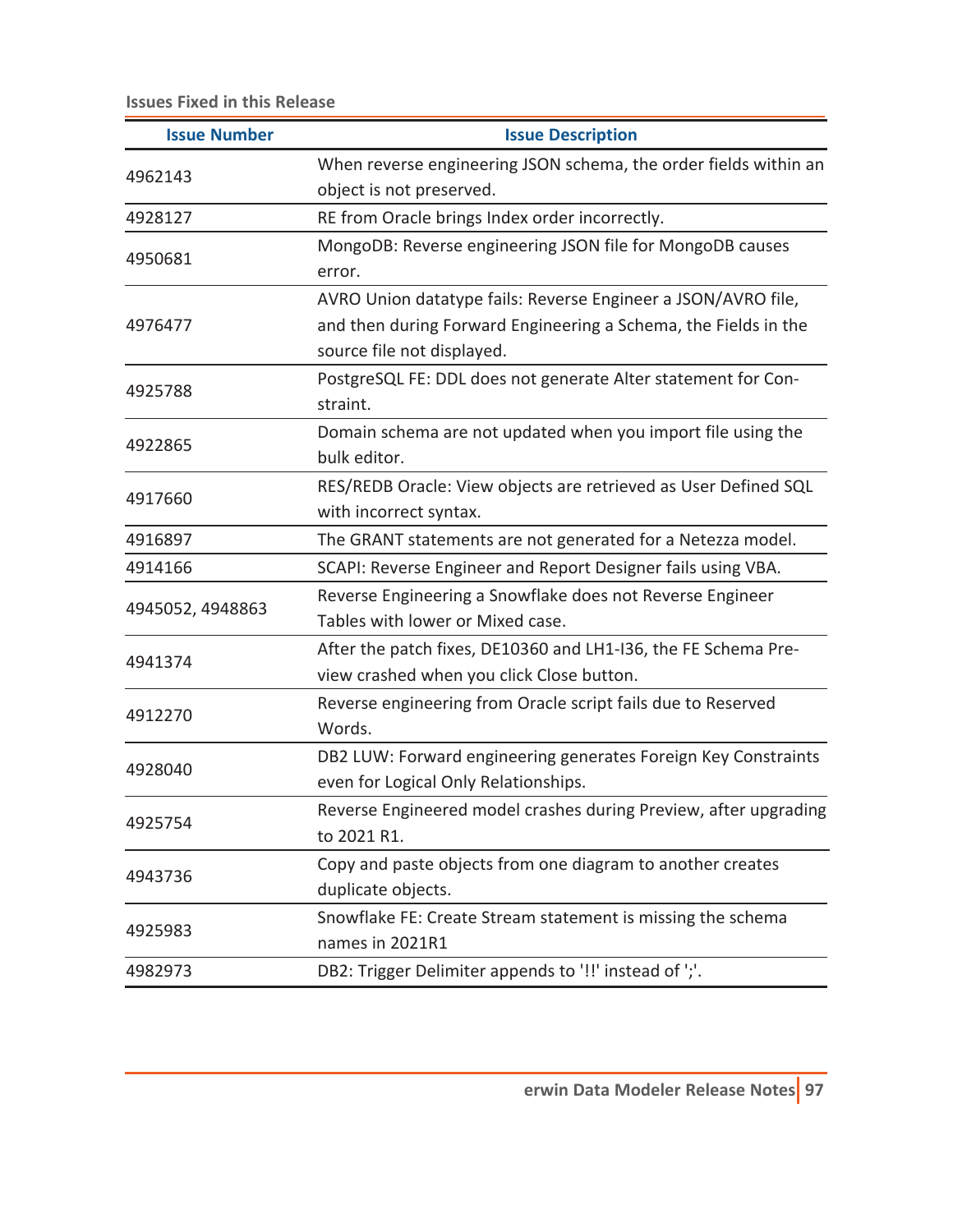| <b>Issue Number</b> | <b>Issue Description</b>                                            |
|---------------------|---------------------------------------------------------------------|
| 4975016             | MongoDB: Cannot use 'Copy theme and Overridden Styles' across       |
|                     | fields that are within or outside a collection.                     |
| 4950494             | RE from Teradata results in a crash.                                |
| 4974619             | Reverse Engineering Oracle script results in syntax errors.         |
|                     | Oracle: Cannot reset inheritance for a single Table in a model with |
| 4982080             | Oracle as the target database.                                      |
| 4917731             | Multi-tiered Supertype/Subtype Auto Roll-Up does not Roll-Up ALL    |
|                     | Entities                                                            |
| 4984844             | Model Explorer: Parent Relations and Child Relations nodes are dis- |
|                     | played in the Model Explorer.                                       |
| 4923874             | PostgreSQL and Redshift: Logical datatype TIMESTAMP is mapped       |
|                     | to DATE in physical datatype.                                       |
| 4942492             | Unable to add dashboard to erwin Mart Administrator.                |
| 10200, 131556       | erwin Mart Administrator: Search is not working in the Catalog      |
|                     | Manager                                                             |
| 4924838             | Reverse engineering from MariaDB results in a crash.                |
| 4972008             | 2021R1: New LDAP users are unable to log in from erwin DM to        |
|                     | Mart and displays the error "invalid user and password"             |
| 4972008             | Mart Server: Imported LDAP User Group is not display in the         |
|                     | search.                                                             |
| 4967680             | Azure Synapse syntax does not create Column Store Index within      |
|                     | the Create Table syntax.                                            |
| 5017134             | MongoDB: Database name is not appended to the Collection name       |
|                     | in reverse engineered tables.                                       |
| 5017135             | MongoDB: Database name cannot be appended to the Collection         |
|                     | in a Diagram.                                                       |
| 5007318             | Open 2019 R1 model in 2021 R1 and the table owners show in the      |
|                     | display.                                                            |
| 5002054             | Few models display model errors on opening after upgrading from     |
|                     | 9.8 to 2021 R1.                                                     |
| 4988049             | Upgrading Oracle Mart: Entity owners are not display in the mart    |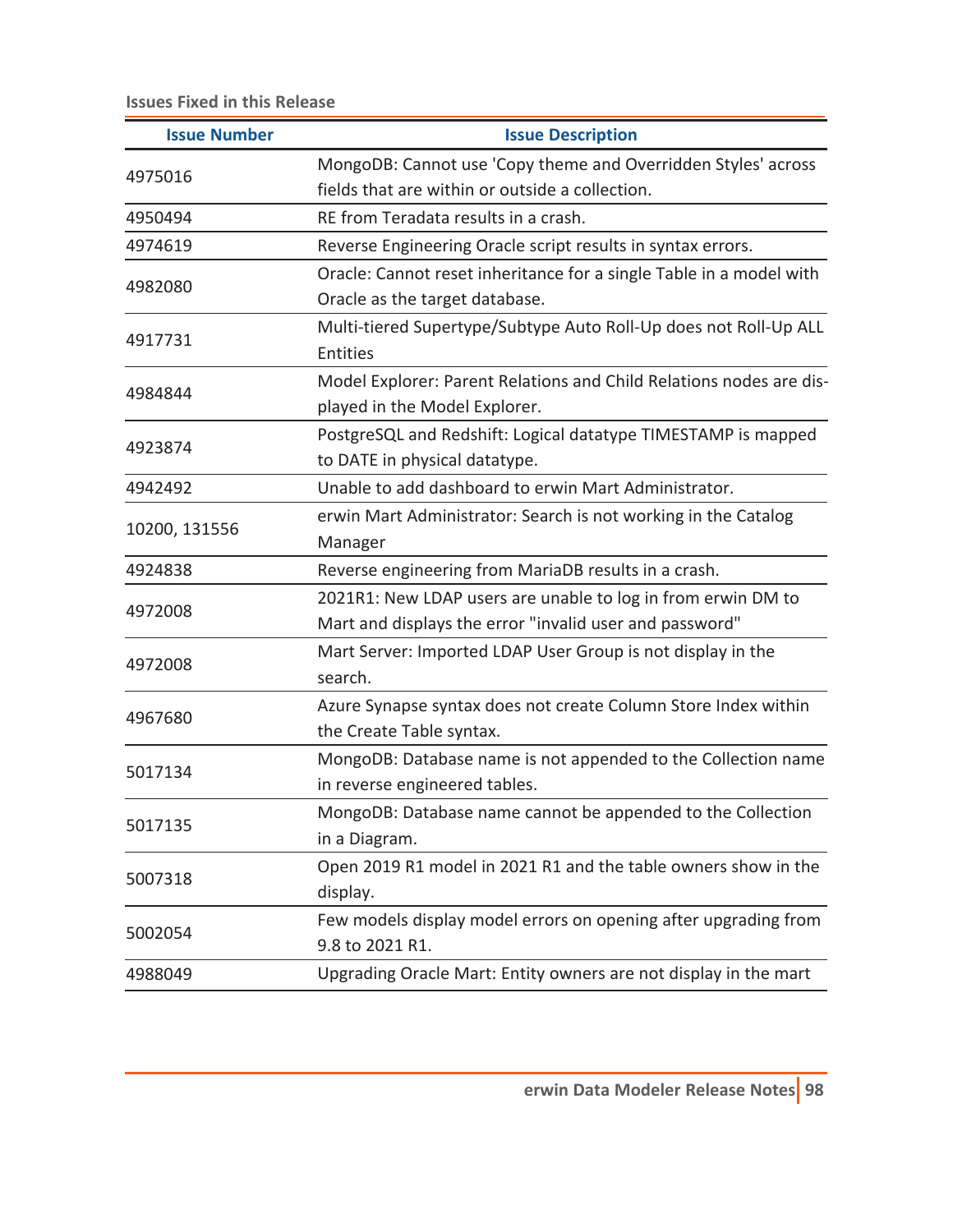| <b>Issue Number</b> | <b>Issue Description</b>                                             |
|---------------------|----------------------------------------------------------------------|
|                     | report for pre existing models                                       |
| 4969916             | Alter Script - Snowflake generates Alter Table statement when a      |
|                     | data type is changed.                                                |
| 4963592             | Snowflake: RE does not bring in Views and creates empty boxes        |
|                     | with new SQL.                                                        |
| 5021199             | Snowflake - Cloning syntax appends the Schema name creating an       |
|                     | incorrect syntax.                                                    |
| 4918467             | Reverse Engineering from DB2 z/OS v 12.x fails for many clauses.     |
| 4958167             | RE from Snowflake results in a crash, if Views have 'Stream' clause. |
| 4924242             | Oracle datatypes are not supported. Check Model displays errors.     |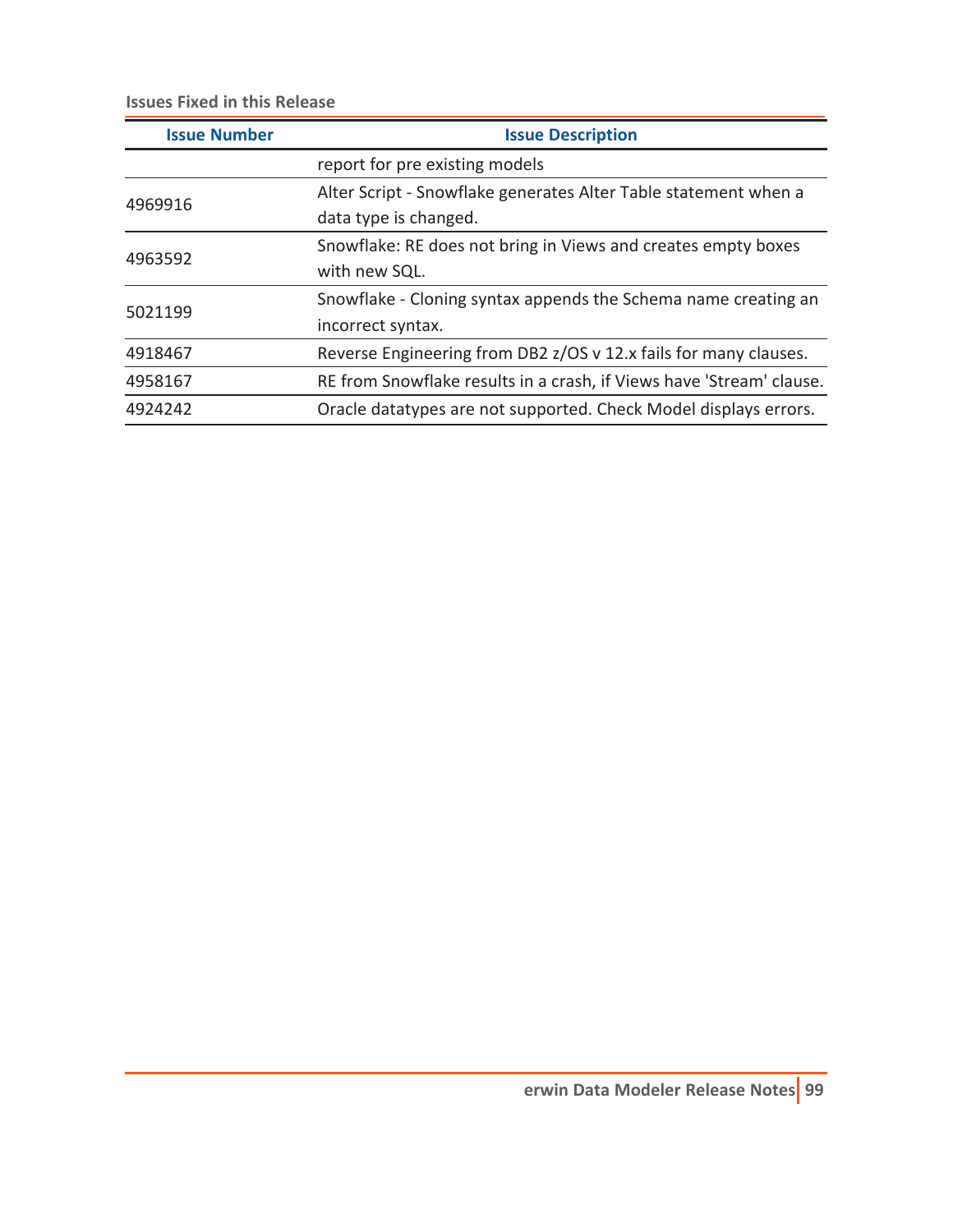**Appendix**

# **Appendix**

This section contains the following topics:

Third Party Software [Acknowledgment](#page-100-0)